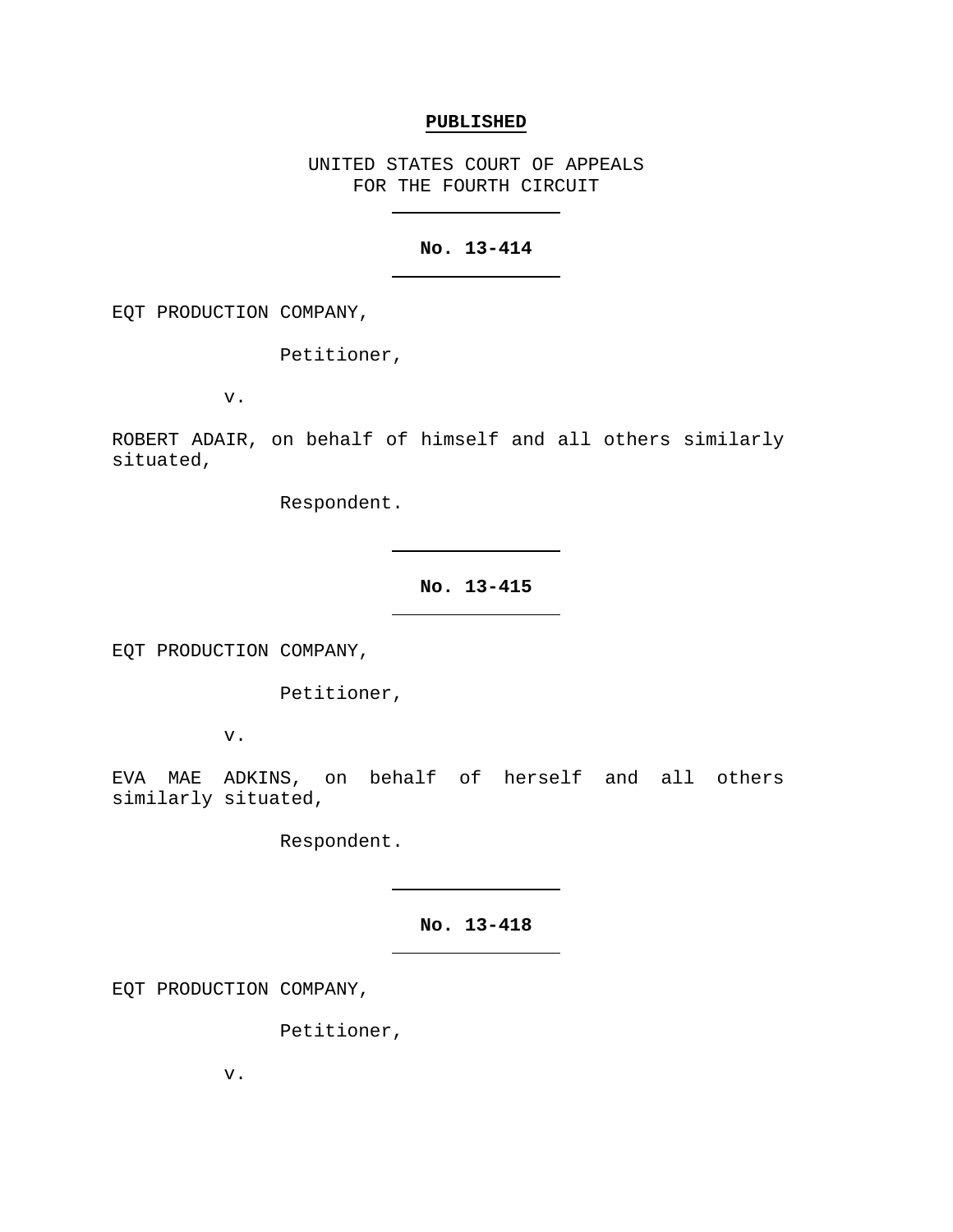JULIE A. KISER, Plaintiff and Class Representative,

Respondent.

# **No. 13-419**

CNX GAS COMPANY, LLC,

Petitioner,

v.

JEFFREY CARLOS HALE, on behalf of himself and all others similarly situated,

Respondent.

**No. 13-421**

CNX GAS COMPANY, LLC,

Petitioner,

v.

DORIS BETTY ADDISON, on behalf of herself and all others similarly situated,

Respondent.

# **No. 13-422**

BUCKHORN COAL COMPANY LLLP; COMMONWEALTH COAL CORPORATION; HARRISON-WYATT LLC,

Petitioners,

v.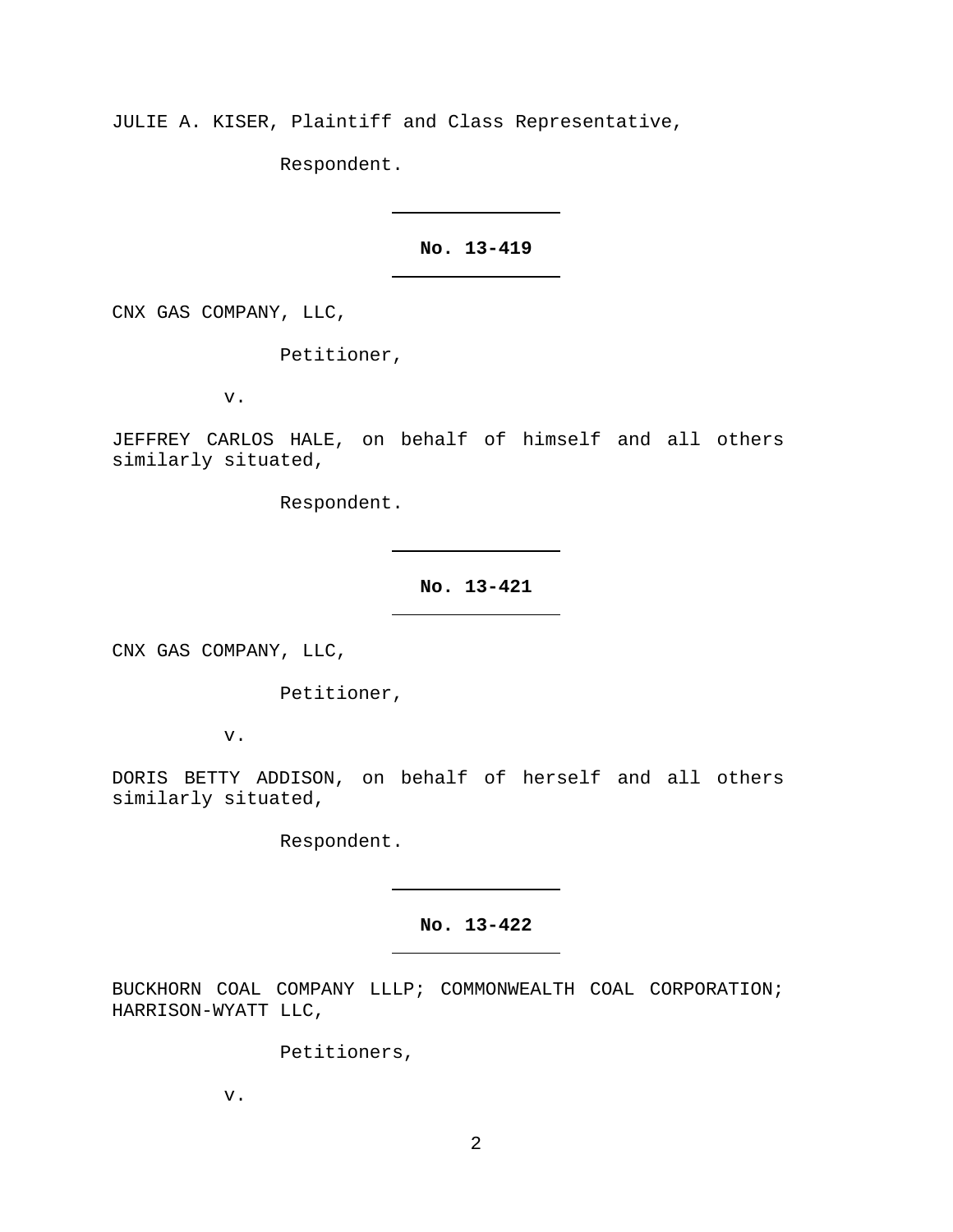DORIS BETTY ADDISON; JEFFREY CARLOS HALE,

Respondents.

On Petitions for Permission to Appeal from the United States District Court for the Western District of Virginia, at Abingdon. James P. Jones, District Judge. (1:10-cv-00037-JPJ-<br>PMS; 1:10-cv-00041-JPJ-PMS; 1:11-cv-00031-JPJ-PMS; 1:10-cv-PMS; 1:10-cv-00041-JPJ-PMS; 1:11-cv-00031-JPJ-PMS; 1:10-cv-00059-JPJ-PMS; 1:10-cv-00065-JPJ-PMS)

**No. 13-2376**

ROBERT ADAIR, on behalf of himself and all others similarly situated,

Plaintiff – Appellee,

v.

EQT PRODUCTION COMPANY,

Defendant – Appellant.

**No. 13-2378**

EVA MAE ADKINS, on behalf of herself and all others similarly situated,

Plaintiff – Appellee,

v.

EQT PRODUCTION COMPANY,

Defendant – Appellant.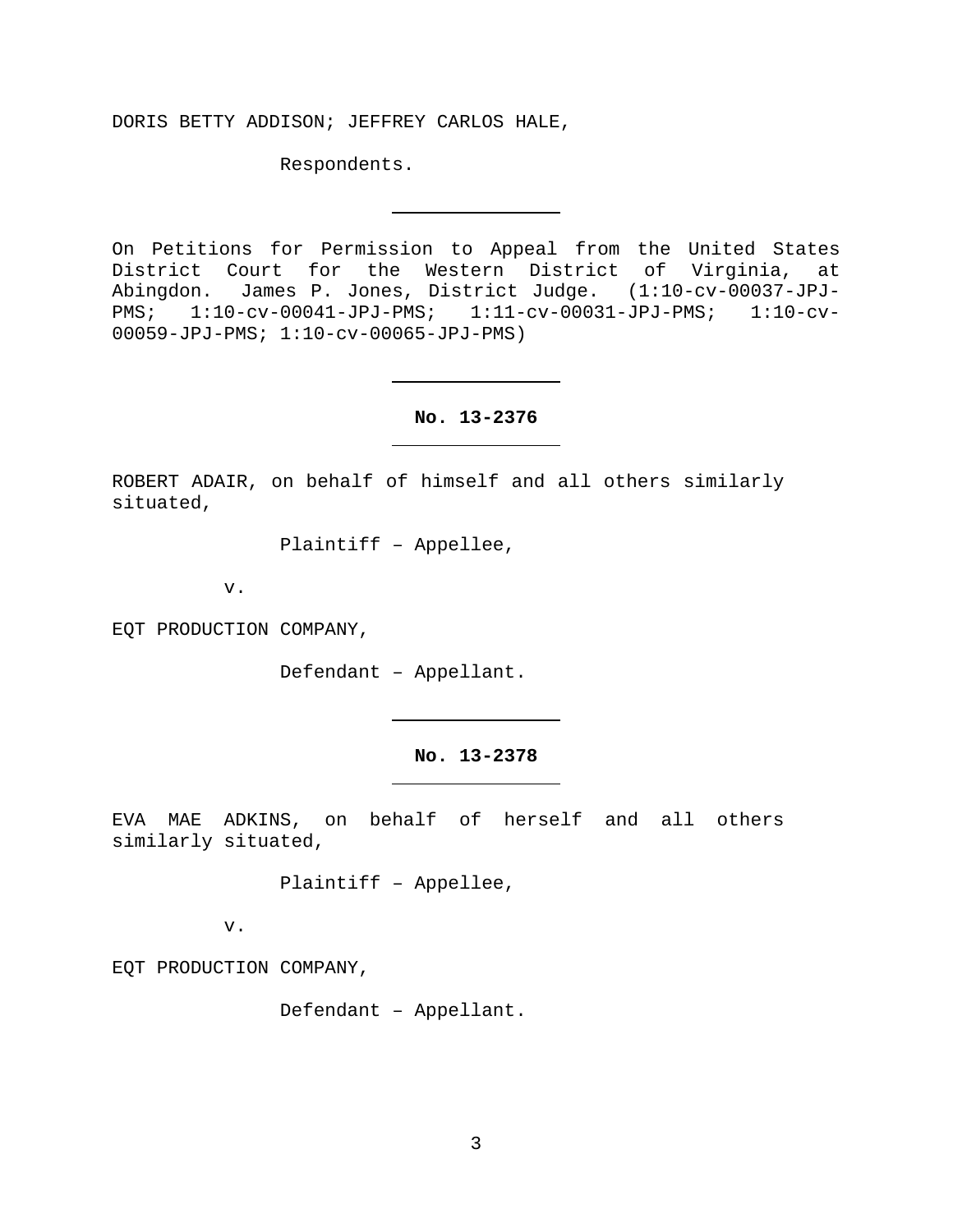### **No. 13-2381**

JULIE A. KISER, Plaintiff and Class Representative,

Plaintiff – Appellee,

v.

EQT PRODUCTION COMPANY,

Defendant – Appellant.

## **No. 13-2382**

JEFFREY CARLOS HALE, on behalf of himself and all others similarly situated,

Plaintiff – Appellee,

v.

CNX GAS COMPANY, LLC,

Defendant – Appellant.

**No. 13-2383**

DORIS BETTY ADDISON, on behalf of herself and all others similarly situated,

Plaintiff – Appellee,

v.

CNX GAS COMPANY, LLC,

Defendant – Appellant.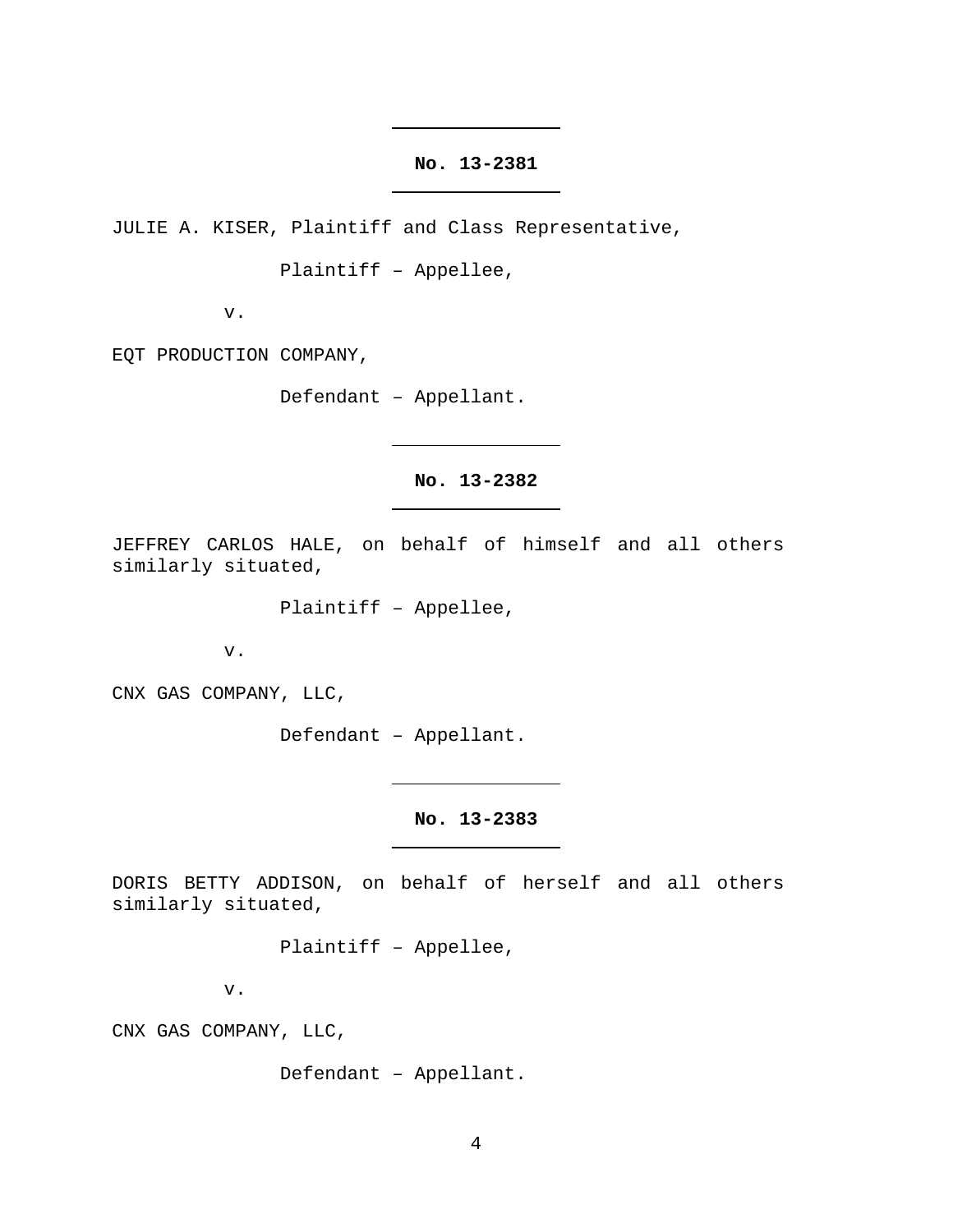**No. 13-2384**

DORIS BETTY ADDISON; JEFFREY CARLOS HALE,

Plaintiffs – Appellees,

v.

BUCKHORN COAL COMPANY LLLP; COMMONWEALTH COAL CORPORATION; HARRISON-WYATT LLC,

Defendants – Appellants.

Appeals from the United States District Court for the Western District of Virginia, at Abingdon. James P. Jones, District Judge. (1:10-cv-00037-JPJ-PMS; 1:10-cv-00041-JPJ-PMS; 1:11-cv-00031-JPJ-PMS; 1:10-cv-00059-JPJ-PMS; 1:10-cv-00065-JPJ-PMS)

Argued: May 13, 2014 Decided: August 19, 2014

Before WILKINSON, KEENAN, and DIAZ, Circuit Judges.

Vacated and remanded by published opinion. Judge Diaz wrote the opinion, in which Judge Wilkinson and Judge Keenan joined.

**ARGUED**: Jonathan Todd Blank, MCGUIREWOODS LLP, Charlottesville, Virginia; Michael Willis Smith, CHRISTIAN & BARTON, Richmond, Virginia, for Appellants. Elizabeth Joan Cabraser, LIEFF, CABRASER, HEIMANN & BERNSTEIN, LLP, San Francisco, California, for Appellees. **ON BRIEF**: Stephen M. Hodges, Wade W. Massie, Mark E. Frye, PENN, STUART & ESKRIDGE, Abingdon, Virginia; R. Braxton Hill, IV, CHRISTIAN & BARTON, Richmond, Virginia, for Appellant EQT Production Company. Lisa M. Lorish, Tennille J.<br>Checkovich, John Tracy Walker, IV, MCGUIREWOODS LLP, Walker, IV, MCGUIREWOODS LLP, Charlottesville, Virginia; James R. Creekmore, Blair Nivia Wood, CREEKMORE LAW FIRM PC, Blacksburg, Virginia, for Appellant CNX Gas Company, LLC. Blair M. Gardner, Lee Adair Floyd, JACKSON KELLY PLLC, Charleston, West Virginia; Eric D. Whitesell,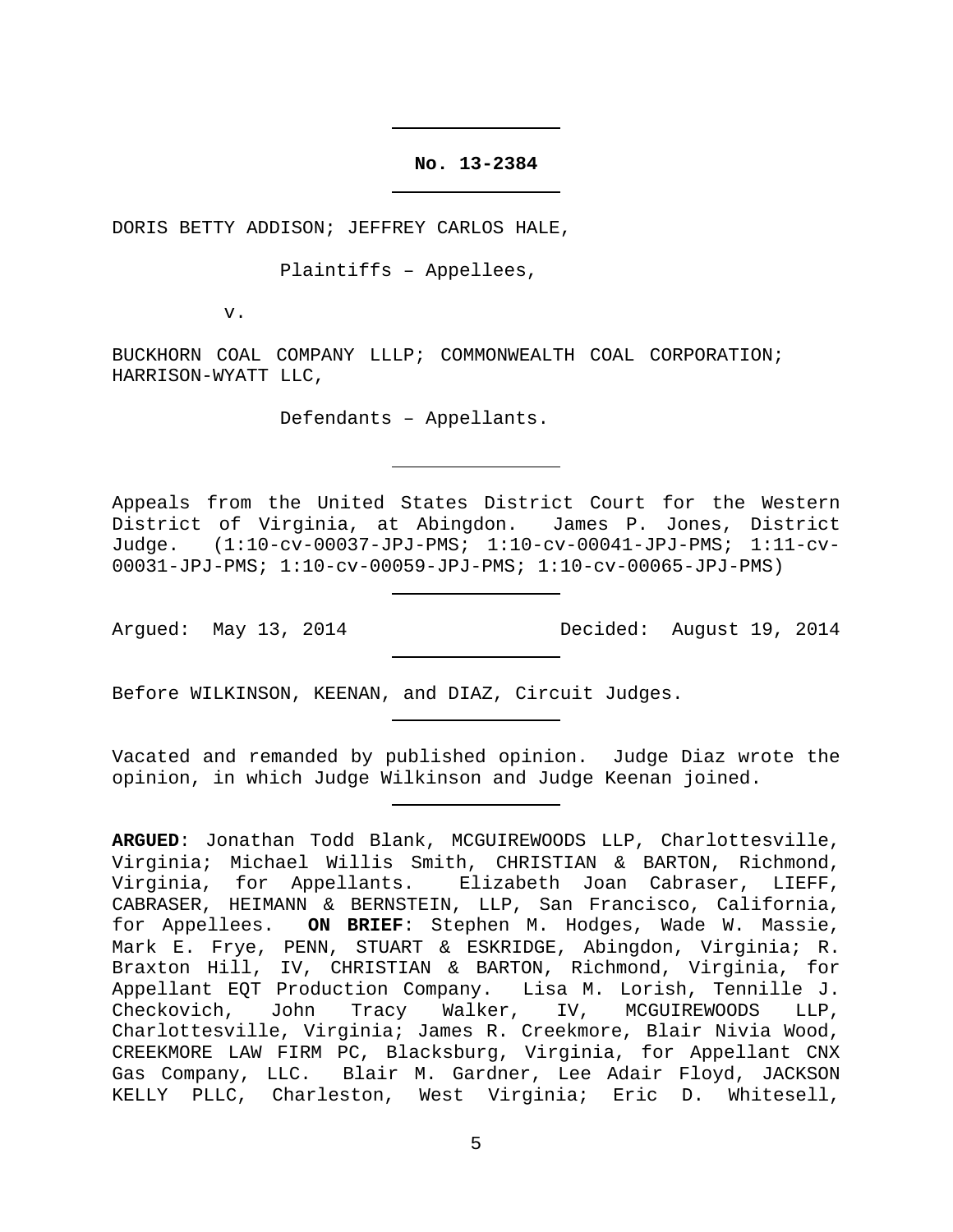GILLESPIE, HART, ALTIZER & WHITESELL, Tazewell, Virginia, for Appellants Buckhorn Coal Company LLLP, Commonwealth Coal Corporation, and Harrison-Wyatt LLC. David S. Stellings, Daniel E. Seltz, LIEFF CABRASER HEIMANN & BERNSTEIN, LLP, New York, New York; Jackson S. White, Jr., THE WHITE LAW OFFICE, Abingdon, Virginia, for Appellees.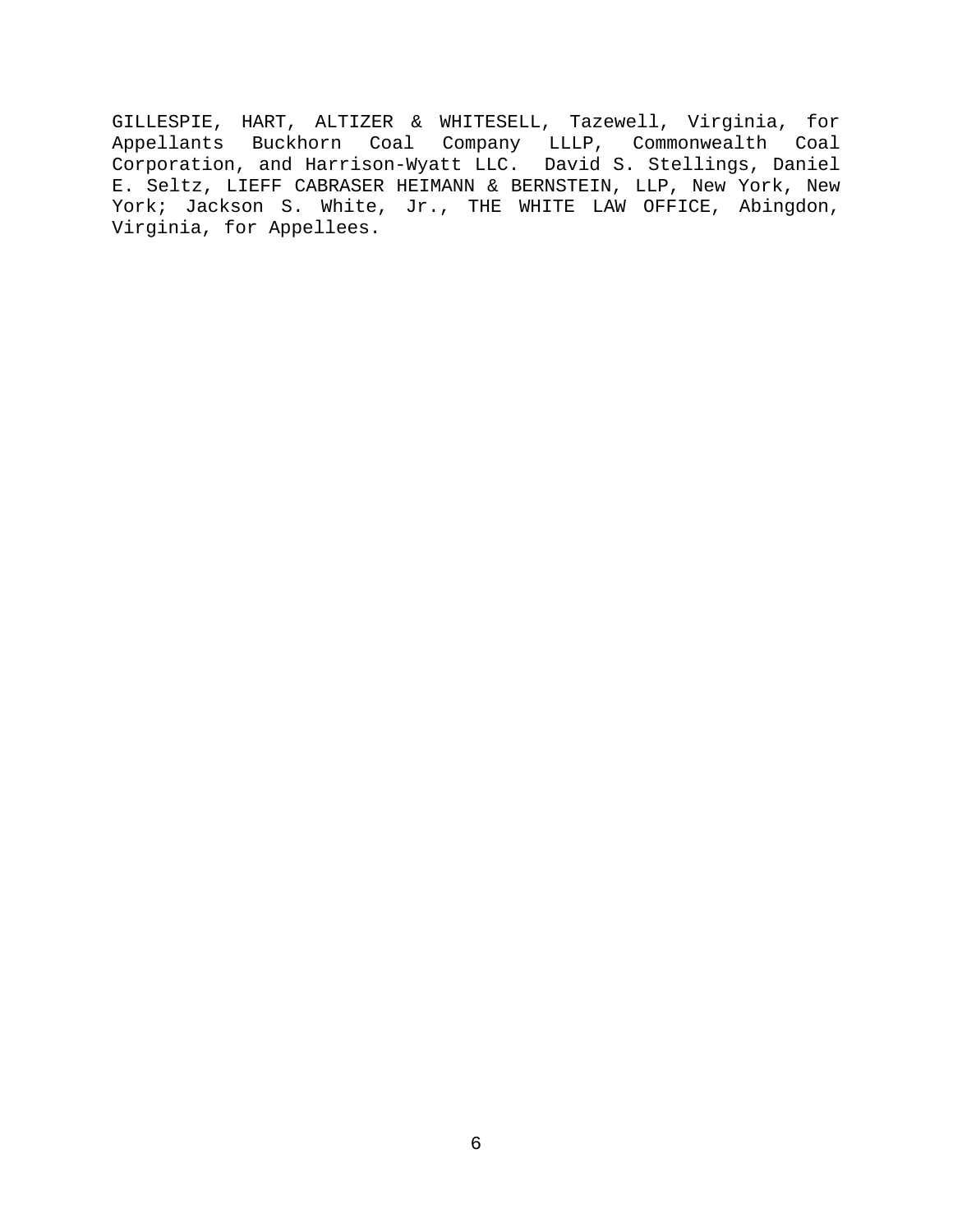DIAZ, Circuit Judge:

This appeal arises from the district court's decision to certify five related class action suits. The plaintiffs in each of the five classes generally allege that EQT Production Co. and CNX Gas Co. have unlawfully deprived the class members of royalty payments from the production of coalbed methane gas ("CBM") in Virginia. Four of the five classes claim that EQT and CNX have improperly remitted royalty payments to escrow or suspense accounts instead of to the royalty owners. All five classes allege that EQT and CNX have been underpaying royalties.

The defendants petitioned for permission to appeal the five orders granting class certification pursuant to Federal Rule of Civil Procedure 23(f). We deferred ruling on the petitions, consolidated the cases, and ordered formal briefing.

We now grant the appeal and conclude that the district court abused its discretion when it certified the five classes. As we explain below, Rule 23 requires a more rigorous analysis as to whether the requirements for class certification have been satisfied. We therefore vacate and remand for reconsideration of the plaintiffs' motions for class certification.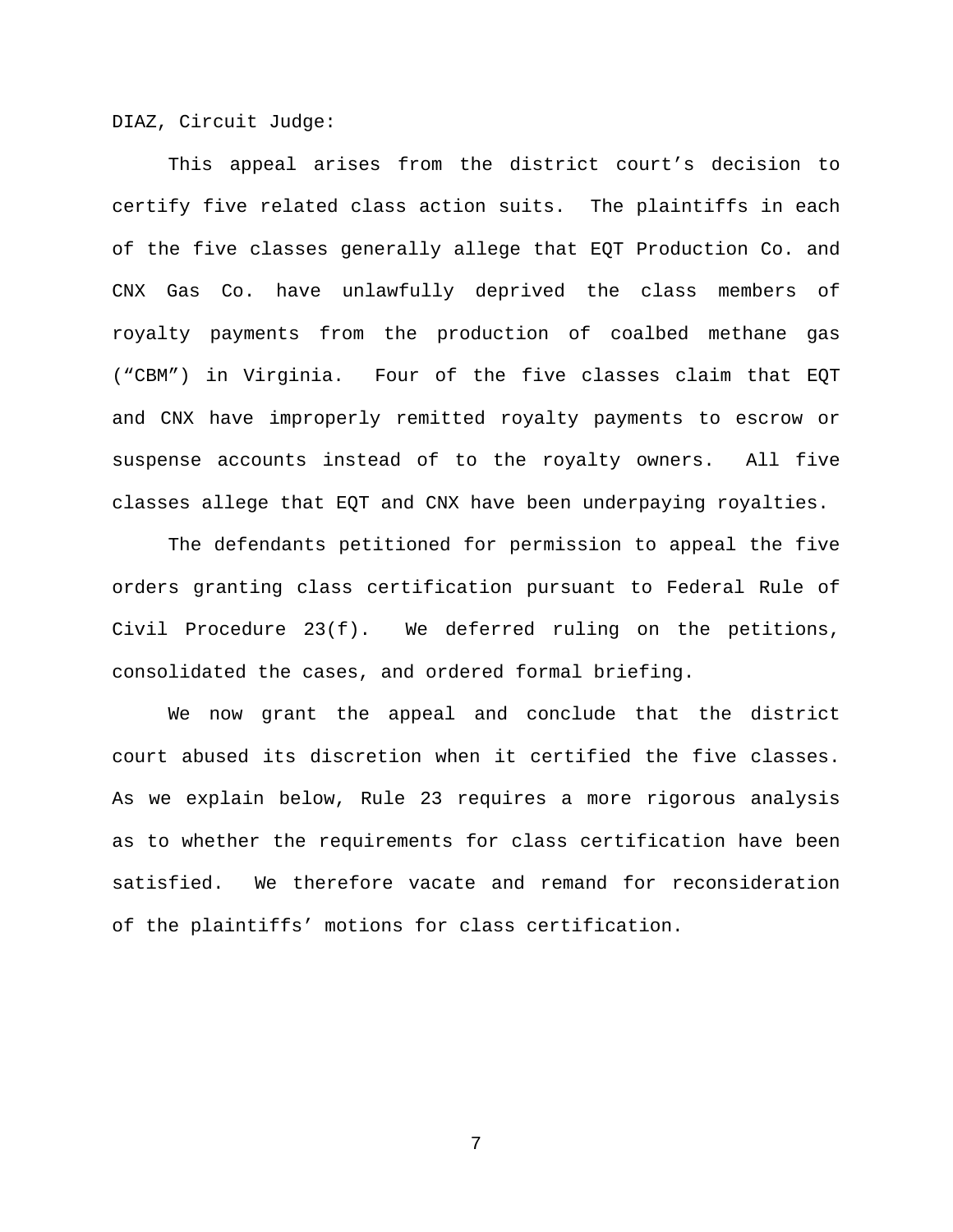A brief explanation of the historical and statutory background is necessary to assess the implications of class certification in this case.

A.

CBM is a form of natural gas that resides in the pores of coal. When the pressure on coal is reduced--for example, from natural geologic shifts or mining--CBM is released from the surface of coal.

Like any form of methane, CBM is highly explosive. Historically, miners viewed CBM as a dangerous waste product and ventilated it into the atmosphere as a safety measure. By the 1970s, however, it became apparent that CBM could be used as an energy resource, and producers began to capture it for commercial use. CBM has since been recognized in Virginia as a "distinct mineral estate," Harrison-Wyatt, LLC v. Ratliff, 593 S.E.2d 234, 238 (Va. 2004), which means that the rights to CBM can be severed from the land.

Questions regarding ownership of the CBM estate have long plagued its commercial development in Virginia. CBM drilling often occurs on tracts of land where different persons own the subsurface gas rights (the "gas estate") and coal mining rights (the "coal estate"). Until recently, severance deeds generally did not mention CBM, much less assign ownership rights. At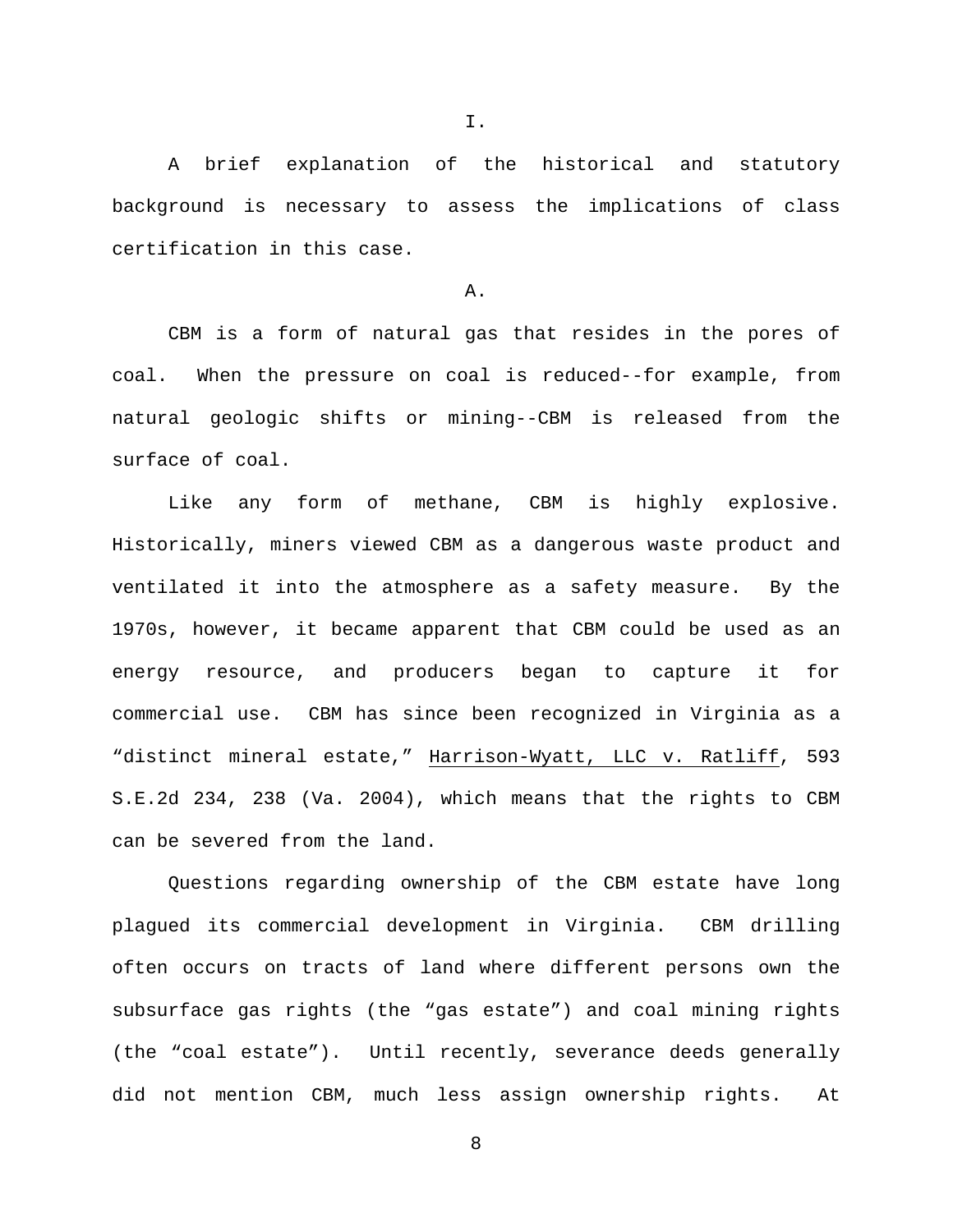times, both gas estate owners and coal estate owners have claimed title to CBM. Further complicating matters, a CBM drilling unit--the area of land underlying and surrounding a CBM well--typically encompasses 60 to 80 acres. Multiple, separately owned tracts of land often underlie a single unit, and each tract has the potential for an ownership conflict if the coal estate has been severed from the gas estate.

### B.

In 1990, the Virginia legislature enacted the Virginia Gas and Oil Act, Va. Code Ann. § 45.1-361.1 et seq., to enable producers to capture CBM "[w]hen there are conflicting claims to the ownership of coalbed methane gas." Id. § 45.1-361.22. Upon application from a CBM producer, the Act authorizes the Virginia Gas and Oil Board to enter orders "pooling all interests or estates in the [CBM] drilling unit for the development and operation thereof." Id. Once issued, a pooling order consolidates all adjoining tracts of land with subsurface CBM into a single pool or unit of interests, enabling the CBM producer to extract the gas from a common reservoir. Under the Act, a pooling order deprives potential CBM owners of the right to prevent CBM extraction but does entitle CBM owners to a royalty payment.

To apply for a pooling order, producers must send notice to every "potential owner of an interest" in the CBM underlying a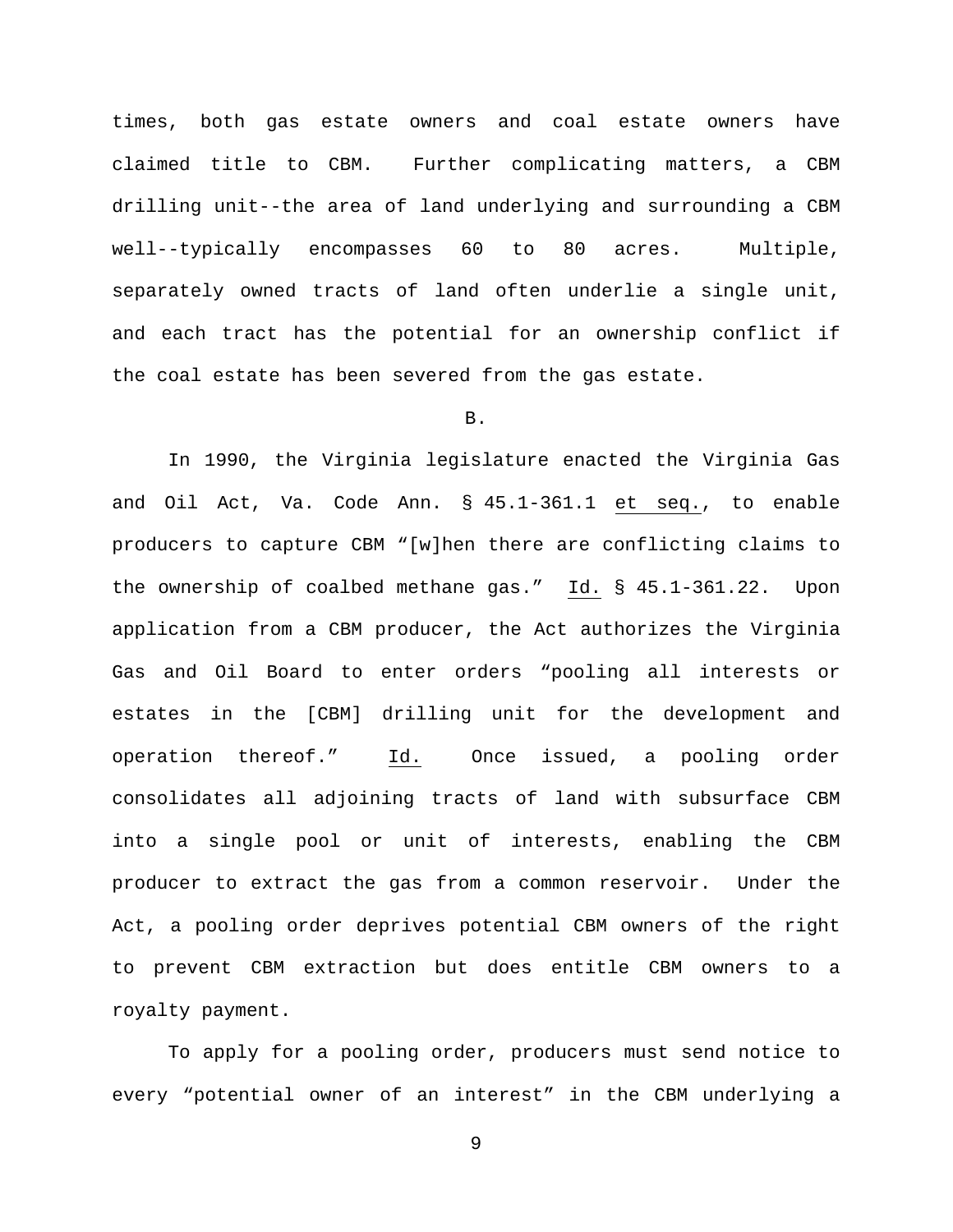planned drilling unit. Id. § 45.1-361.22.1. The notices typically give each interest holder the option of reaching a voluntary lease agreement with the CBM producer prior to the entry of the final pooling order. A person who does not reach such an agreement is typically "deemed . . . to have leased his gas or oil interest to the [CBM] well operator." Id. § 45.1- 361.22.6. Under the provisions of the Board's pooling orders, deemed lessors are entitled to a royalty of one-eighth of the net proceeds received by the CBM producer for their share of the CBM.

To identify the persons to whom they must send notice, CBM producers have historically prepared ownership schedules listing all of the potential interest holders--and conflicting claimants--to the CBM involved in each drilling unit. Preparing these schedules is often an arduous process, requiring extensive research and the preparation of numerous lease reports and title opinions. The Board's pooling orders adopt the ownership schedules submitted by the CBM producers and memorialize the ownership conflicts identified therein. $^1$  $^1$ 

<span id="page-9-0"></span> $1$  There is usually a gap between the issuance of a proposed pooling order and the entry of a final order. During that time, potential interest holders are permitted to contact the CBM<br>producer to reach a voluntary lease arrangement. The CBM producer to reach a voluntary lease arrangement. producer must update the schedules accordingly. A person who is<br>deemed a lessor under the statute is likewise free to deemed a lessor under the statute is likewise free to demonstrate, through a "final legal determination of ownership," (Continued)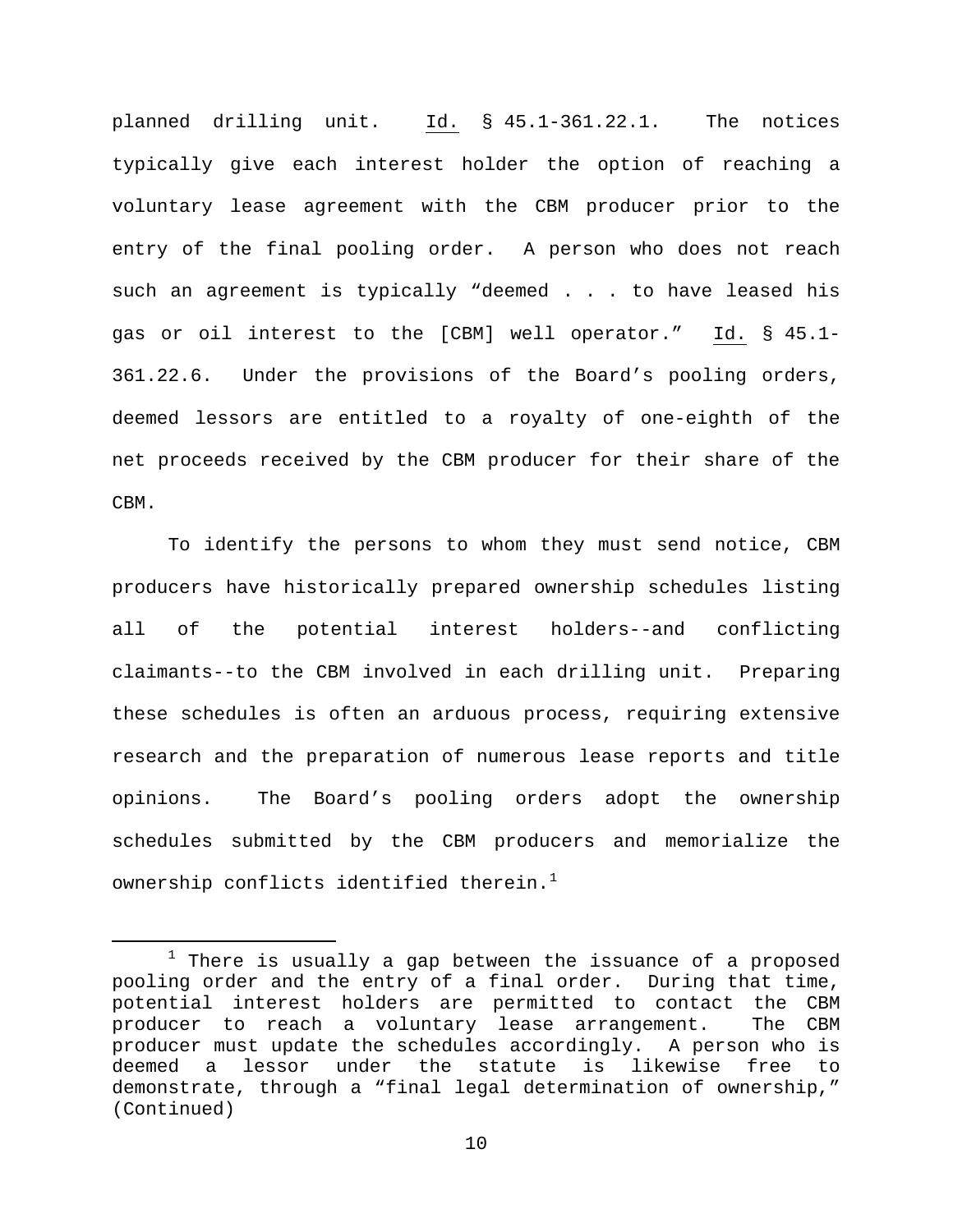Whenever a CBM ownership conflict is identified, the Board must establish an escrow account to receive the royalties attributable to the disputed interest. See id. § 45.1-361.22.2. The CBM producer must "deposit into the escrow account oneeighth of all proceeds attributable to the conflicting interests plus all proceeds in excess of ongoing operational expenses." Id. § 45.1-361.22.4. As of January 2010, the Board's escrow account contained over \$25 million.

The Act provides three ways for persons with a disputed ownership claim to CBM to gain release of the escrowed funds. A claimant can obtain "(i) a final decision of a court of competent jurisdiction adjudicating the ownership of [CBM] as between [conflicting claimants]; (ii) a determination reached by an arbitrator  $\ldots$  ; or (iii) an agreement among all claimants owning conflicting estates in the tract in question or any undivided interest therein." Id. § 45.1-361.22.5.

#### II.

In this consolidated appeal, we consider the claims of five separate plaintiff classes, comprising actual or potential CBM

Ĩ.

that they are the true owner of the CBM interest. See Va. Code Ann. § 45.1-361.22.6. Any such changes that occurred in this case are not material to our resolution of the appeal.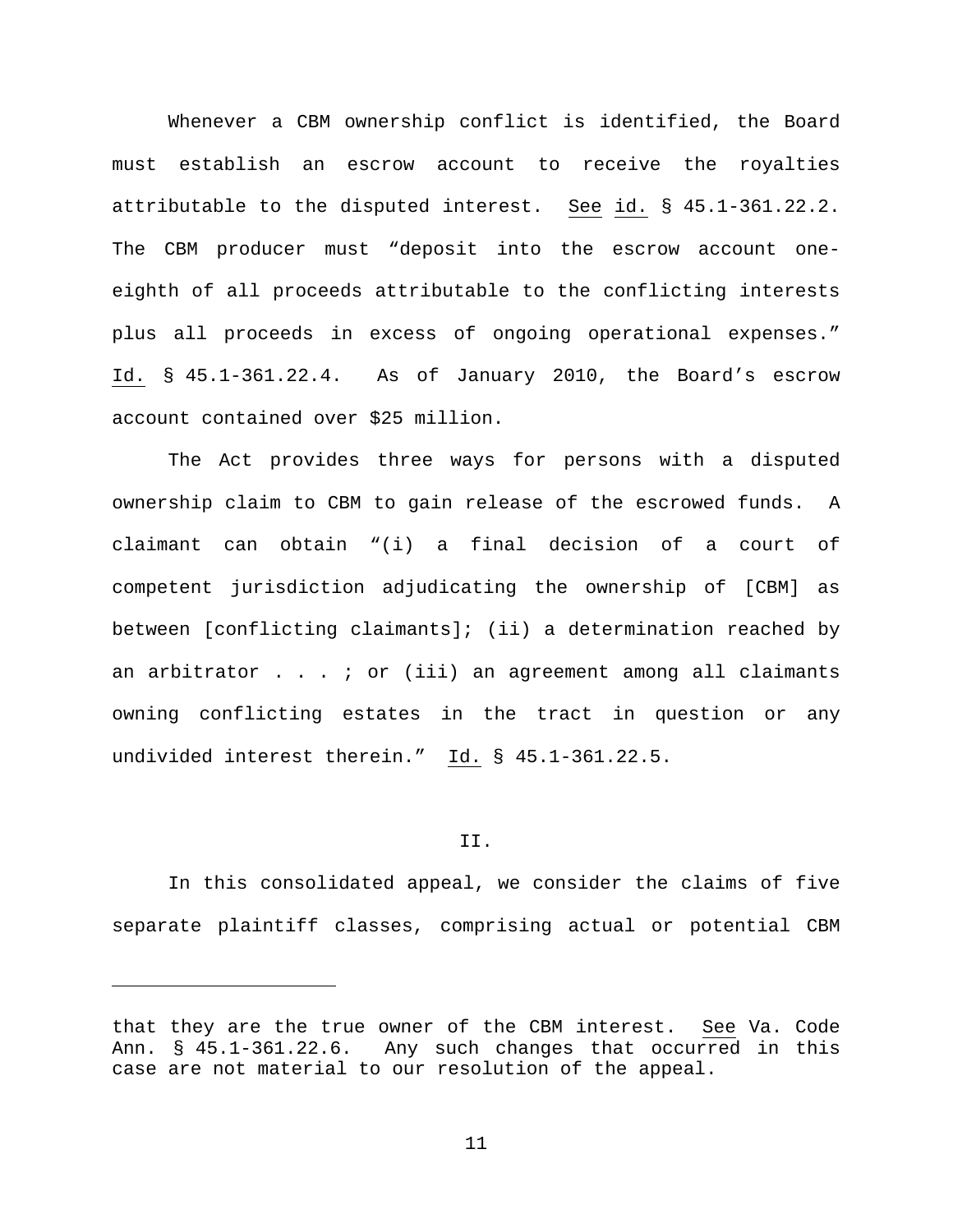interest holders, against two CBM producers, EQT and CNX. The Adair, Adkins, and Kiser cases involve claims against EQT, while Hale and Addison involve claims against CNX.

#### A.

Defendants EQT and CNX operate numerous CBM wells in Virginia, many of which are subject to Board pooling orders. $^2$  $^2$  To apply for Board pooling orders, both EQT and CNX prepared schedules attempting to identify every potential CBM interest holder and any ownership conflict involved in each drilling unit.

In their submissions to the Board, EQT and CNX have consistently taken the position that a CBM interest is conflicted if, for a given tract of land that is part of a drilling unit, different persons own the gas estate and the coal estate. Because Board pooling orders incorporate the defendants' schedules, those orders memorialize the ownership conflicts identified by EQT and CNX.

Buckhorn Coal Co. LLP, Commonwealth Coal Corp., and Harrison-Wyatt, LLC (collectively, the "BCH-W defendants") intervened as defendants in the two cases against CNX--Hale and

<span id="page-11-0"></span> $2$  As of 2011, EQT operated approximately 1,977 CBM wells in Virginia, between 250 and 400 of which were subject to Board pooling orders. As of 2009, CNX operated approximately 3,200 CBM wells in Virginia, approximately 500 of which were subject to pooling orders.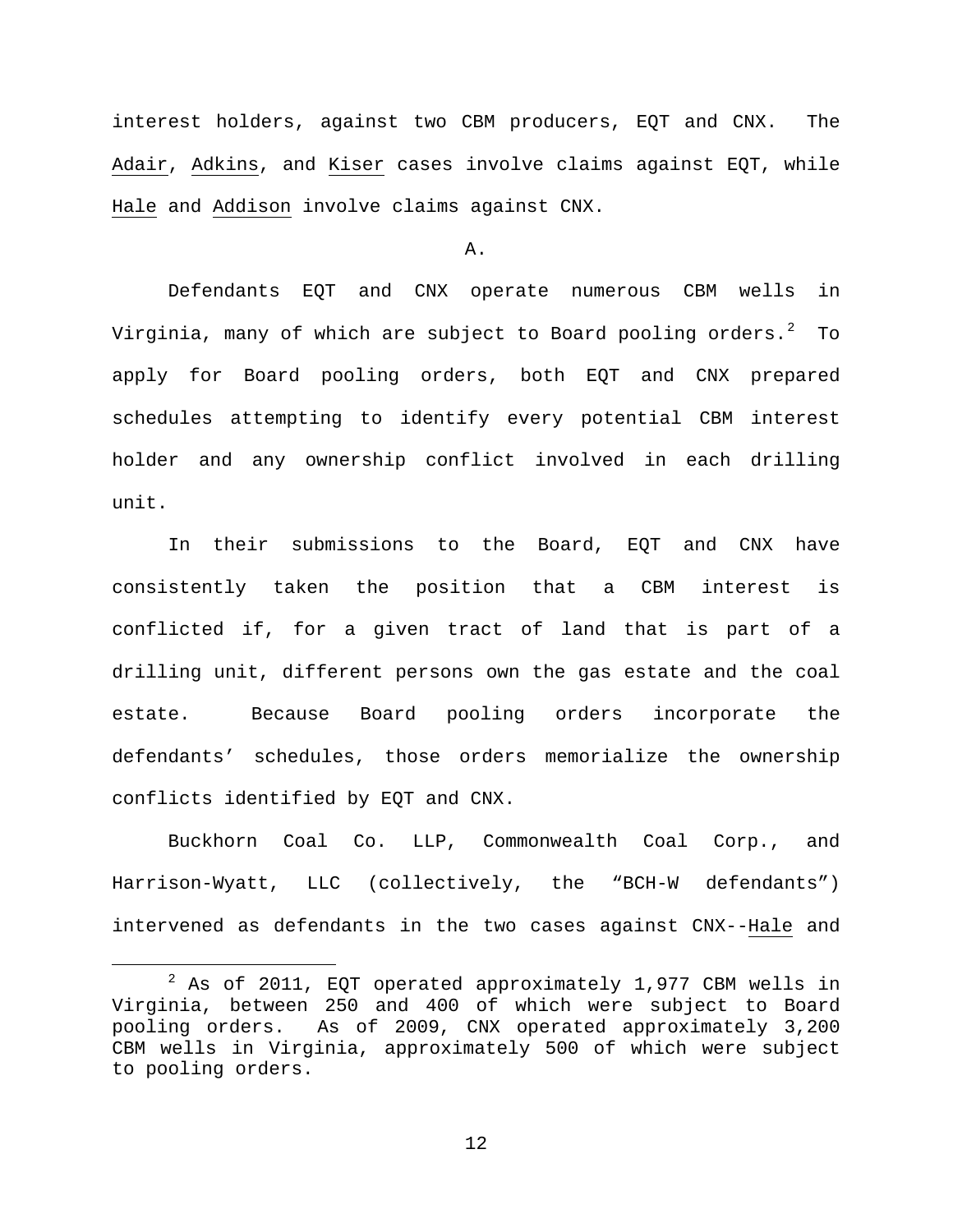Addison. All of the BCH-W defendants have lease arrangements with CNX granting it the right to drill wells into coal seams owned by the BCH-W defendants. Based on these agreements, the BCH-W defendants claim an interest in the CBM at issue in this case.<sup>[3](#page-12-0)</sup>

B.

The plaintiff classes can be categorized by their shared circumstances and requested relief.

1.

Four of the five classes--Adair, Addison, Hale, and Kiser- consist of persons who have never received CBM royalties for a CBM interest they claim to  $own.^4$  $own.^4$  As defined by the district court, the classes include (1) all persons or their successors, (2) whom EQT or CNX have identified as being the owners of the gas estate in a tract underlying a CBM drilling unit, (3) whose interest in the CBM is "in conflict" because a different person owns the coal estate in the same tract.

<span id="page-12-0"></span> <sup>3</sup> Four of the five class complaints initially named as defendants the persons and entities that EQT and CNX identified as conflicting coal estate owners in the defendants' submissions<br>to the Board. The plaintiffs subsequently amended each of the The plaintiffs subsequently amended each of the complaints to omit the coal owners as defendants on the theory that the coal owners were not necessary for a court to determine CBM ownership.

<span id="page-12-1"></span> $4$  We refer to these cases as the "ownership" classes.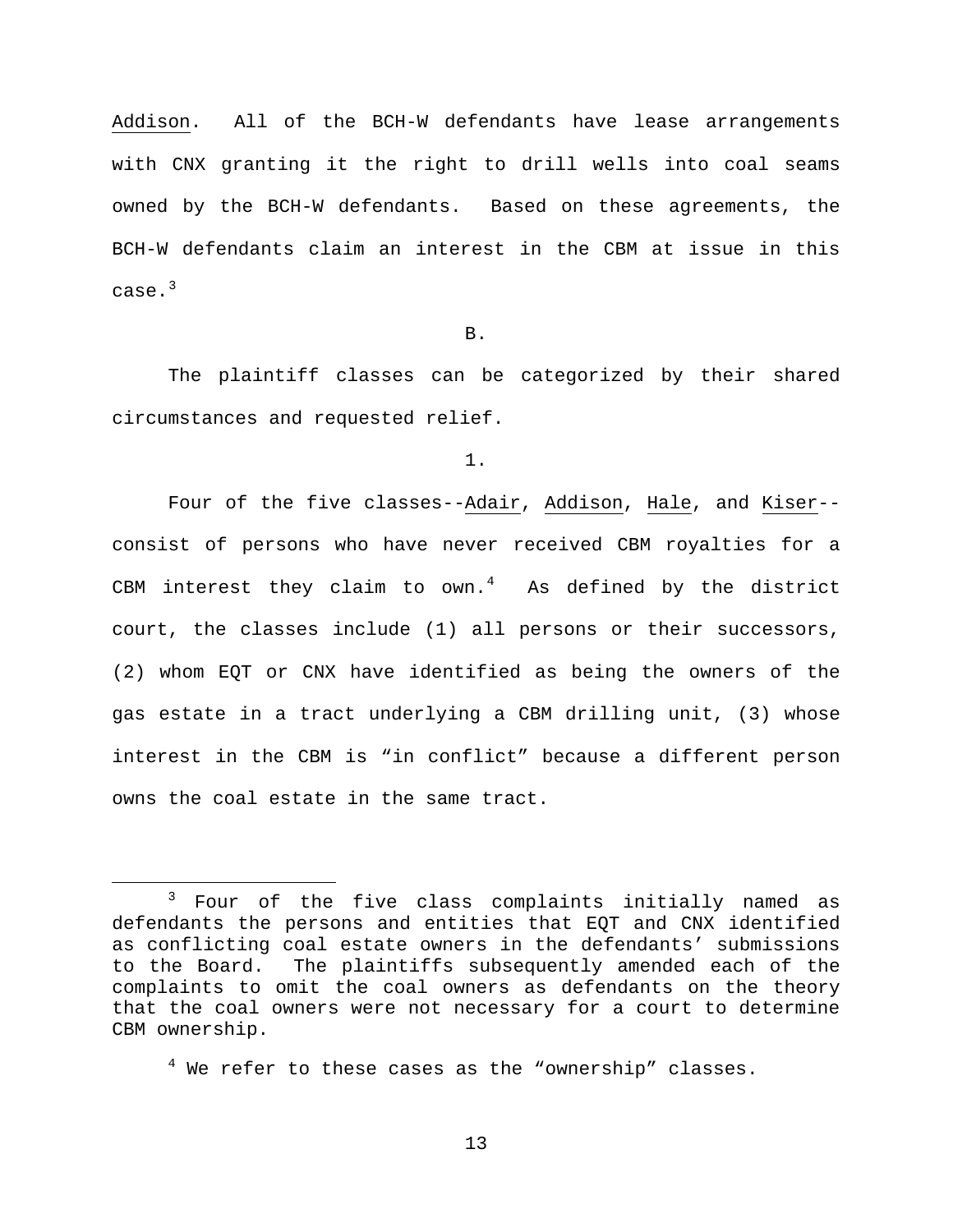The ownership classes can be further broken down. In two cases (the "force pooled" classes)--Adair and Hale--the plaintiffs' purported CBM interests have been force pooled by a Board order.

In the other two ownership cases (the "voluntary lease" classes)--Kiser and Addison--the defendants entered voluntary lease arrangements with the putative class members. Nonetheless, the class members' CBM interests have been subject to pooling, and their royalties have either been paid into Board escrow accounts or internally withheld by EQT and CNX.<sup>[5](#page-13-0)</sup>

The primary object of the ownership classes is to obtain the release of escrowed or suspended royalties. To that end, they seek a declaratory judgment that: (1) the ownership conflict EQT and CNX identified between gas estate owners and coal estate owners is "illusory"; (2) as gas estate owners, the class members are entitled to the CBM royalties withheld; and (3) any royalties held in escrow or internally suspended by EQT and CNX as a result of the "illusory" ownership conflict must be paid to the class members.

<span id="page-13-0"></span> <sup>5</sup> When EQT and CNX obtained consent from all potential CBM interest holders, they pooled the relevant interests themselves without seeking a Board order. But if the defendants deemed the gas estate owner's interest to be conflicted, they internally suspended payment of the royalties, effectively escrowing them.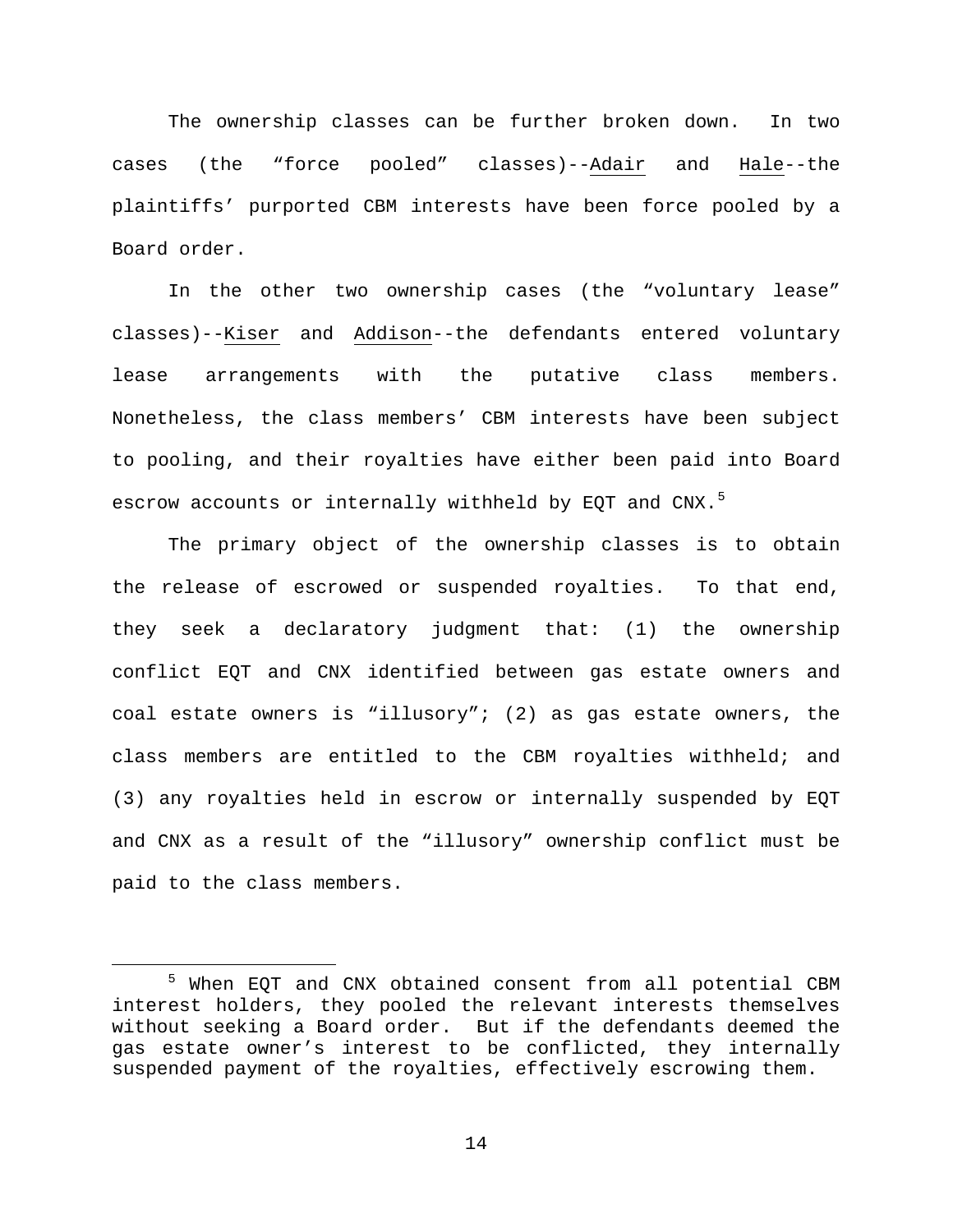The fifth class--Adkins--is unique, as it consists of persons whose CBM ownership interest is not disputed. Instead, the putative class includes persons who have received a royalty from EQT at some point since January 1, 1995. The Adkins plaintiffs allege that EQT has systematically underpaid CBM royalties. The four other classes make similar claims against the defendants. Each of the classes seek a complete accounting of the royalties EQT and CNX have remitted to class members, paid into escrow, or internally suspended.

2.

In addition to the declaratory judgment relief sought by the ownership classes, each class alleges a variety of other theories of recovery, including tort, property, and contract, and they all seek punitive damages.

#### $\mathcal{C}$ .

The lead plaintiffs filed the various complaints between June 2010 and April 2011. The district court coordinated discovery and pretrial proceedings in the five cases, referring many of the preliminary motions to a magistrate judge.

After discovery and numerous hearings, the magistrate judge issued a report and recommendation ("R&R") supporting class certification of the proposed classes and claims with two exceptions. First, the magistrate judge found the claims of the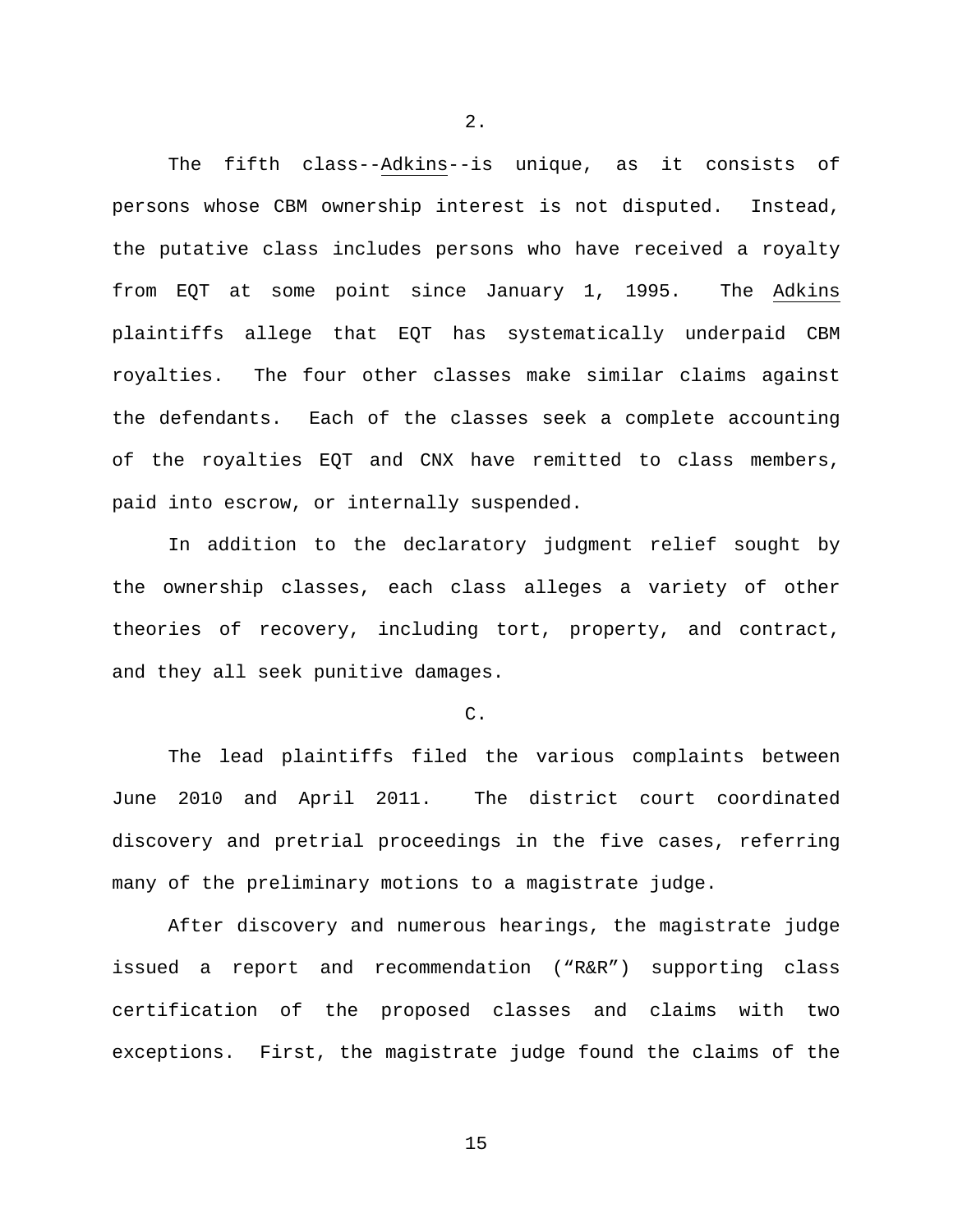class representative in <u>Kiser</u>--then Eva Mae Adkins<sup>[6](#page-15-0)</sup>--atypical of the other class members, and thus recommended against certifying that class until a suitable representative could be substituted. See Adair v. EQT Prod. Co., Nos. 1:10–cv–00037, 1:10–cv–00041, 1:11–cv–00031, 1:10–cv–00059, 1:10–cv–00065, 2013 WL 5429882, at \*42, \*44-\*45 (W.D. Va. Sept. 5, 2013). Second, the magistrate judge recommended against certifying the breach of contract claims related to the underpayment of royalties in Kiser and Adkins because the class members had different lease agreements with EQT. See id. at \*42. Such variation, the magistrate judge concluded, defeated Rule 23's requirement that class claims be typical of one another.

The district court adopted the magistrate judge's R&R but certified additional classes and claims. See Adair v. EQT Prod. Co., No. 1:10-CV-00037, 2013 WL 5442369 (W.D. Va. Sept. 30, 2013); Addison v. CNX Gas Co., No. 1:10-CV-00065, 2013 WL 5442373 (W.D. Va. Sept. 30, 2013); Adkins v. EQT Prod. Co., No. 1:11-CV-00031, 2013 WL 5442378 (W.D. Va. Sept. 30, 2013); Hale v. CNX Gas Co., No. 1:10-CV-00059, 2013 WL 5429901 (W.D. Va.

<span id="page-15-0"></span> <sup>6</sup> Although Eva Mae Adkins was replaced as the class representative in Kiser for certification purposes, the district court certified her as the class representative in the case we call Adkins. As a result of these changes, some of the case names below differ from what we use on appeal. The case we call Kiser was called Adkins below. The case we refer to as Adkins was referred to as Legard below.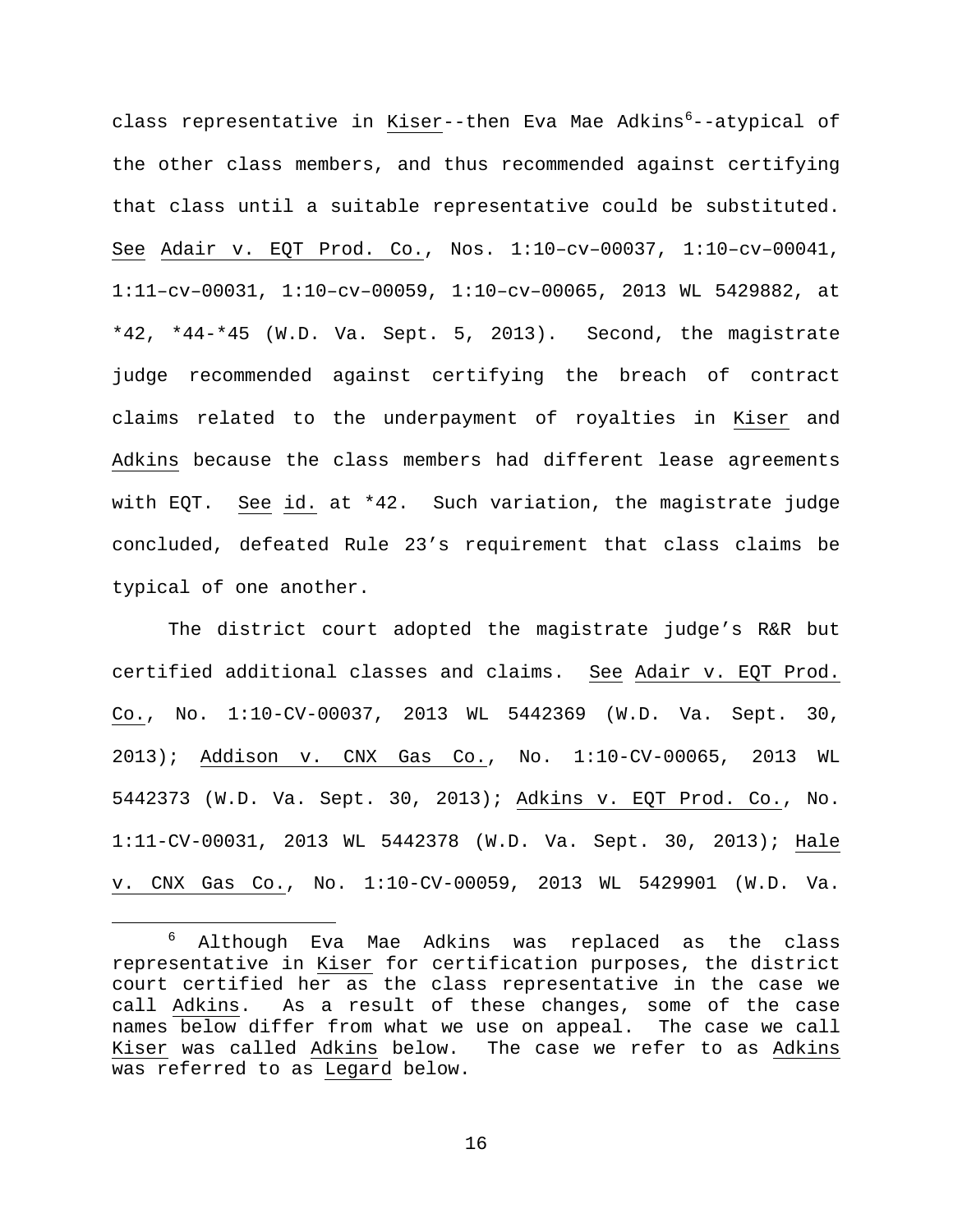Sept. 30, 2013); Legard v. EQT Prod. Co., No. 1:10-CV-00041, 2013 WL 5429885 (W.D. Va. Sept. 30, 2013). Specifically, the district court substituted Julie A. Kiser as the class representative in Kiser and certified the class. See Adkins, 2013 WL 5442378, at \*2. Additionally, and without explanation, the court certified the breach of contract claims in Kiser and Adkins. See id. at \*1; Legard, 2013 WL 5429885, at \*1.

Finally, the court revised the class definitions for each of the classes. Relevant to this appeal, it added language in Adkins--the pure royalty underpayment case--to limit the class to include only those royalty owners whose leases are "silent as to the deduction of costs, according to the business records maintained by EQT." See Legard, 2013 WL 5429885, at \*1. In Kiser, one of the voluntary lease cases, the court certified a class of all lease holders, but also certified a subclass of persons "whose lease is silent as to the deduction of costs." Adkins, 2013 WL 5442378, at \*1. The district court did not clarify what it meant by "silent as to the deduction of costs" in either of the certification orders.

The defendants timely filed petitions pursuant to Rule 23(f) for permission to appeal the five orders granting the plaintiffs' motions for class certification. We deferred ruling on the petitions, consolidated the actions, and ordered briefing on the merits.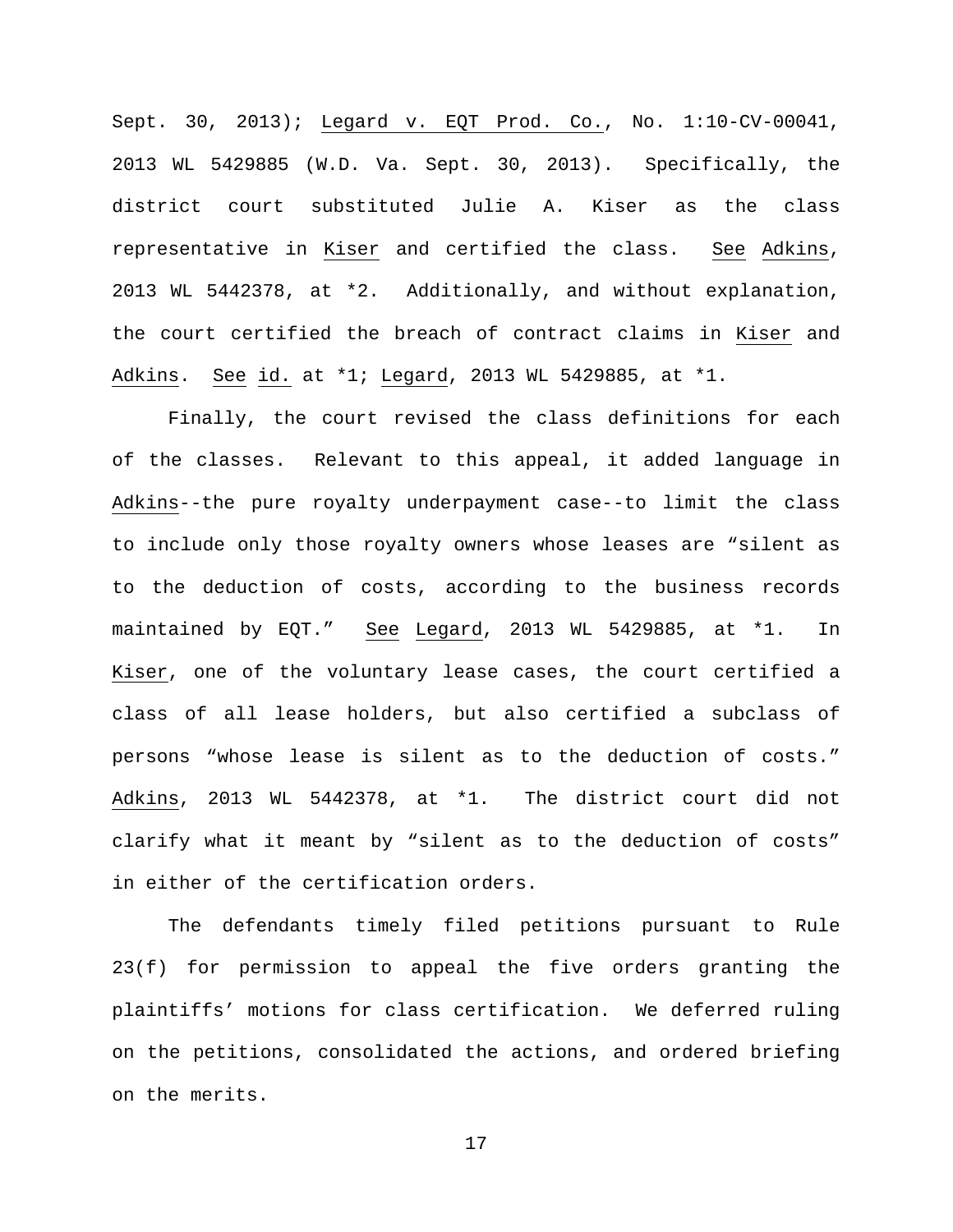As a threshold matter, we first consider the defendants' petitions for permission to appeal under Federal Rule of Civil Procedure 23(f). That rule authorizes courts of appeals to review decisions granting or denying class certification on an interlocutory basis. See Fed. R. Civ. P. 23(f).

We apply a five-factor test to assess the appropriateness of granting a Rule 23(f) petition. See Lienhart v. Dryvit Sys., Inc., 255 F.3d 138, 145 (4th Cir. 2001). The relevant factors are:

(1) whether the certification ruling is likely dispositive of the litigation; (2) whether the district court's certification decision contains a substantial weakness; (3) whether the appeal will permit the resolution of an unsettled legal question of general importance; (4) the nature and status of the litigation before the district court (such as the presence of outstanding dispositive motions and the status of discovery); and (5) the likelihood that future events will make appellate review more or less appropriate.

Id. at 144. We consider these factors on a holistic basis, but the court should grant the petition, notwithstanding the other factors, "[w]here a district court's certification decision is manifestly erroneous and virtually certain to be reversed on appeal." Id. at 145.

As discussed in greater detail below, class certification in this case was manifestly improper. We therefore grant the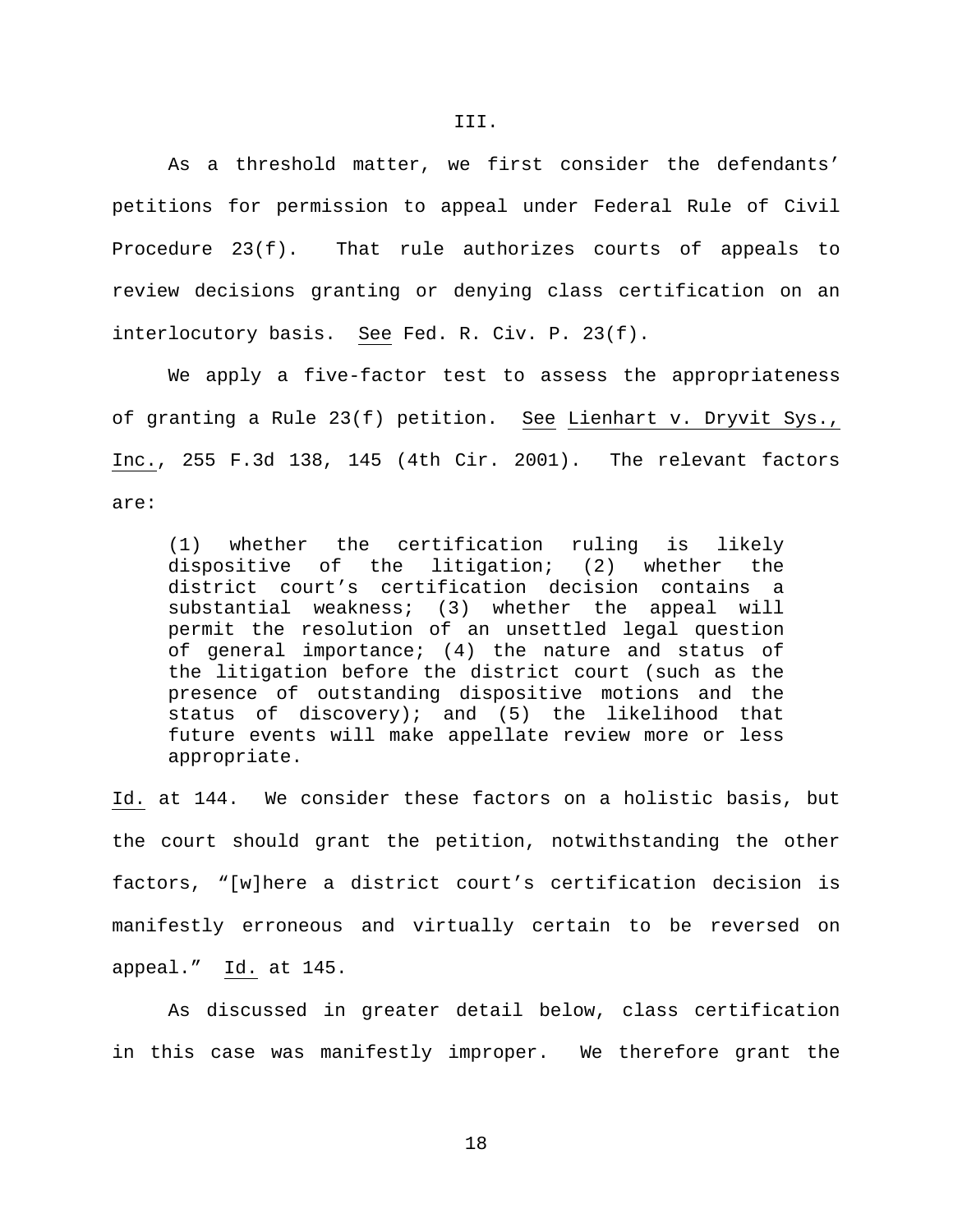petitions for review and assess the merits of the district court's certification orders.

#### IV.

We review a district court's decision to certify a class for abuse of discretion. Brown v. Nucor Corp., 576 F.3d 149, 152 (4th Cir. 2009). A district court abuses its discretion when it materially misapplies the requirements of Rule 23. See Gunnells v. Healthplan Servs., Inc., 348 F.3d 417, 424 (4th Cir. 2003).

Rule 23(a) requires that the prospective class comply with four prerequisites: (1) numerosity; (2) commonality; (3) typicality; and (4) adequacy of representation. See Fed. R. Civ. P. 23(a). In addition, "the class action must fall within one of the three categories enumerated in Rule 23(b)." Gunnells, 348 F.3d at 423.

Here, the plaintiffs seek certification under Rules  $23(b)(2)$  and  $23(b)(3)$ . Rule  $23(b)(2)$  authorizes class treatment when "the party opposing the class has acted or refused to act on grounds that apply generally to the class, so that final injunctive relief or corresponding declaratory relief is appropriate respecting the class as a whole." Fed. R. Civ. P. 23(b)(2). As the Supreme Court has instructed, "[t]he key to the  $(b)(2)$  class is the indivisible nature of the . . . remedy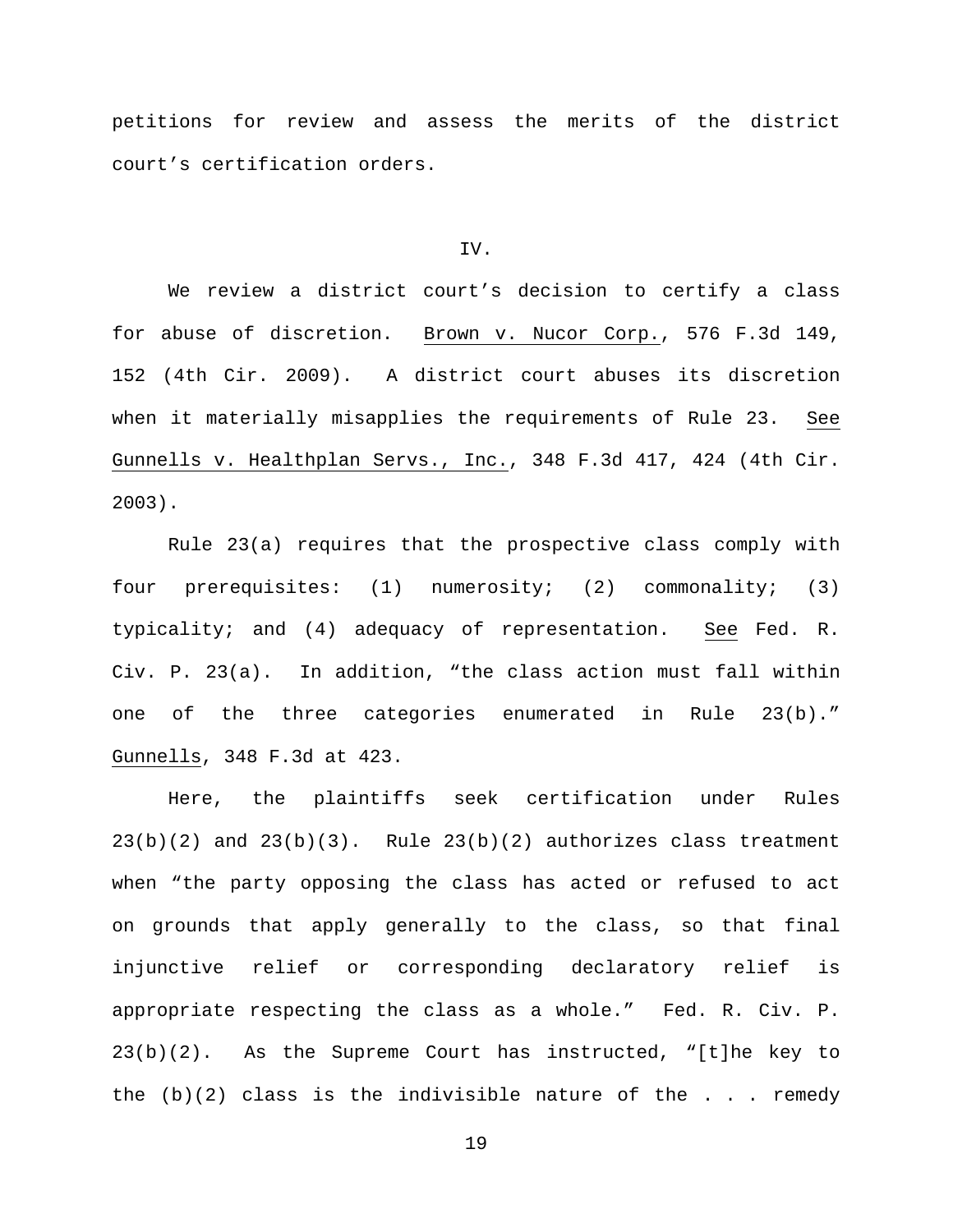warranted." Wal-Mart Stores, Inc. v. Dukes, 131 S. Ct. 2541, 2557 (2011) (internal quotation marks omitted). Certification under this provision is appropriate "only when a single injunction or declaratory judgment would provide relief to each member of the class." Id.

By contrast, certification under Rule 23(b)(3) is appropriate when all of the prerequisites of Rule 23(a) are satisfied and two other requirements are met. See id. at 2558. Specifically, (1) common questions of law or fact must predominate over any questions affecting only individual class members; and (2) proceeding as a class must be superior to other available methods of litigation. See Fed. R. Civ. P. 23(b)(3).

A party seeking class certification must do more than plead compliance with the aforementioned Rule 23 requirements. See Wal-Mart, 131 S. Ct. at 2551 ("Rule 23 does not set forth a mere pleading standard."). Rather, the party must present evidence that the putative class complies with Rule 23. See Comcast Corp. v. Behrend, 133 S. Ct. 1426, 1432 (2013).

To determine whether the party seeking certification has carried its burden, a district court may need to "probe behind the pleadings before coming to rest on the certification question." Id. (internal quotation marks omitted). Although Rule 23 does not give district courts a "license to engage in free-ranging merits inquiries at the certification stage," a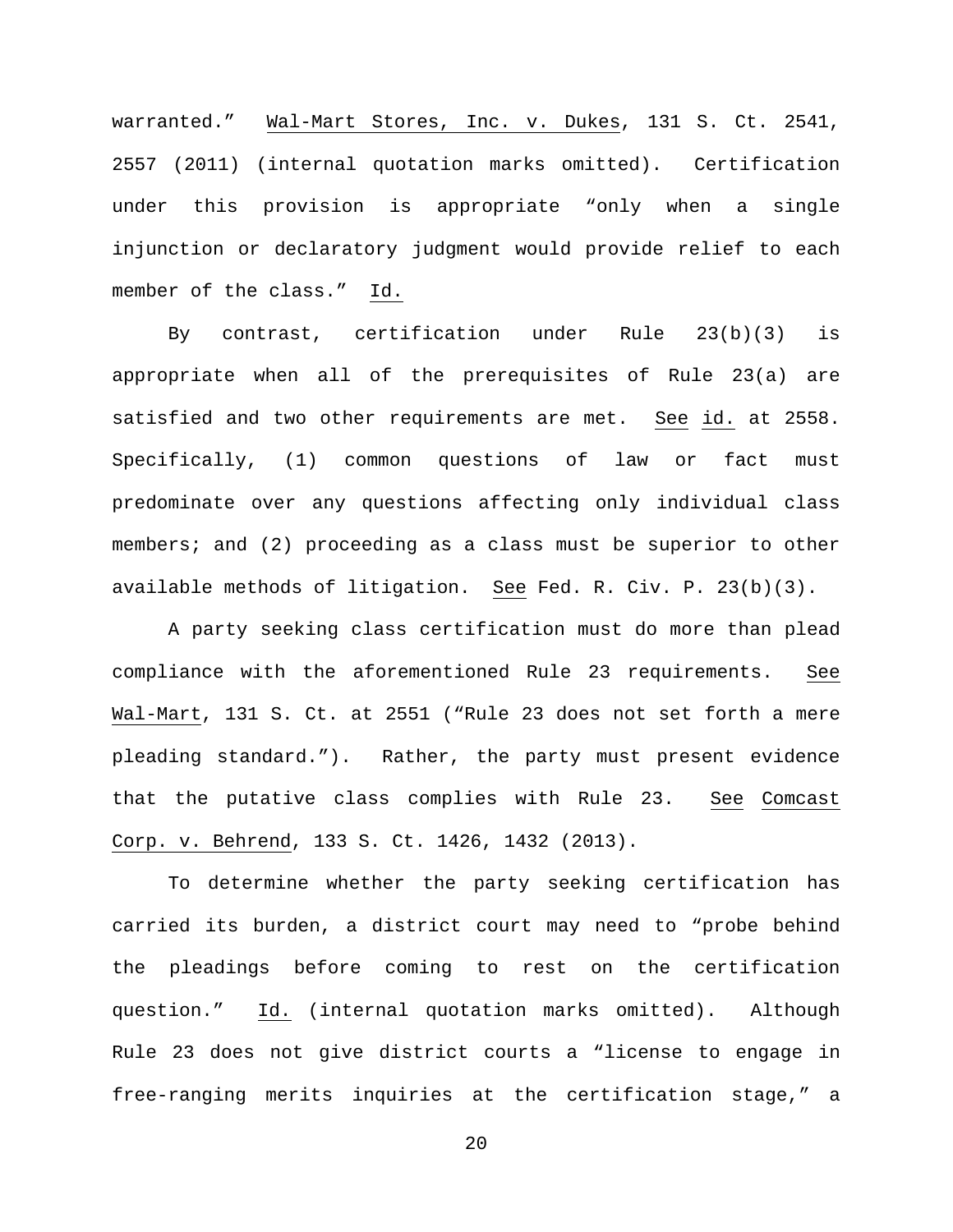court should consider merits questions to the extent "that they are relevant to determining whether the Rule 23 prerequisites for class certification are satisfied." Amgen Inc. v. Conn. Ret. Plans & Trust Funds, 133 S. Ct. 1184, 1194-95 (2013).

It is the plaintiffs' burden to demonstrate compliance with Rule 23, but the district court has an independent obligation to perform a "rigorous analysis" to ensure that all of the prerequisites have been satisfied. See Wal-Mart, 131 S. Ct. at 2551.

#### V.

In light of the foregoing principles, we first consider the district court's decision to certify the four classes asserting CBM ownership claims. At bottom, the ownership classes seek a declaration that the class members are the true owners of CBM, as well as payment of the royalties they believe EQT and CNX have improperly escrowed or withheld.

After reviewing the magistrate judge's R&R and the district court's certification orders, we conclude that the district court abused its discretion in at least two ways. First, it failed to rigorously analyze whether the administrative burden of identifying class members in the ownership cases would render class proceedings too onerous. Second, the court improperly lowered the burden of proof the plaintiffs must satisfy to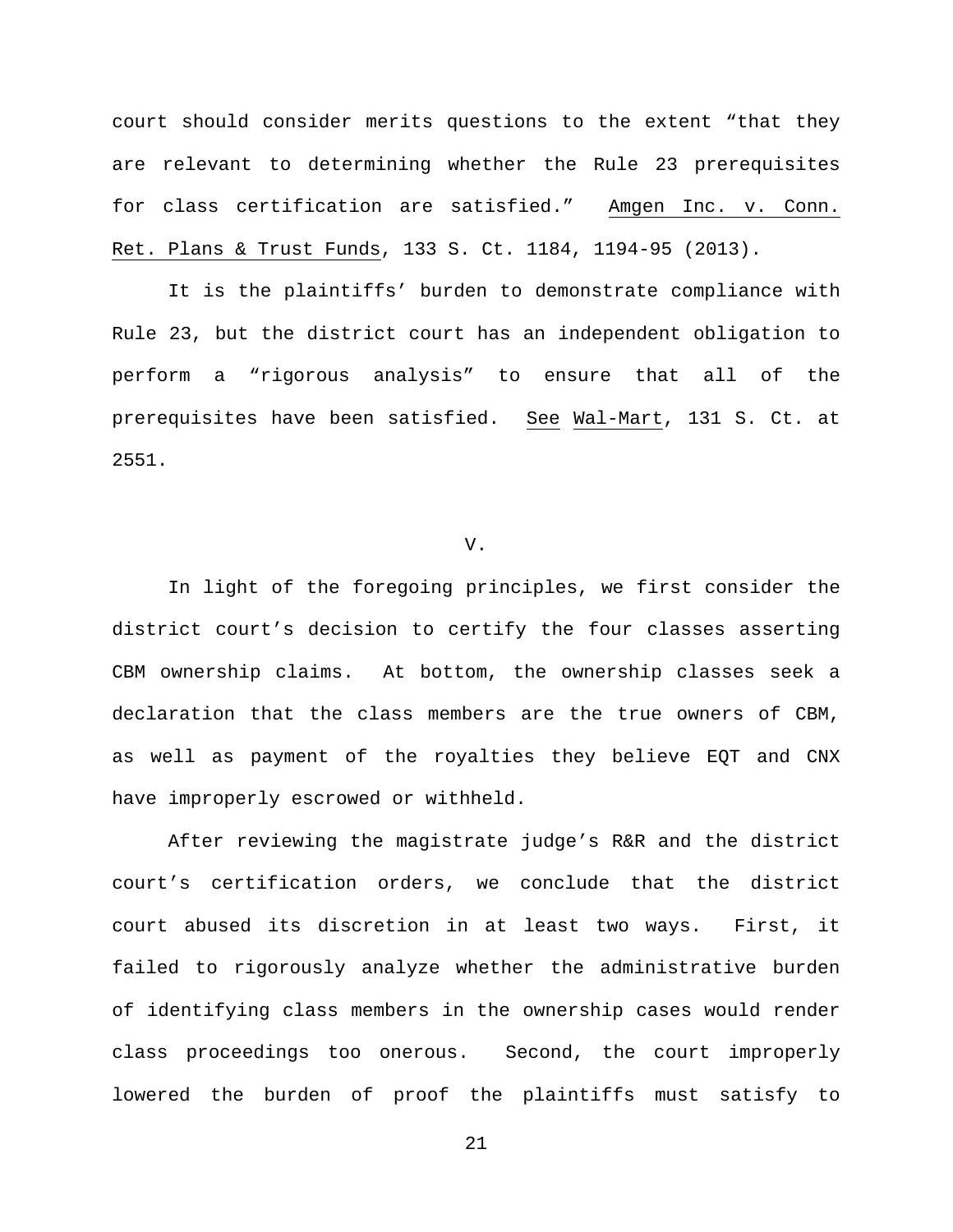demonstrate the prospective classes' compliance with Rule 23(a)'s commonality requirement. We address each issue in turn.

A.

We have repeatedly recognized that Rule 23 contains an implicit threshold requirement that the members of a proposed class be "readily identifiable." Hammond v. Powell, 462 F.2d 1053, 1055 (4th Cir. 1972); see also In re A.H. Robins Co., 880 F.2d 709, 728 (4th Cir. 1989) ("Though not specified in [Rule 23], establishment of a class action implicitly requires . . . that there be an identifiable class . . . ."), abrogated on other grounds, Amchem Prods., Inc. v. Windsor, 521 U.S. 591 (1997). Our sister circuits have described this rule as an "ascertainability" requirement. See, e.g., Marcus v. BMW of N. Am., LLC, 687 F.3d 583, 592-94 (3d Cir. 2012); John v. Nat'l Sec. Fire & Cas. Co., 501 F.3d 443, 445 (5th Cir. 2007); In re Initial Pub. Offerings Sec. Litig., 471 F.3d 24, 44-45 (2d Cir. 2006).

However phrased, the requirement is the same. A class cannot be certified unless a court can readily identify the class members in reference to objective criteria. See Marcus, 687 F.3d at 593; see also Crosby v. Soc. Sec. Admin., 796 F.2d 576, 579-80 (1st Cir. 1986) (finding that a class failed to satisfy Rule 23 requirements because it would be impossible to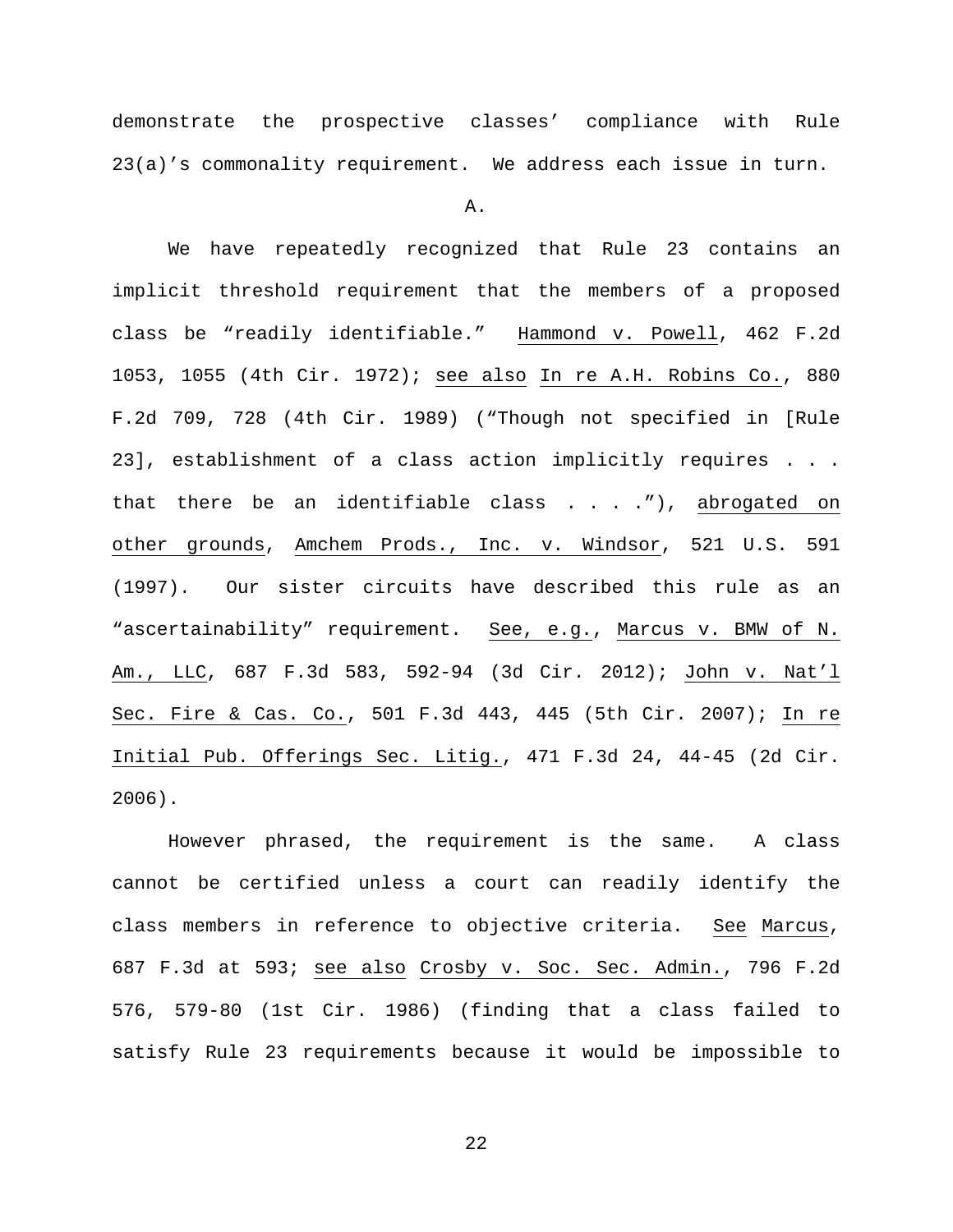identify class members without "individualized fact-finding and litigation").

The plaintiffs need not be able to identify every class member at the time of certification. But "[i]f class members are impossible to identify without extensive and individualized fact-finding or 'mini-trials,' then a class action is inappropriate." Marcus, 687 F.3d at 593; see also 7A Charles Alan Wright et al., Federal Practice & Procedure § 1760 (3d ed. 2005) ("[T]he requirement that there be a class will not be deemed satisfied unless . . . it is administratively feasible for the court to determine whether a particular individual is a member.").

Here, the proposed classes raise serious ascertainability issues because they are defined to include both former and current gas estate owners.

The district court defined the classes to include all persons, and their successors-in-interest, who EQT or CNX identified in their filings with the Board as being the owners of a gas estate, whose interest in CBM is conflicted because a different person owns the coal estate in the same tract.<sup>[7](#page-22-0)</sup> The court correctly concluded that some class members will be easy

<span id="page-22-0"></span> $7$  Because the district court accepted the magistrate judge's R&R with only a few exceptions, we refer to the magistrate judge's findings in the R&R as the district court's findings.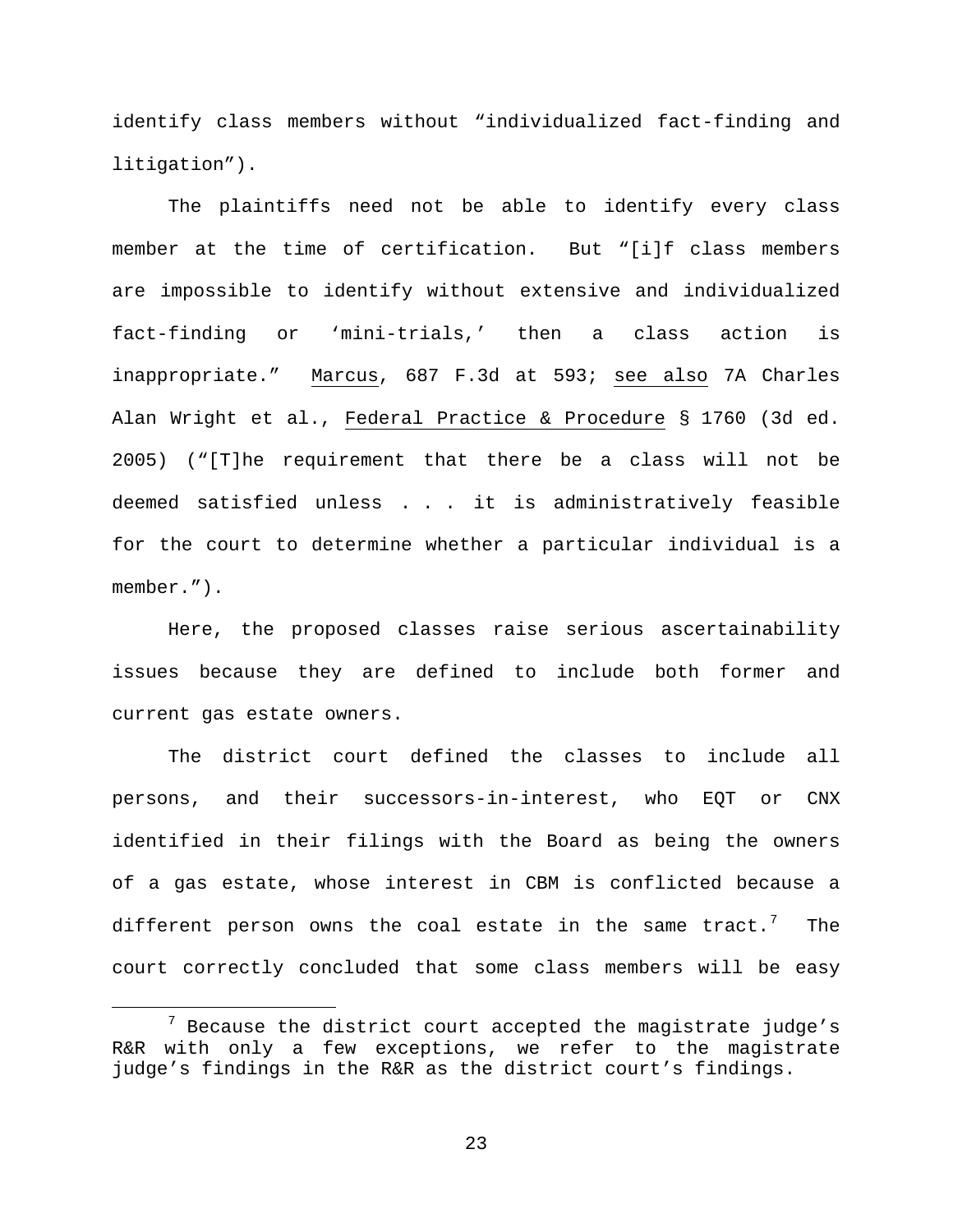to identify because the classes are all defined in reference to the ownership schedules that EQT and CNX submitted to the Board. When ownership has not changed hands, identifying class membership may be as simple as cross-referencing the ownership schedules the defendants themselves prepared. See Adair, 2013 WL 5429882, at \*33.

Complications arise, however, because ownership of the gas estate has not been static since EQT and CNX first prepared the ownership schedules. Some of the schedules were prepared some twenty years ago, and they have not been updated to account for changes in ownership. The schedules therefore cannot aid a court in ascertaining those class members who obtained their interest in the gas estate after the schedules were first prepared. $^8$  $^8$ 

The district court largely glossed over this problem, merely noting that any ownership changes could be determined by reference to local land records. See id. But resolving

<span id="page-23-0"></span> $8$  With the exception of Adkins, neither the magistrate judge nor the district court specifically defined the class periods for any of the classes. The class period in Adkins clearly extends from January 1, 1995 to the present. See Legard, 2013 WL 5429885, at \*1. For the other four classes, we assume that the class period begins on the first date the defendants submitted ownership schedules to the Board as part of their applications for pooling orders and extends through the present. Although the record is not entirely clear as to this date, the earliest reference in the record to a pooling order involving the defendants appears to be June 1992.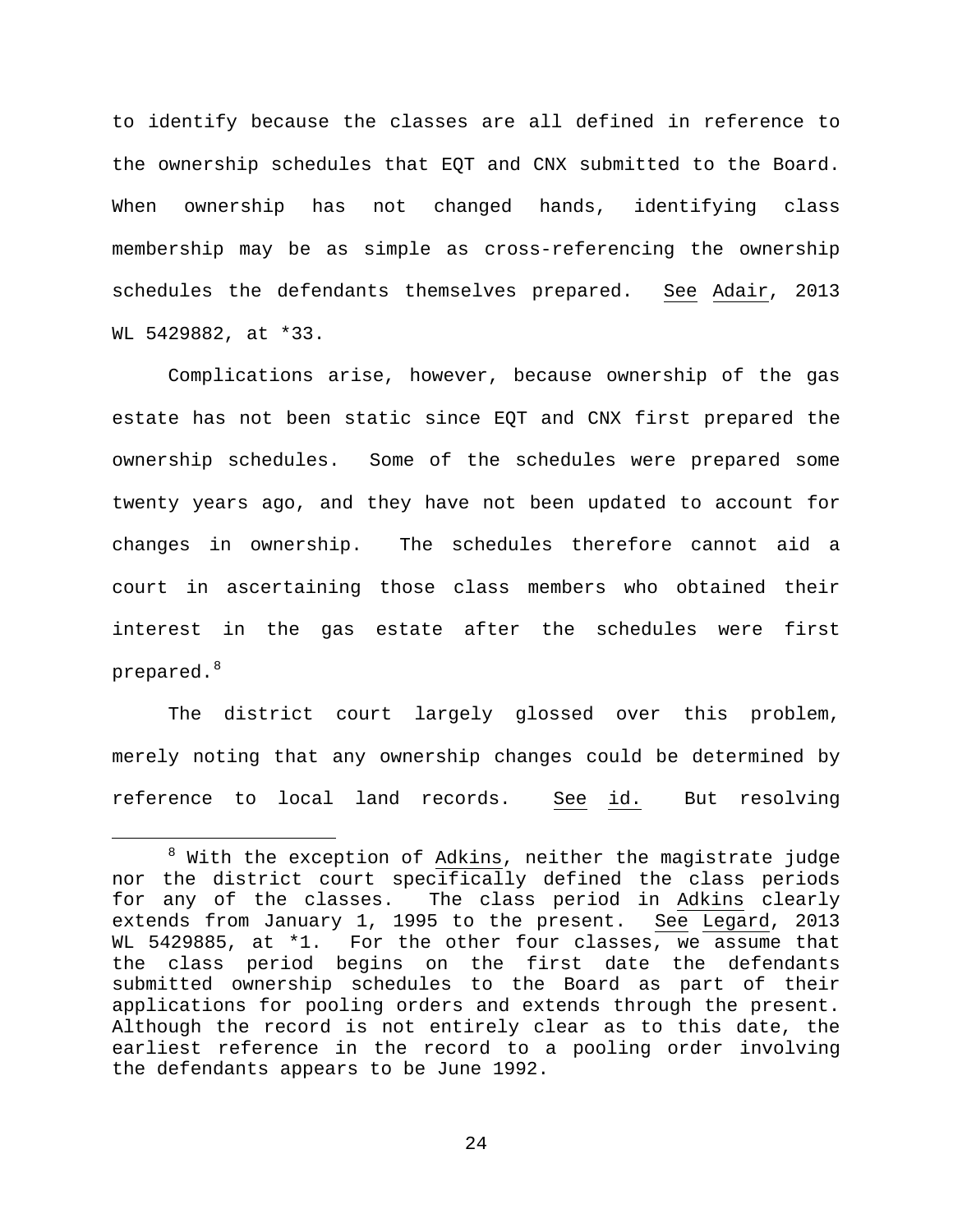ownership based on land records can be a complicated and individualized process. Cf. Johnson v. Kan. City S., 224 F.R.D. 382, 389 (S.D. Miss. 2004) (denying certification on ascertainability grounds when determining class membership "would require individualized review of thousands of title documents containing differing and diverse conveyance language that would have to be analyzed according to the specific language used and applicable case law to ascertain the intention of the parties to the conveyances and the legal effect of the instruments"), aff'd sub nom. Johnson v. Kan. City S. Ry. Co., 208 F. App'x 292, 297 (5th Cir. 2006). As the record in this case highlights, numerous heirship, intestacy, and title-defect issues plague many of the potential class members' claims to the gas estate. In our view, these complications pose a significant administrative barrier to ascertaining the ownership classes.

On appeal, the plaintiffs minimize these challenges, arguing that a court can identify current gas estate owners at the back-end. According to them, ownership issues only affect the plaintiffs' entitlement to royalties, not the ascertainability of class membership. See Appellees' Br. at 58- 60.

We disagree. The fact that verifying ownership will be necessary for the class members to receive royalties does not mean it is not also a prerequisite to identifying the class.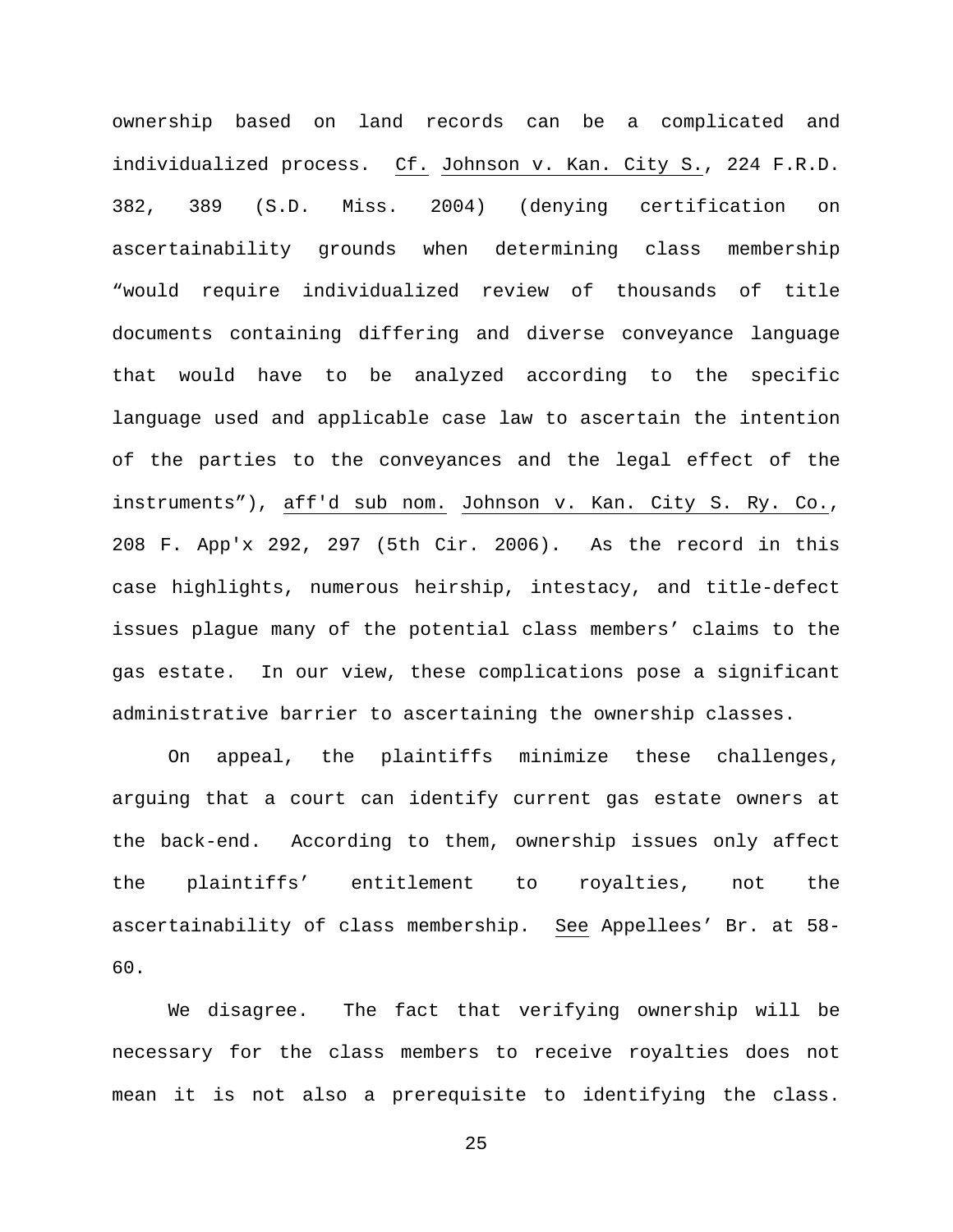Without even a rough estimate of the number of potential successors-in-interest, we have little conception of the nature of the proposed classes or who may be bound by a potential merits ruling. Lacking even a rough outline of the classes' size and composition, we cannot conclude that they are sufficiently ascertainable.

On remand, the district court should reconsider the ascertainability issues posed by the ownership classes. At a minimum, the district court should endeavor to determine the number of potential class members who have obtained their interest in the gas estate after the defendants first prepared the ownership schedules. The court should also give greater consideration to the administrative challenges it will face when using land records to determine current ownership, and assess whether any trial management tools are available to ease this process. The district court should also determine whether it is possible to adjust the class definitions to avoid or mitigate the administrative challenges we have identified. $^9$  $^9$ 

<span id="page-25-0"></span><sup>&</sup>lt;sup>9</sup> Although the issue was briefed and argued below, the district court did not address whether it is possible to define the classes without creating a fail-safe class. See Messner v. Northshore Univ. HealthSys., 669 F.3d 802, 825 (7th Cir. 2012) (explaining that a fail-safe class "is defined so that whether a person qualifies as a member depends on whether the person has a valid claim"). On remand, the district court should consider this issue as part of its class-definition analysis.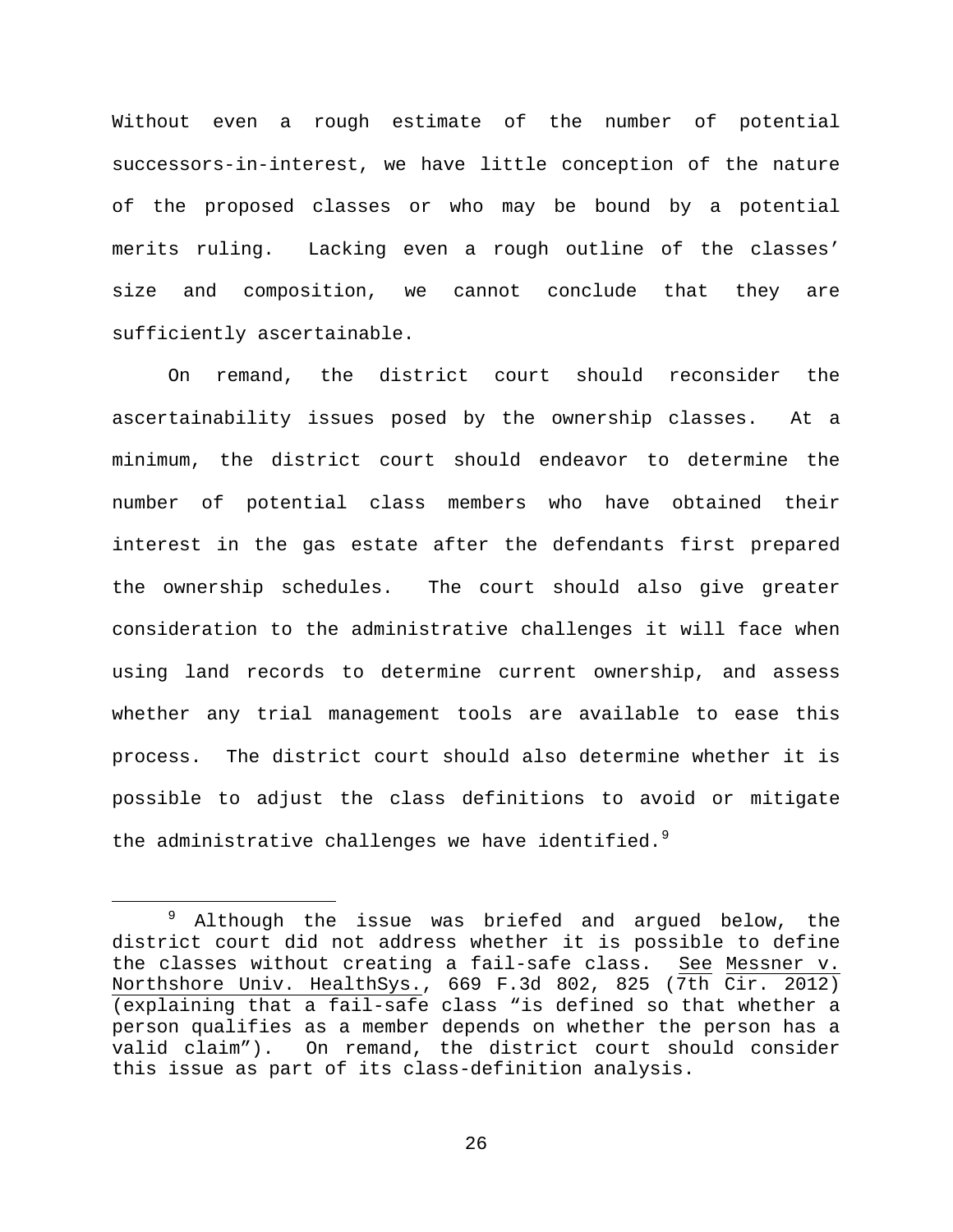In addition to questioning the ascertainability of the ownership classes, the defendants challenge the district court's conclusion that the ownership classes comply with Rule 23(a)'s commonality requirement. As discussed previously, Rule 23(a)(2) requires a plaintiff to show that "there are questions of law or fact common to the class." Fed. R. Civ. P. 23(a)(2).

Although the rule speaks in terms of common questions, "what matters to class certification . . . [is] the capacity of a classwide proceeding to generate common answers apt to drive the resolution of the litigation." Wal-Mart, 131 S. Ct. at 2551 (internal quotation marks omitted). A single common question will suffice, id. at 2556, but it must be of such a nature that its determination "will resolve an issue that is central to the validity of each one of the claims in one stroke," id. at 2551.

As we explain below, the plaintiffs in the ownership classes have yet to identify such a question.

1.

To a great extent, commonality for the ownership classes turns on the proper meaning of the Supreme Court of Virginia's decision in Harrison-Wyatt. In that case, the court considered a 19th century severance deed conveying "all the coal in, upon, and underlying" certain tracts of land. Harrison-Wyatt, 593 S.E.2d at 235 (internal quotation marks omitted). The court

B.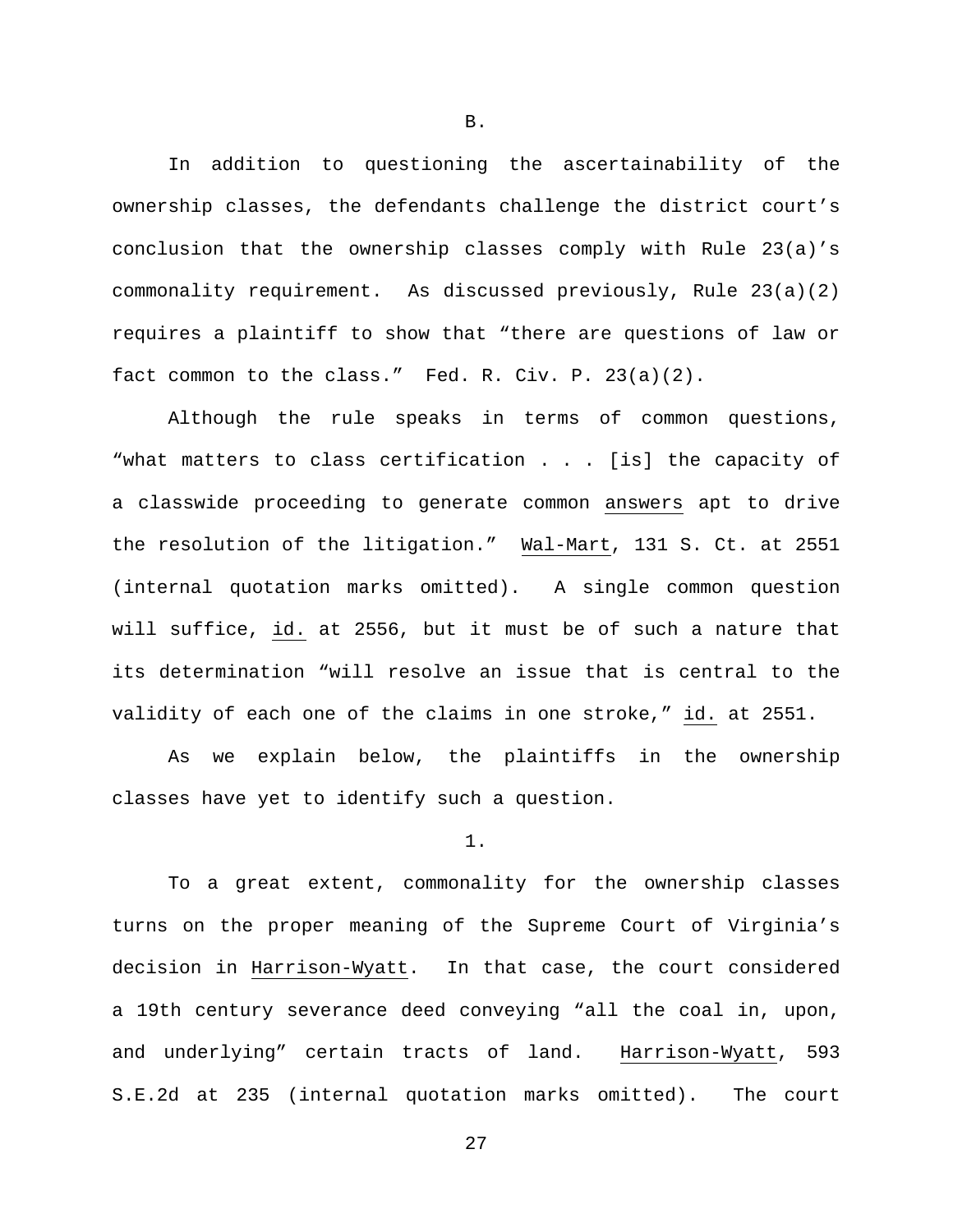held that the conveyance of coal did not transfer title to the CBM estate, and that the grantor--the surface owner--retained ownership of the CBM. See id. at 238. The Virginia legislature subsequently codified that holding as part of the Virginia Oil and Gas Act, providing that "[a] conveyance, reservation, or exception of coal shall not be deemed to include coalbed methane gas." Va. Code Ann. § 45.1-361.21:1.

The plaintiffs interpret Harrison-Wyatt and the Act to mean that a severance deed conveying coal never transfers title to CBM, and that the owner of the gas estate in a tract of land owns the underlying CBM as a matter of law. Since the plaintiffs have all been identified as gas estate owners by EQT and CNX, they believe the question of CBM ownership can be resolved on a classwide basis--and in their favor.

The defendants say that the relevant authorities only establish that deed language conveying coal--and only coal--does not transfer title to CBM. But, they contend, deed language varies significantly, and broader conveyances may transfer CBM. They maintain that CBM ownership can only be determined on a deed-by-deed basis by examining the intent of the parties. According to the defendants, the need for such individualized review defeats commonality.

Although the district court did not rule on the meaning of Harrison-Wyatt, it agreed with the plaintiffs that the case gave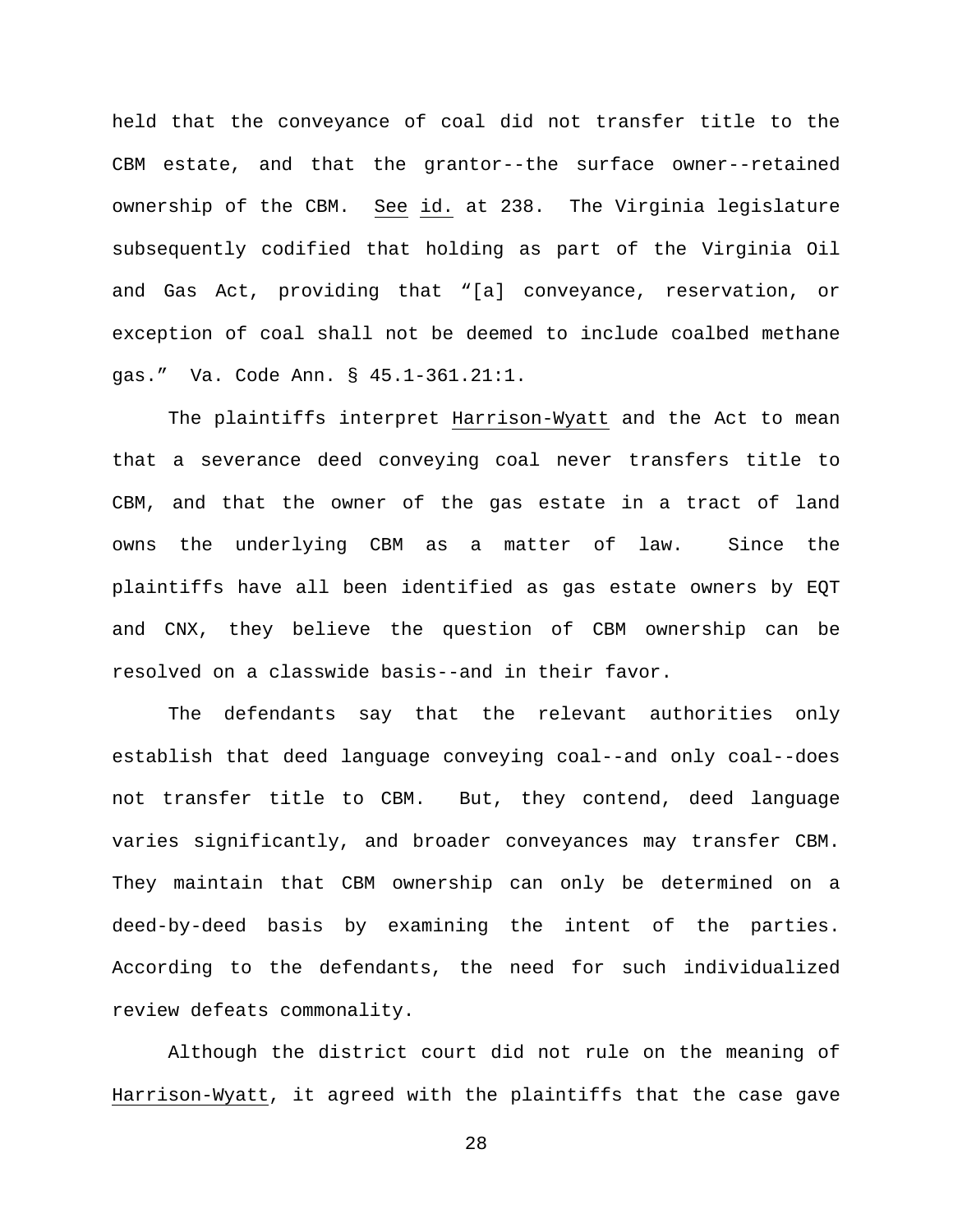rise to at least one common question capable of classwide resolution. See Adair, 2013 WL 5429882, at \*36. Specifically, the court agreed that whether Harrison-Wyatt entitles the plaintiffs to CBM royalties is a question "subject to a common resolution."  $Id.^{10}$  $Id.^{10}$  $Id.^{10}$ 

We conclude that certification based on this question was premature. Prior to certifying a class, a district court must definitively determine that the requirements of Rule 23 have been satisfied, even if that determination requires the court to resolve an important merits issue. See Gariety v. Grant Thornton, LLP, 368 F.3d 356, 365-66 (4th Cir. 2004). The district court failed to do so here by refusing to resolve--one way or the other--the implications of Harrison-Wyatt for commonality purposes.

<span id="page-28-0"></span> $10$  The plaintiffs also claim that the ownership conflict EQT and CNX identified between gas estate owners and coal estate owners is "illusory," meaning that the existence of a severance deed does not automatically signal an ownership conflict. See Appellees' Br. at 23. The district court agreed that this issue was also subject to classwide resolution and independently supported certification. See Adair, 2013 WL 5429882, at \*36.

As we read the complaints and the briefs, however, the plaintiffs ultimately want a much broader declaration--that<br>they, as gas estate owners, are entitled to CBM royalties. See, they, as gas estate owners, are entitled to CBM royalties. See,<br>e.g., Appellees' Br. at 27. Although this question is e.g., Appellees' Br. at 27. ultimately a merits issue, we believe it should be the focus of the commonality inquiry. The only other question discussed by the district court and identified by the plaintiffs--whether the ownership conflict is "illusory"--does not provide a suitable basis for class certification because answering that question would not advance the litigation. See Wal-Mart, 131 S. Ct. at 2551.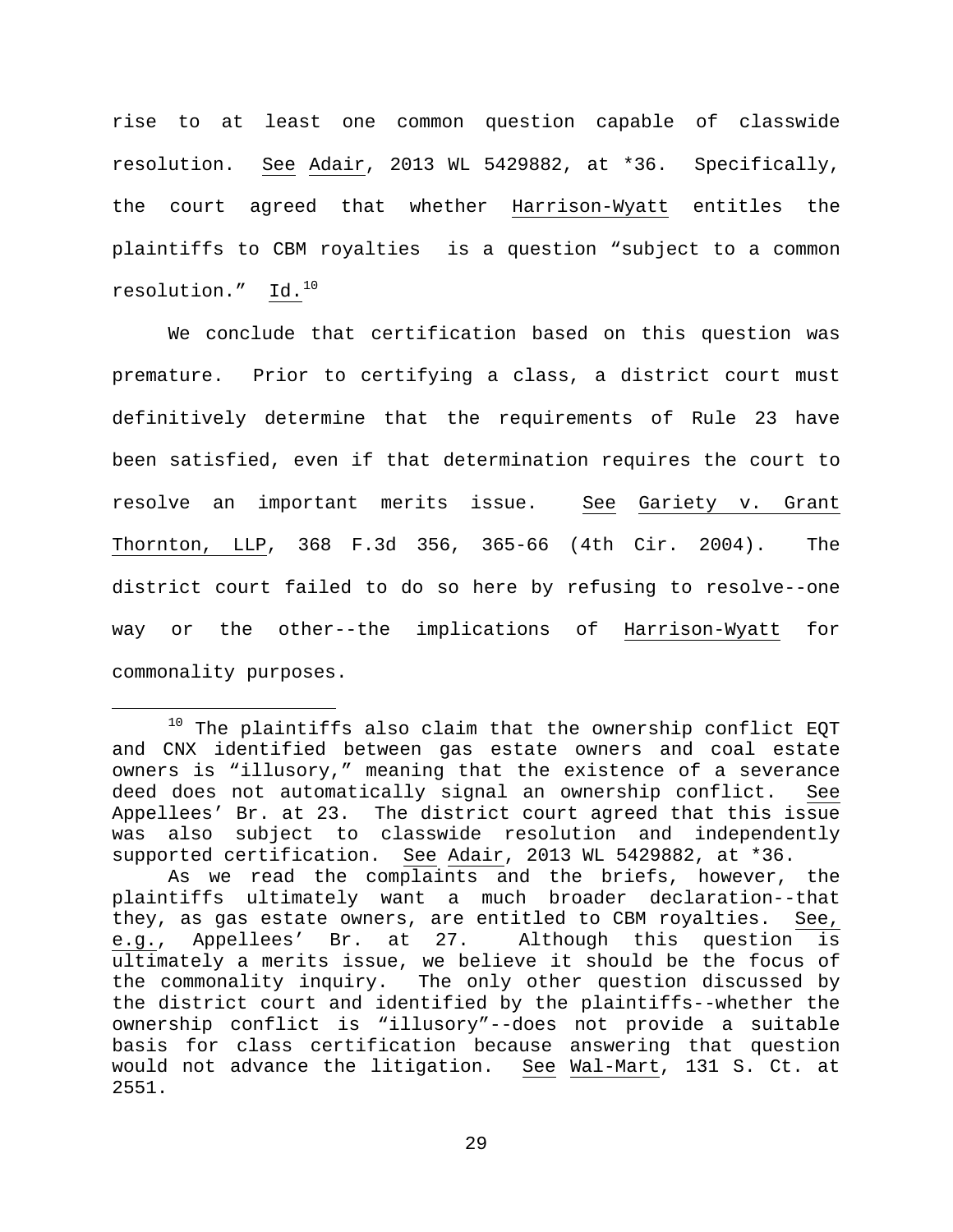Here, the meaning of Harrison-Wyatt is inescapably part of the Rule 23(a) analysis. To even demonstrate commonality, the plaintiffs must prevail on their reading of the case. That is, they must establish that the common question--who owns the CBM- will be answered in their favor. If Harrison-Wyatt does not support such a conclusion, the plaintiffs have no other argument as to how CBM ownership can be resolved on a classwide basis, and they will have failed to carry their burden of establishing even a single common question. Cf. Phillips v. Asset Acceptance, LLC, 736 F.3d 1076, 1081 (7th Cir. 2013) (concluding that the district court erred when it declined to decide a merits issue before certifying the class when resolving the question would "determine whether the suit could be maintained as a class action at all").

The district court abused its discretion by failing to resolve the meaning of Harrison-Wyatt prior to certification. Although the court noted its probable agreement with the plaintiffs' reading of the case, it declined to decide the matter one way or the other. By leaving the issue unresolved, the court improperly left open, at the time of certification, whether CBM ownership is an individual or common question. Certifying a class in the face of such uncertainty runs afoul of the rule that "actual, not presumed, conformance with Rule 23(a)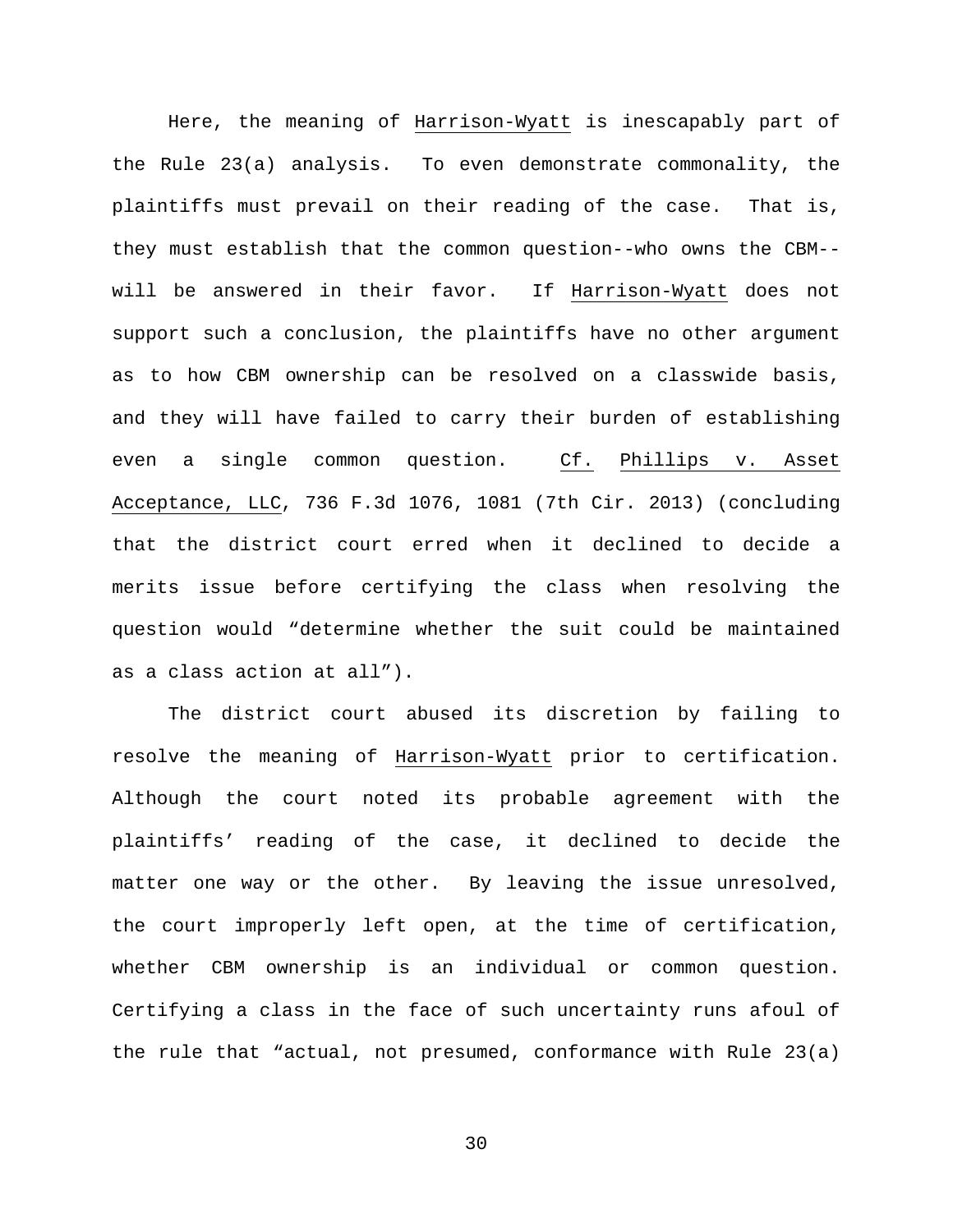[is] . . . indispensable." Gen. Tel. Co. of Sw. v. Falcon, 457 U.S. 147, 160 (1982).

### 2.

We also do not believe Harrison-Wyatt and the Virginia Oil and Gas Act can provide classwide answers to the question of CBM ownership, at least as the classes are currently defined. Although we do not hold that the plaintiffs can never satisfy Rule 23's commonality requirement, we believe the district court misread the implications of those authorities when it certified the ownership classes.

We read Harrison-Wyatt and the Act to establish only that a surface owner's conveyance of coal--and only coal--does not automatically transfer title to CBM. But many of the severance deeds at issue in this case explicitly convey much more than coal. For example, one deed in Hale confers "[a]ll the coal, minerals, petroleum, metallic substances, fluids and gas of every description, in, upon, or underlying that certain tract of land." J.A. 1780. A different Hale deed grants "all the coal and mineral of every description, in, on and underlying that certain tract." J.A. 1784. Yet another deed from the same class transfers "all the coal and other substances, properties, rights and interests in and upon that certain tract of land . . . ." J.A. 1793. Neither Harrison-Wyatt nor the Act fully resolves who owns the CBM under these broader deeds.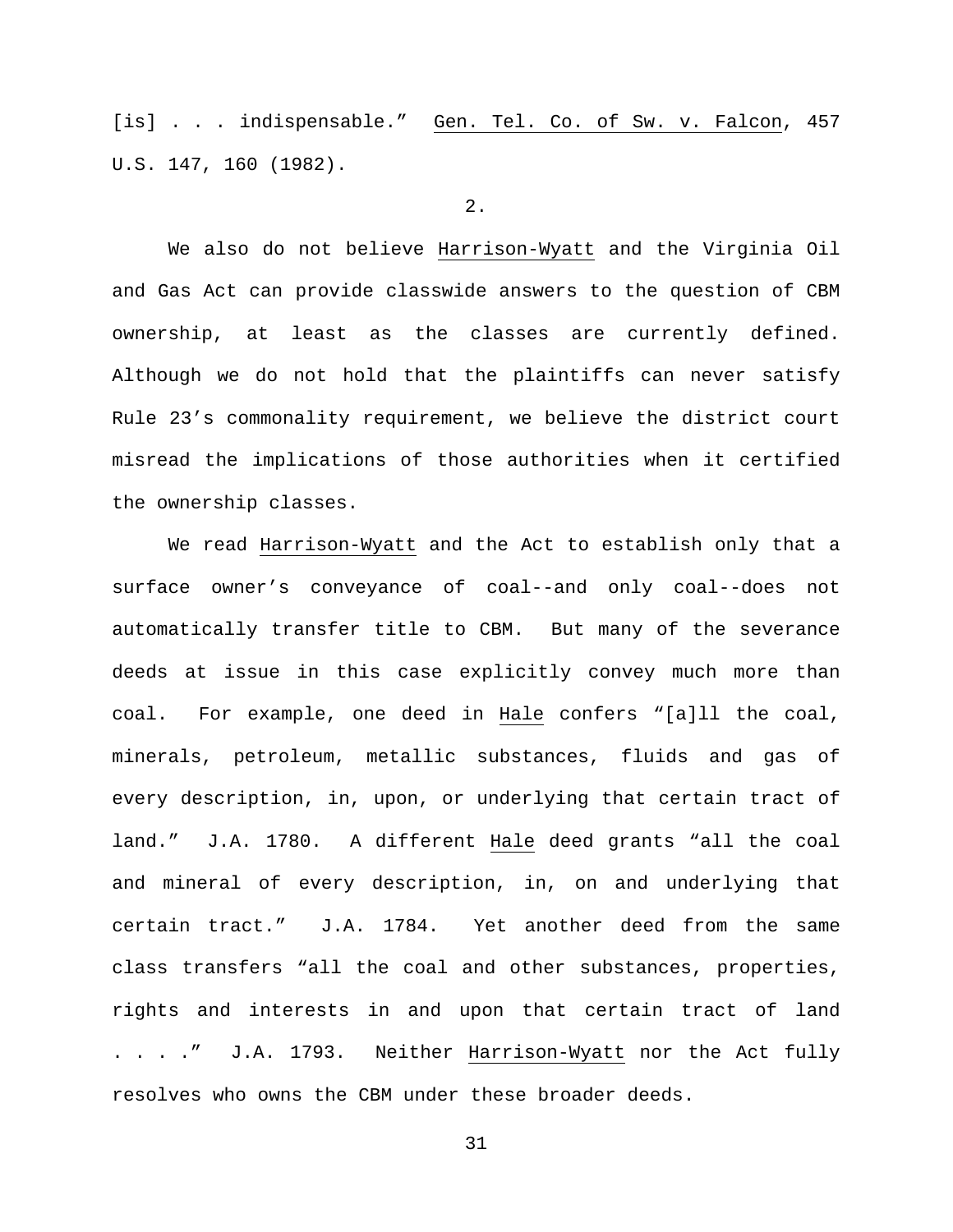We also note that lower Virginia courts have not adopted the plaintiffs' reading of Harrison-Wyatt. Instead, they continue to resolve CBM ownership conflicts on a deed-by-deed basis, looking at the language of the deeds in each case.<sup>[11](#page-31-0)</sup> See, e.g., Wade v. Hugh MacRae Land Trust, CL09000476-00, at 3 (Va. Cir. Ct. Aug. 31, 2010) (suggesting that Harrison-Wyatt gives rise to a presumption that a severance deed conveying only coal does not transfer title to the CBM estate, but noting that such a presumption is rebuttable). $^{12}$  $^{12}$  $^{12}$ 

The plaintiffs' reading is also at odds with longstanding principles of Virginia contract law, which require courts to review deed language to ascertain the parties' intent. See, e.g., Vicars v. First Va. Bank-Mountain Empire, 458 S.E.2d 293, 294-95 (Va. 1995) (stating that ownership rights are determined by the construction of deeds, which requires a court to determine the grantor's intent); Virginian Ry. Co. v. Avis, 98 S.E. 638, 639 (Va. 1919) ("The purpose of all written . . .

<span id="page-31-0"></span> $11$  The defendants argue that a court cannot determine CBM ownership in the absence of those persons whom EQT and CNX identified as the coal estate owners in their submissions to the Board. Although all such coal estate owners may not have a valid claim to CBM, we believe they should be allowed to assert their potential interests--a right that the current class proceedings would not readily afford.

<span id="page-31-1"></span> $12$  The order granting summary judgment to a land owner seeking payment of CBM royalties in Hugh MacRae is reproduced at J.A. 706-09.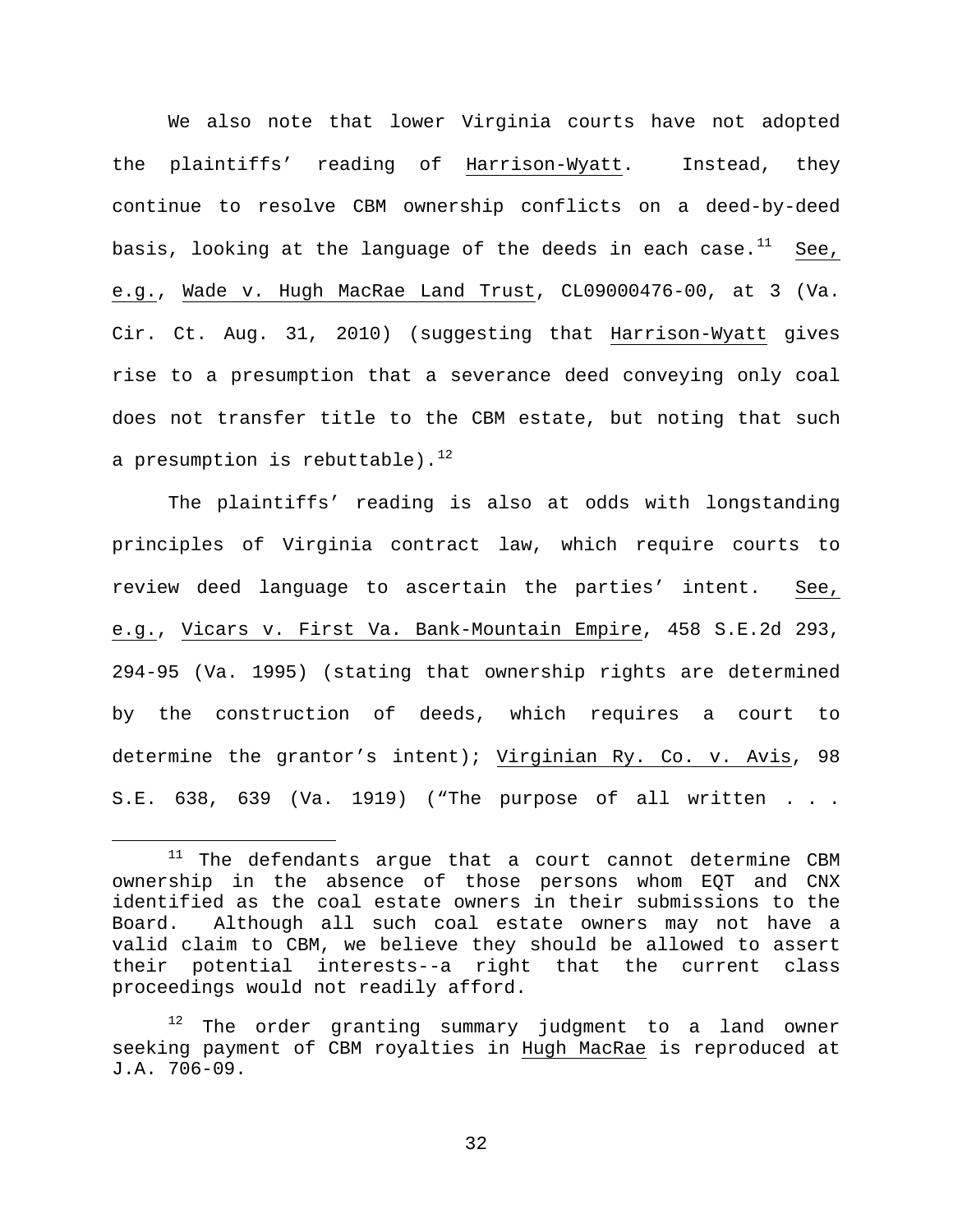conveyances is to say what the parties mean, and the only legitimate or permissible object of interpreting them is to determine the meaning of what the parties have said therein.").<sup>[13](#page-32-0)</sup>

If ownership cannot be established on the basis of Harrison-Wyatt and the Act alone, we see no way for the district court to answer the ownership question on a common basis. Rather, the court will need to resolve each ownership conflict with reference to specific deed language. Such individualized review precludes a finding of commonality. See, e.g., Isaacs v. Sprint Corp., 261 F.3d 679, 682 (7th Cir. 2001) (finding class certification "decidedly inappropriate" when the case involved "different conveyances by and to different parties made at different times over a period of more than a century"); Johnson, 208 F. App'x at 297 (concluding that a class failed to satisfy Rule 23(a) when the case involved "a multitude of property

<span id="page-32-0"></span> <sup>13</sup> The Supreme Court of Virginia has granted review of Belcher v. Swords Creek Land Partnership, CL11000283-00 (Va. Cir. Ct. Sept. 17, 2013), to resolve a number of questions that<br>directly implicate this case. Among other things, the court directly implicate this case. will consider whether: (1) a deed conveying "coal and other things" conveys property rights to CBM; (2) a coal estate owner's ownership of coal and appurtenant rights includes the right to extract and recover CBM; and (3) a surface owner's claim to all of the CBM royalties--to the exclusion of the coal estate owner--is a form of unjust enrichment. Without limiting the district court's discretion, we encourage it to review the implications of any ruling in that case when it considers anew whether the ownership question can produce common answers.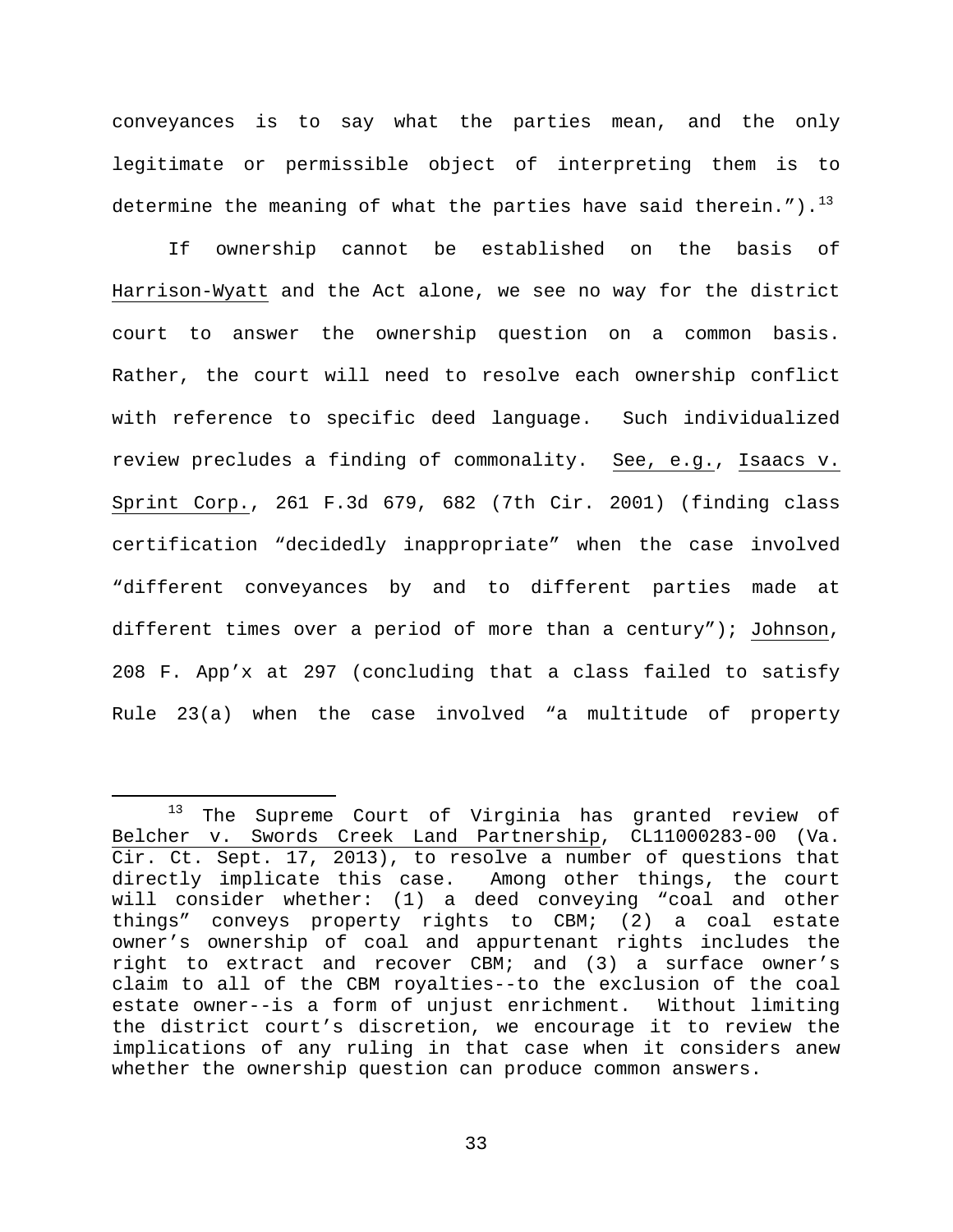owners, each with individual conveyances stating different things").

This is not to say that certification could never be proper for any of the ownership classes or some subdivision thereof. Harrison-Wyatt may provide a common answer to the ownership question for a class of gas estate owners whose severance deeds convey coal and only coal. Likewise, the plaintiffs may be able to identify a finite number of variations in deed language, such that the ownership question is answerable on a subclass basis. Cf. Fisher v. Va. Elec. & Power Co., 217 F.R.D. 201, 216-17 (E.D. Va. 2003) (granting certification when the easements at issue were "the product of a limited set of substantially similar conveyances," so that "determining the relevant property interest [would] require analysis of only a limited array of easement language and the vast majority of conveyances at issue contain[ed] substantially similar language"). That the deeds may be classifiable will not, by itself, mean that there is an adequate common question. But it may aid the district court's analysis of Rule 23(a)'s requirements.<sup>14</sup>

<span id="page-33-0"></span> $14$  As the defendants suggest, the district court may also need to consider whether different methods of CBM extraction affect CBM ownership rights, a question that Harrison-Wyatt explicitly left open. See 593 S.E.2d at 235, 238 n.3.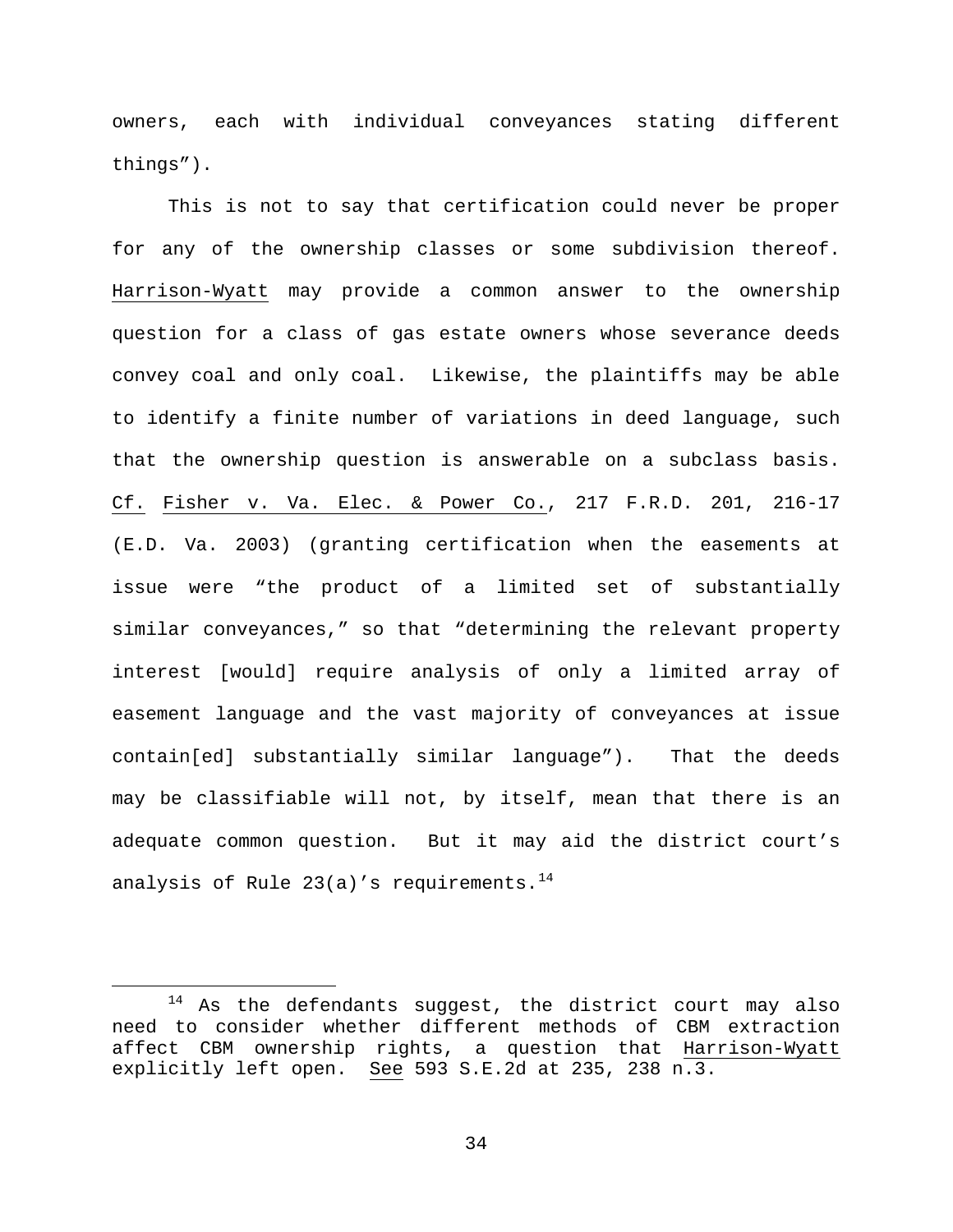As it stands, however, neither the plaintiffs nor the district court have conducted the necessary substantive analysis of the severance deeds at issue in this case. Neither we nor the district court knows the number of deed variations or the materiality of the discrepant language. Without such evidence, the plaintiffs have failed to carry their burden of demonstrating commonality. By certifying the classes notwithstanding this failure, the district court abused its discretion by relaxing the plaintiffs' burden of proof with respect to Rule 23's commonality requirement.<sup>[15](#page-34-0)</sup>

VI.

The district court also certified the class claims relating to EQT's and CNX's alleged underpayment of royalties. We again

<span id="page-34-0"></span><sup>&</sup>lt;sup>15</sup> Because we conclude that the plaintiffs have not demonstrated the ownership classes' compliance with the<br>ascertainability and commonality requirements, we take no ascertainability and commonality requirements, we take no position today on the adequacy of the district court's findings with respect to the other Rule 23(a) prerequisites. See Gunnells, 348 F.3d at 434 n.11. Likewise, we need not discuss whether the ownership classes can satisfy any of the requirements of Rule 23(b). See Broussard v. Meineke Discount Muffler Shops, Inc., 155 F.3d 331, 337 n.3 (4th Cir. 1998).

On remand, however, the district court should rigorously analyze each class's compliance with all of the Rule 23 requirements. This will almost certainly require the court to reconsider additional obstacles to class treatment under the other provisions of Rule 23.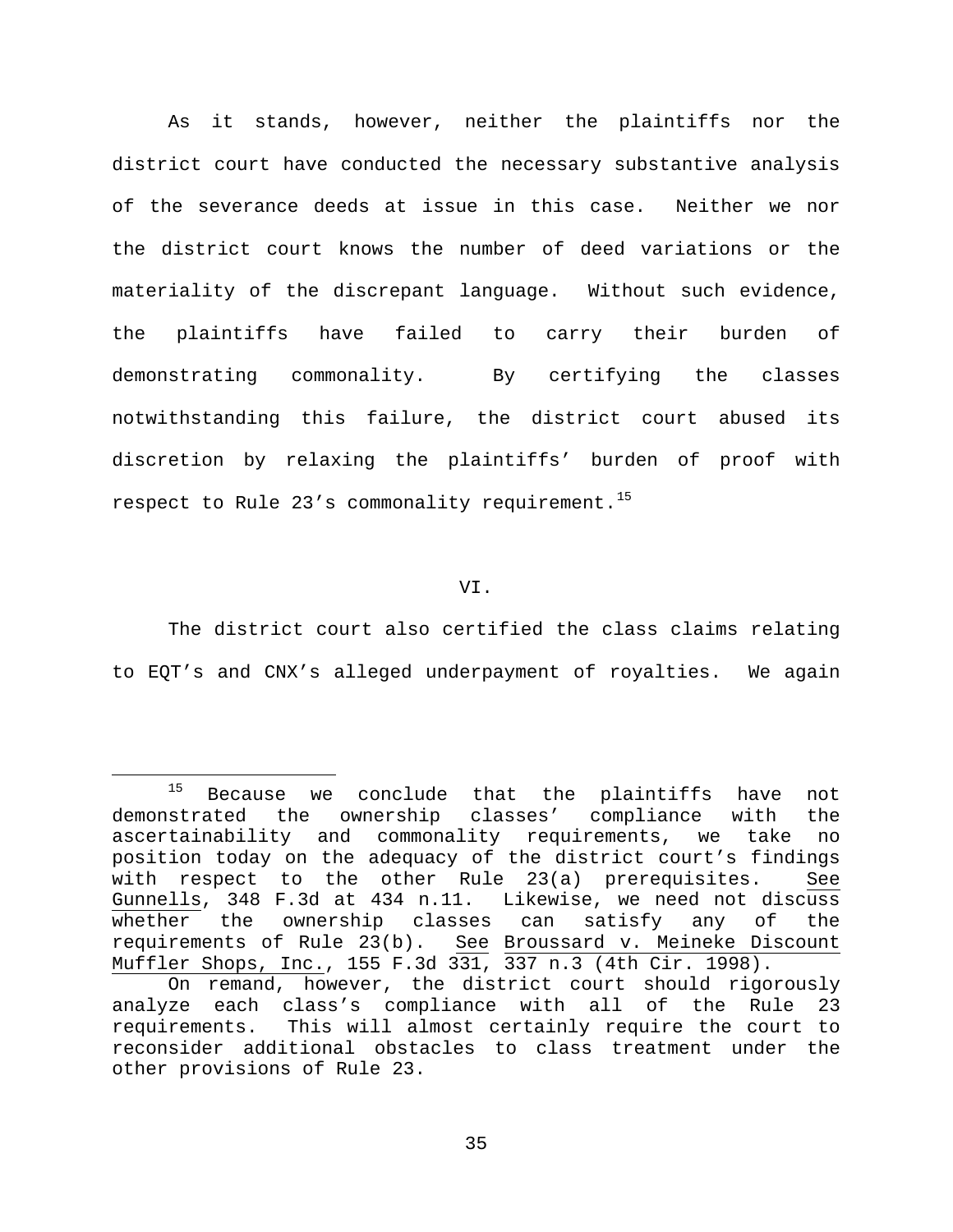conclude that the district court abused its discretion when it certified these classes.

### A.

Before turning to the merits of the district court's certification decision, we first clarify the scope of our review. The defendants have asked us to exercise pendent appellate jurisdiction over an earlier ruling of the district court. Specifically, they ask that we consider the district court's determination that Virginia courts would apply a doctrine called the "first marketable product" rule to determine whether the defendants have underpaid royalties.

Broadly speaking, the first marketable product rule holds that all oil and gas lessees have an implied duty of marketability. That is, lessees have an implied duty to bear the cost of putting the oil and gas in a marketable condition after it is removed from the well, including common postproduction expenses for gathering, compressing, and dehydrating oil and gas. See generally Byron C. Keeling & Karolyn King Gillespie, The First Marketable Product Doctrine: Just What is the Product, 37 St. Mary's L.J. 1, 5 (2005) (summarizing the doctrine). A number of state courts have adopted variations of the doctrine to guide their interpretation of oil and gas leases. See, e.g., Rogers v. Westerman Farm Co., 29 P.3d 887, 902-03 (Colo. 2001) (en banc); Gilmore v. Superior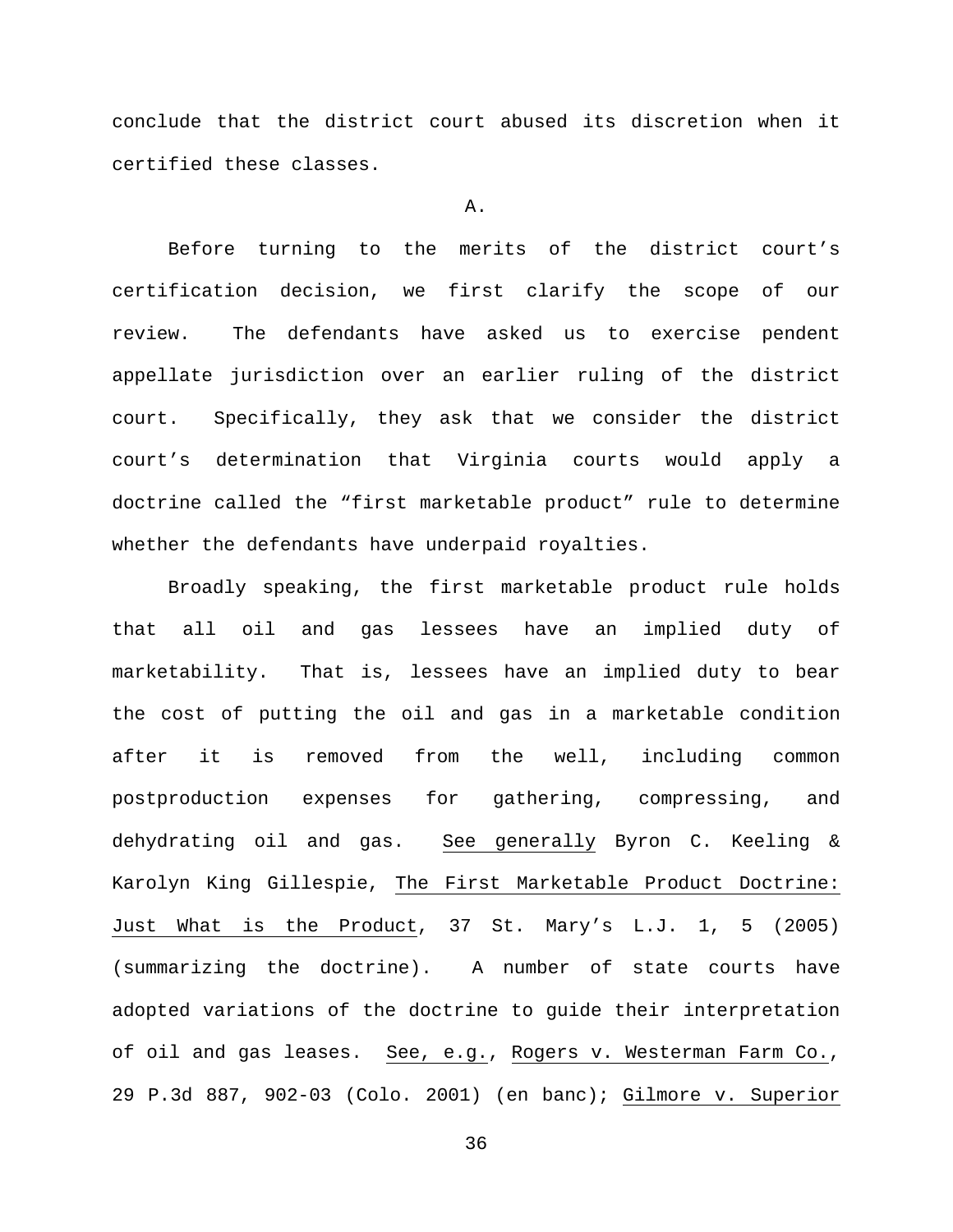Oil Co., 388 P.2d 602, 606-07 (Kan. 1964); Mittelstaedt v. Santa Fe Minerals, Inc., 954 P.2d 1203, 1205 (Okla. 1998).

Many of the plaintiffs' theories of royalty underpayment in this case depend, either explicitly or implicitly, on the existence of an implied duty of marketability. For example, according to some of the classes, the first marketable product rule renders illegitimate many of the deductions the defendants have taken from the plaintiffs' royalty payments.

In an earlier ruling denying the defendants' motion to dismiss, the district court held that Virginia courts would apply the first marketable product rule, and that the doctrine would guide its analysis of the royalty underpayment claims in this case. $16$  On appeal, the defendants ask us to review that non-final judgment.

Under the doctrine of pendent appellate jurisdiction, "we retain the discretion to review issues that are not otherwise subject to immediate appeal when such issues are so interconnected with immediately appealable issues that they warrant concurrent review." Rux v. Republic of Sudan, 461 F.3d 461, 475 (4th Cir. 2006). We exercise jurisdiction under this

<span id="page-36-0"></span> <sup>16</sup> EQT also moved to certify to the Supreme Court of Virginia the question of whether Virginia courts would apply the first marketable product rule. The district court denied the request.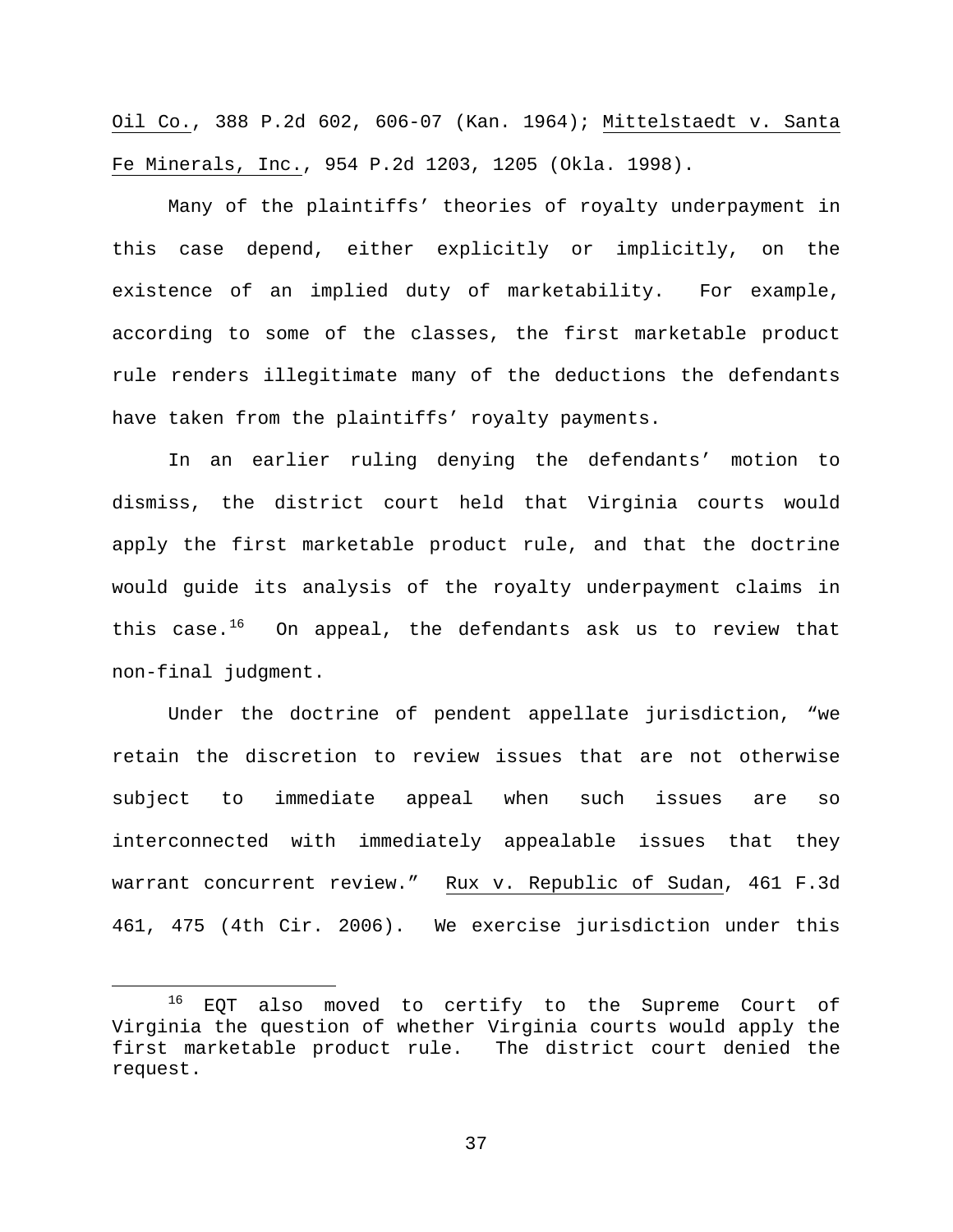exception sparingly, and only when: (1) "an issue is inextricably intertwined with a question that is the proper subject of an immediate appeal" or (2) "review of a jurisdictionally insufficient issue is necessary to ensure meaningful review of an immediately appealable issue." Id. (internal quotation marks omitted).

We decline to exercise such discretion here. The district court did not mention the implied duty of marketability in its certification decision, which suggests that the issue was not inextricably intertwined with its determination that the plaintiffs satisfied Rule 23's requirements.

Additionally, we need not revisit the district court's marketability ruling to decide the central issue on appeal: whether the district court abused its discretion when it certified the claims of the five classes alleging underpayment of royalties. As we discuss in greater detail below, the classes do not satisfy Rule 23's requirements even if we assume the first marketable product rule applies to their claims.

### B.

We next turn to the substance of the district court's decision to certify the classes asserting claims of royalty underpayment. The classes' theories of underpayment vary, but there are some common threads. For example, all five classes allege that the defendants sold the CBM at too low a price, in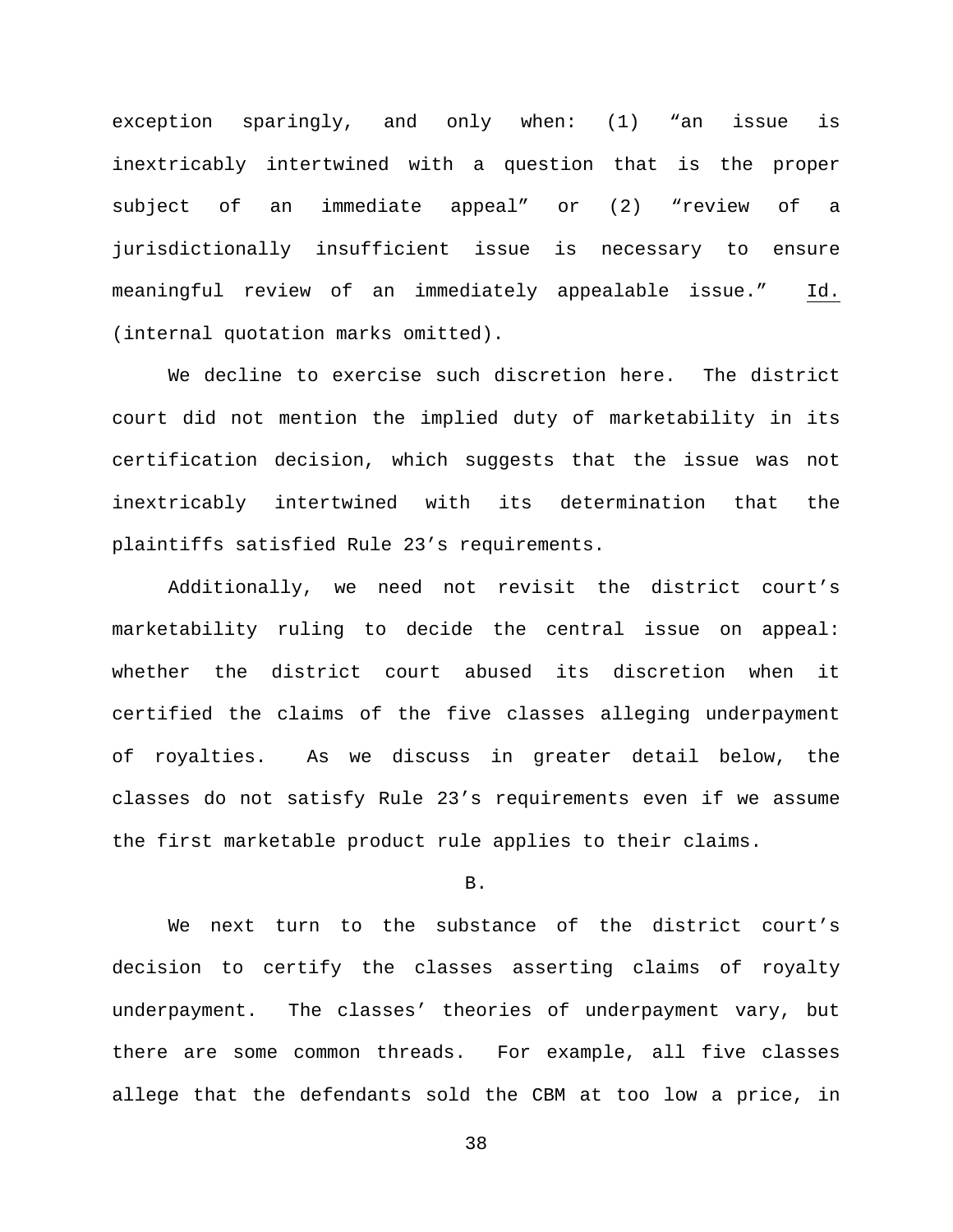part, by selling the gas to affiliates in non-arms-length transactions. Most of the classes also contend that EQT and CNX have taken improper or excessive deductions, for example, for common postproduction expenses. Based on these and other diverse theories, $17$  the plaintiffs assert a host of property, tort, and breach of contract/unjust enrichment claims arising from the defendants' purported underpayments.

The district court certified these classes as Rule  $23(b)(3)$ class actions. See Adair, 2013 WL 5429882, at 38. $^{18}$  As noted

<span id="page-38-1"></span> $18$  The district court did not clarify whether it was certifying the classes' additional demand for an accounting under Rule  $23(b)(2)$  or Rule  $23(b)(3)$ . Failing to specify the basis for certifying that claim was an abuse of discretion, as the district court must ensure that every class falls into one of the three Rule 23(b) categories. See Gunnells, 348 F.3d at 423. If the district court chooses to certify the accounting claim on remand, it should explain whether it is doing so under (Continued)

<span id="page-38-0"></span> $17$  The other claims are class-specific. The  $H$ ale and  $Adair$ classes claim that EQT and CNX began producing CBM before receiving permission from the Board and without paying royalties on that unauthorized production. In Hale and Addison, the plaintiffs claim that CNX failed to calculate royalties based on its actual proceeds by not including proceeds received from hedging and swap transactions. In Hale and Kiser, the plaintiffs allege that EQT and CNX improperly deducted certain taxes from their royalty payments. In Kiser, Addison, and Adkins, the classes claim that EQT and CNX should have based royalty calculations on the amount of CBM produced at the wellhead, rather than the amount actually sold, but that the defendants improperly required the plaintiffs to bear the cost of CBM lost during the production process. Finally, the Adkins class alleges that EQT misled class members by failing to disclose all of the deductions it was taking on the check stubs it remitted to royalty owners as proof of sale.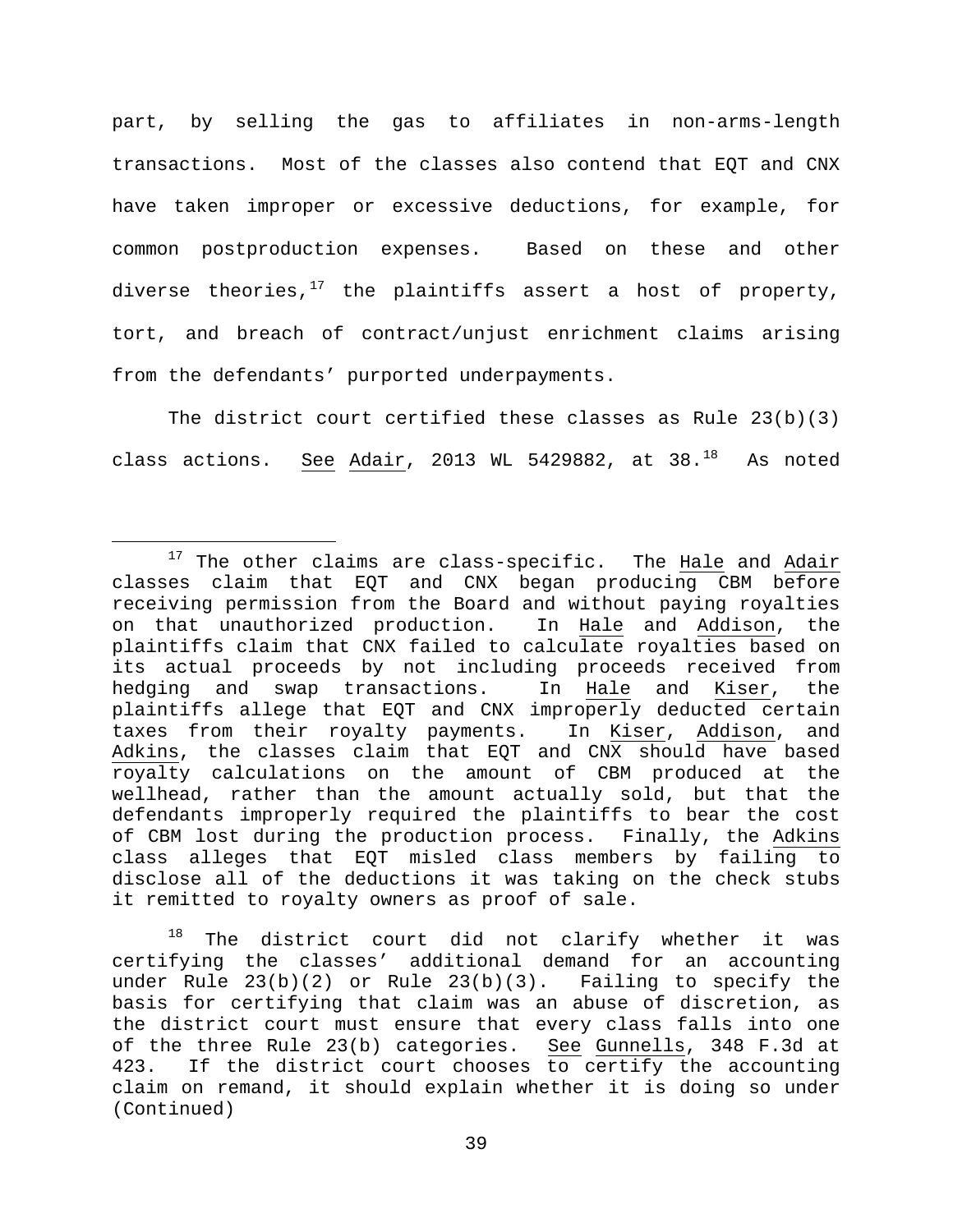above, a class certified under that provision must satisfy all of Rule 23(a)'s prerequisites and two additional requirements: predominance and superiority. See Fed. R. Civ. P. 23(b)(3).

As with the ownership classes, the primary issue on appeal for the underpayment claims is whether the plaintiffs have demonstrated common questions of law or fact. Because the district court certified these classes under Rule 23(b)(3), however, we consider that issue in conjunction with the court's further conclusion that common questions also predominate. See Lienhart, 255 F.3d at 146 n.4 ("In a class action brought under Rule  $23(b)(3)$ , the 'commonality' requirement of Rule  $23(a)(2)$  is 'subsumed under, or superseded by, the more stringent Rule 23(b)(3) requirement that questions common to the class predominate over' other questions." (quoting Amchem Prods., 521 U.S. at 609)); see also Comcast, 133 S. Ct. at 1432 (noting that "[t]he same analytic principles" governing the Rule 23(a) commonality analysis apply to Rule 23(b)(3), but the latter's predominance requirement is "more demanding").

For a variety of reasons, we conclude that the district court abused its discretion when it certified the five classes under Rule 23(b)(3).

Ĩ.

Rules  $23(b)(2)$  or  $23(b)(3)$  and why certification under that rule is appropriate.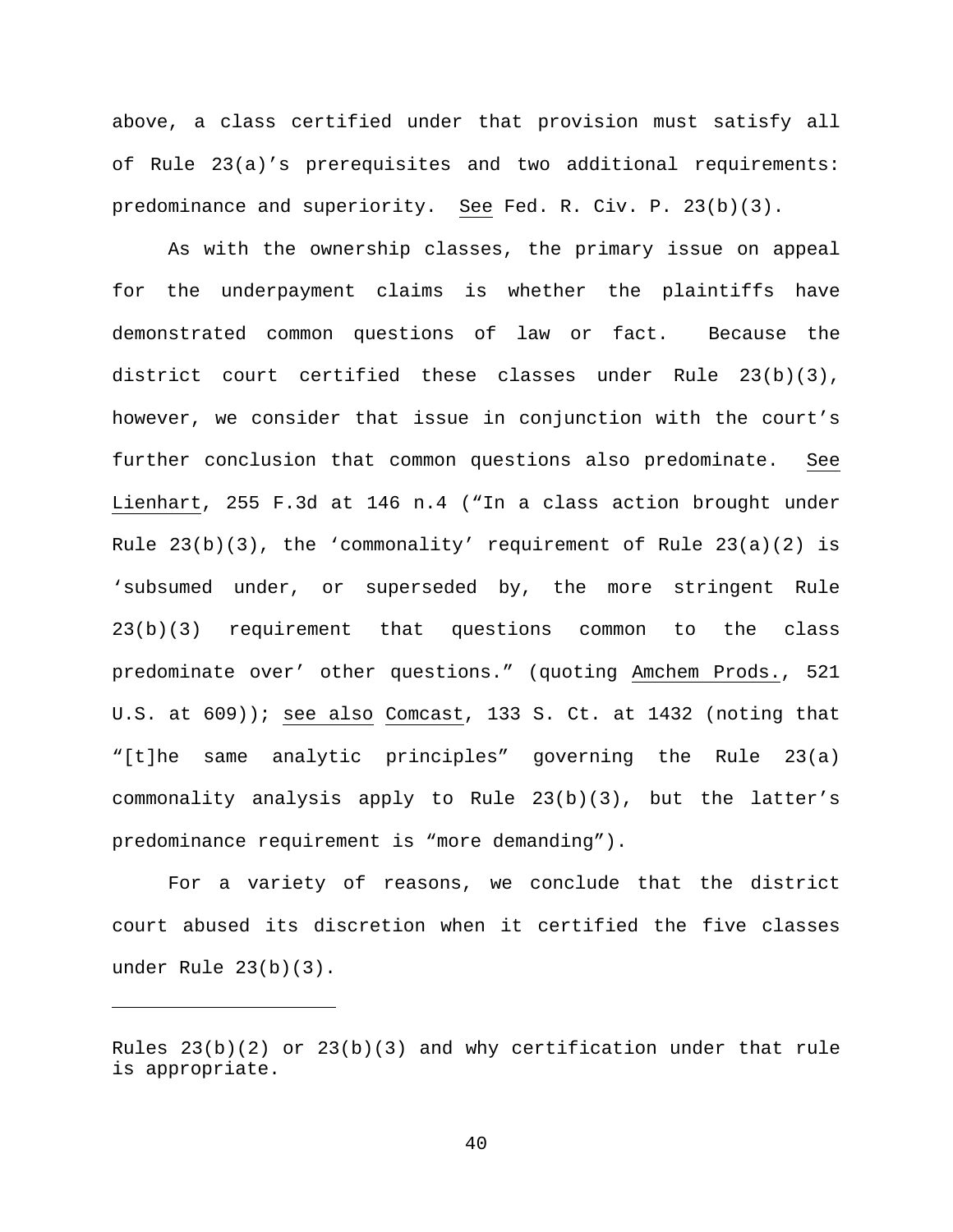We first review the aspects of the district court's analysis that apply to all five royalty underpayment classes.

1.

At bottom, the district court believed that both the commonality and predominance requirements of Rule 23 were satisfied by the same basic fact: the defendants employed numerous uniform practices related to the calculation and payment of CBM royalties. These common practices are not irrelevant to Rule 23(b)'s predominance requirement. But we hold that the district court abused its discretion by failing to consider the significance of this common conduct to the broader litigation.

The district court identified numerous common royalty payment practices. For example, it noted that EQT sells all of the CBM it produces in Virginia to an affiliate, EQT Energy, and that "all royalty owners within the same field have been paid royalties based on the same sales price for the CBM." Adair, 2013 WL 5429882, at \*38. With respect to CNX, it noted that CNX "has uniform policies and procedures which governed its calculation of CBM revenues," and that "it has deducted severance and license taxes when calculating royalties since January 1, 2004." Id. at \*39.

That the defendants engaged in numerous common practices may be sufficient for commonality purposes. As noted above, the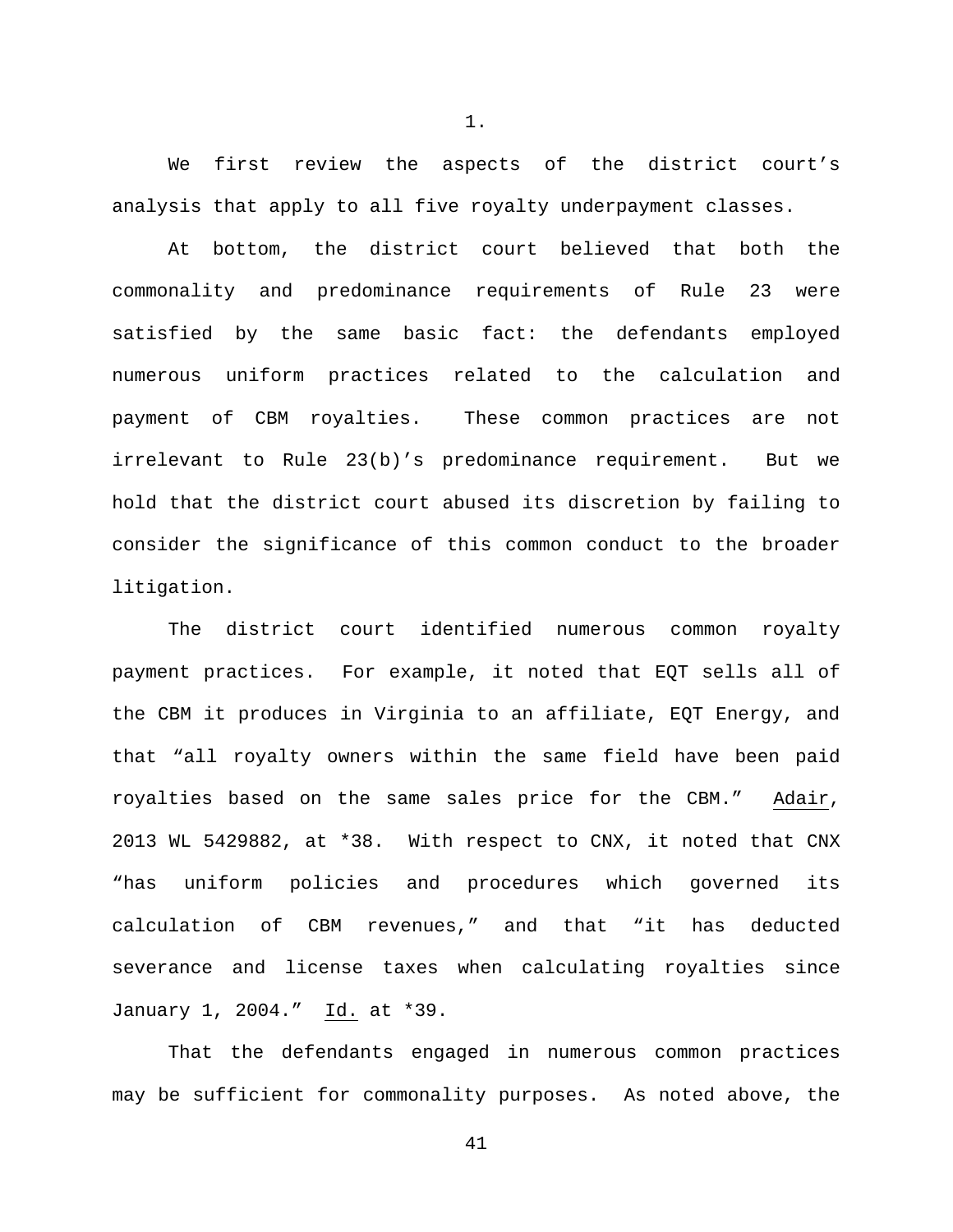plaintiffs need only demonstrate one common question of sufficient importance to satisfy Rule 23(a)(2).

But the mere fact that the defendants engaged in uniform conduct is not, by itself, sufficient to satisfy Rule  $23(b)(3)'s$ more demanding predominance requirement. The predominance inquiry focuses not only on the existence of common questions, but also on how those questions relate to the controversy at the heart of the litigation. See Amchem Prods., 521 U.S. at 623 (noting that the predominance inquiry "trains on the legal or factual questions that qualify each class member's case as a genuine controversy"). Even a plethora of identical practices will not satisfy the predominance requirement if the defendants' common conduct has little bearing on the central issue in the litigation--in this case, whether the defendants underpaid royalties. Absent such a relationship, there is no basis for concluding that individual issues will not predominate.

We believe the district court placed an inordinate emphasis on the sheer number of uniform practices without considering whether those practices are relevant to assessing the defendants' ultimate liability. Some of the common practices that the district court identified--e.g., the fact that EQT sold all of its CBM into one of two interstate pipelines--have little relevance to the validity of the defendants' royalty payment practices.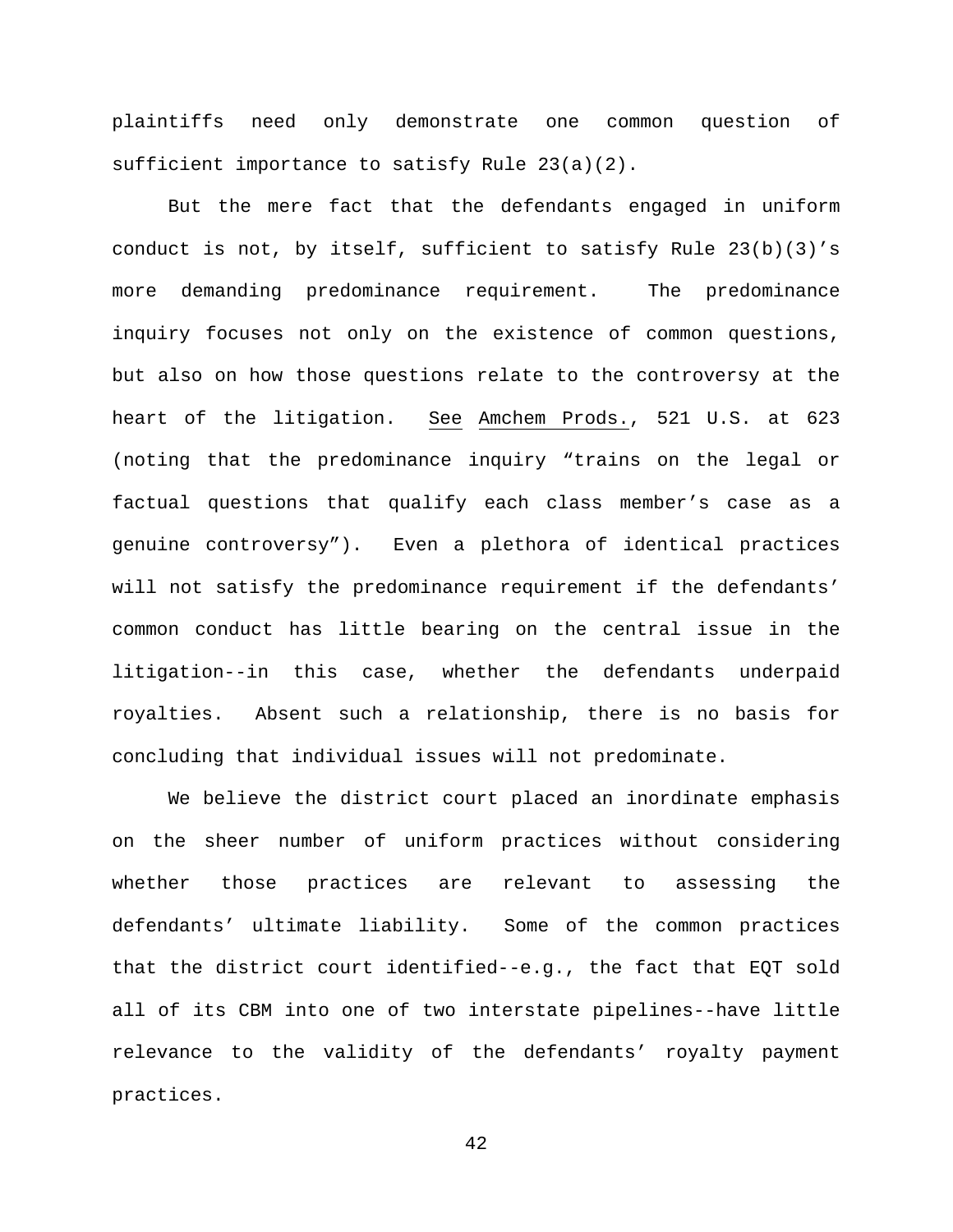The district court did identify common practices that may be pertinent to the predominance inquiry--e.g., the fact that "EQT calculated all royalties based on the same methodology." Adair, 2013 WL 5429882, at \*38. But the district court's analysis fell short because it never analyzed why those common practices were sufficient to ensure that the class members' common issues would predominate over individual ones.

The defendants have highlighted a number of uncommon practices that might cause individual issues to predominate. For example, EQT notes that it calculates royalties in different ways for different class members, depending on where the CBM is produced. Its method of calculating royalties--and the deductions it applies--have also changed over time. CNX submitted evidence that it takes different deductions depending on where it sells the CBM, and that its deduction calculations sometimes vary between and even within wells during different time periods.

We do not decide today whether the disparate practices identified by the defendants are sufficient to defeat the predominance requirement. On remand, the district court may well conclude that the defendants' common conduct is sufficient to ensure the predominance of common issues over individual ones. But it was an abuse of discretion for the district court to focus only on the number of common practices without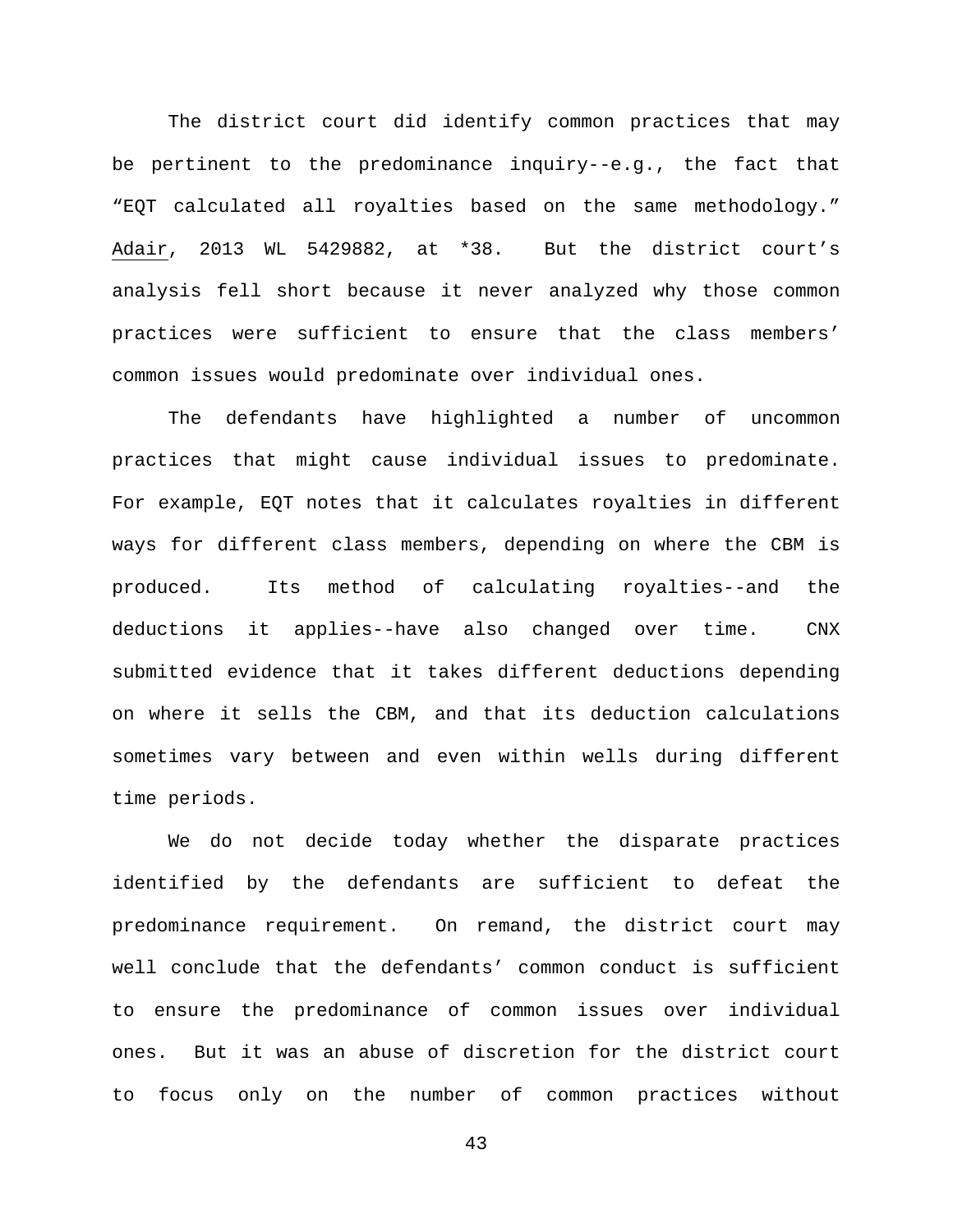considering the significance of the defendants' disparate conduct in the broader litigation.<sup>19</sup>

2.

We also remand for the district court to give greater consideration to Rule 23 factors that affect only certain classes. In particular, the district court should consider how variations in the defendants' royalty obligations to the class members implicate the commonality and predominance inquiries in Kiser, Adkins, and Addison.

The defendants have relatively uniform royalty obligations with respect to the class members in the two force pooled cases- -Adair and Hale. All plaintiffs in those classes are deemed

<span id="page-43-0"></span><sup>&</sup>lt;sup>19</sup> The district court also failed to consider whether the<br>rent elements of the diverse causes of action the different elements of the diverse causes of action plaintiffs assert may affect the Rule 23(b)(3) analysis. As the Supreme Court has noted, "[c]onsidering whether questions of law or fact common to class members predominate begins . . . with the elements of the underlying cause of action." Erica P. John Fund, Inc. v. Halliburton Co., 131 S. Ct. 2179, 2184 (2011) (internal quotation marks omitted).

Here, the plaintiffs assert a diverse array of claims, yet the court failed to consider whether any of the unique elements of those claims would affect the predominance analysis. This error is clearest with respect to the district court's decision to certify the breach of contract claims in Kiser and Adkins, which it did without explanation and notwithstanding the magistrate's recommendation to the contrary. And neither the magistrate nor the district court addressed the breach of contract claims in Addison.

On remand, the district court should rigorously analyze each of the plaintiffs' claims to determine whether any of the distinct elements of those actions might affect the predominance of common questions.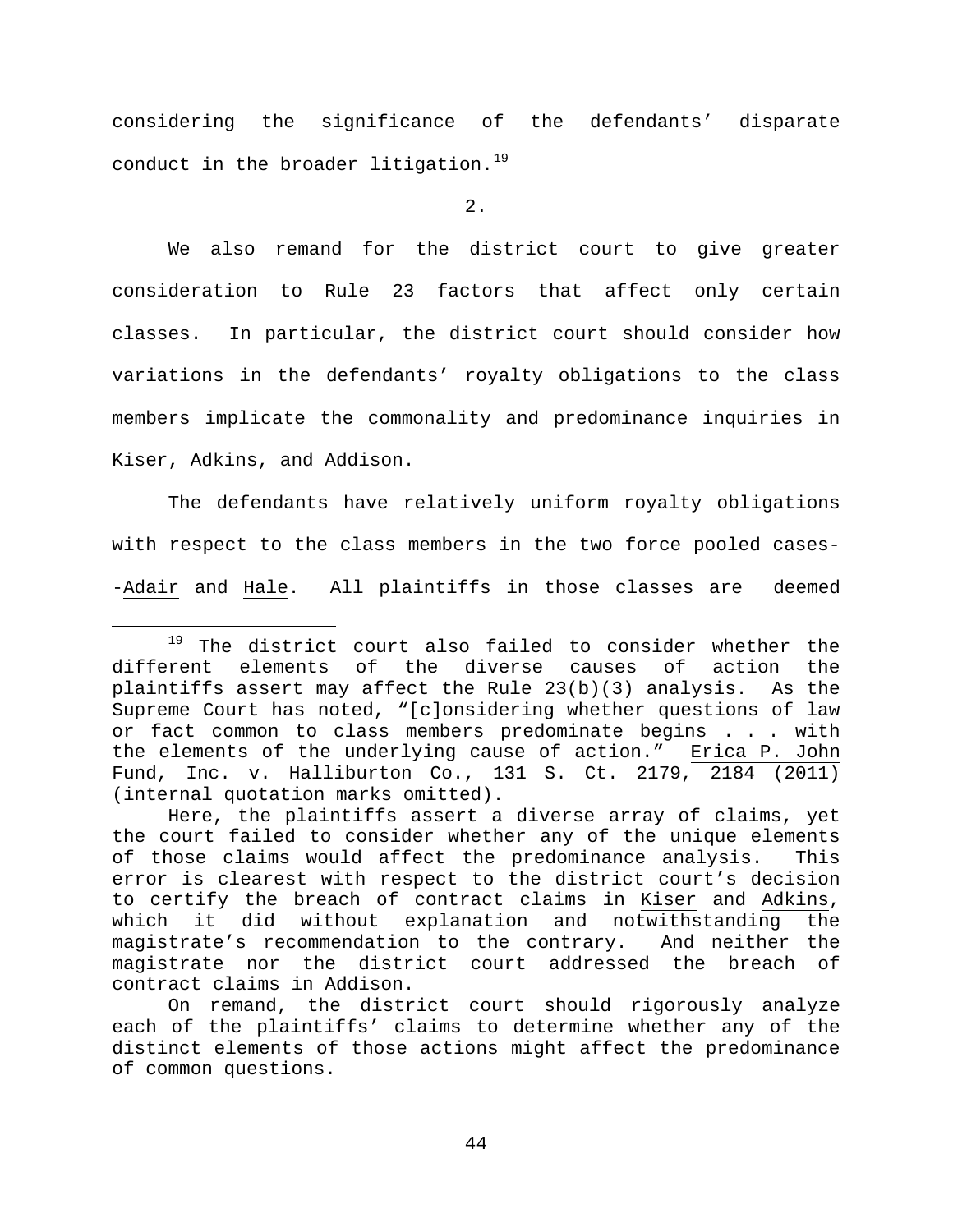lessors, which means that Board pooling orders dictate the terms of the defendants' royalty obligations. Those terms are largely uniform among the class members. $20$ 

The issue is more complicated in Kiser, Adkins, and Addison, because those class members all have voluntary lease arrangements with the defendants. As the district court recognized, "these leases vary as to the language as to the payment of royalties and post-production deductions." Adair, 2013 WL 5429882, at \*42. For example, while some leases require the defendants to calculate royalties based on the proceeds they receive from the sale of CBM, others require the defendants to use the market value of CBM. Some leases specify that the price for CBM must be determined at the well, while others permit calculation at the point of sale.

Although the district court recognized the problem of lease language variation, it did not see it as a barrier to class certification in any of these cases. In our view, however, these variable terms will make it difficult, if not impossible,

<span id="page-44-0"></span> $20$  This is not to say that the Adair and Hale classes should be certified for these claims. The ascertainability issues discussed above apply equally to these classes' claims for royalty underpayment. And the district court will need to address the other potential barriers to predominance discussed above.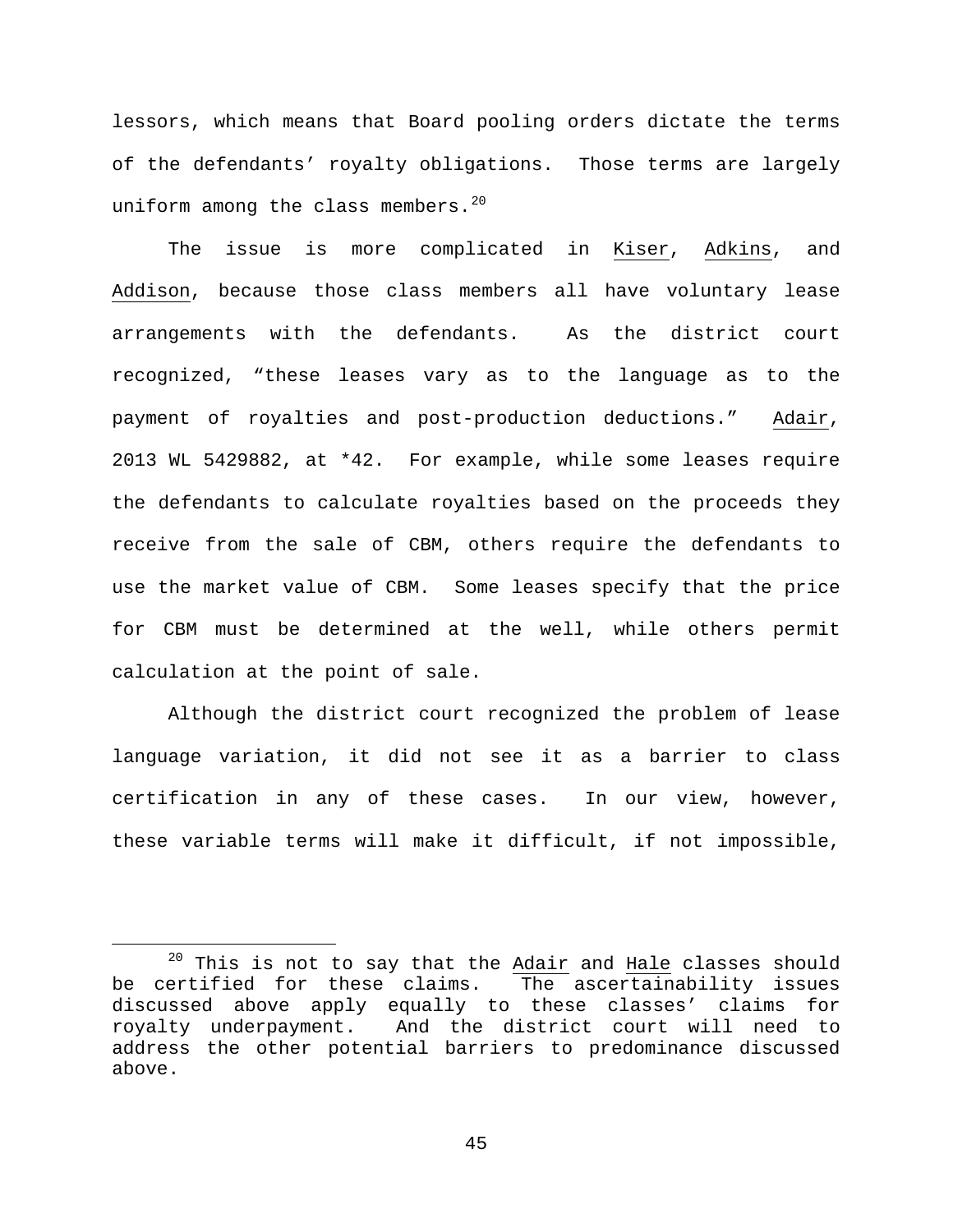for a court to assess the validity of the defendants' royalty payment practices on a classwide basis.

For example, the question of whether a gathering charge<sup>[21](#page-45-0)</sup> is legitimate will produce different answers for class members whose leases specifically authorize that charge versus those whose leases specifically forbid it. Such dissimilarity will preclude the generation of a common answer to the plaintiffs' common question. See, e.g., Wallace B. Roderick Revocable Living Trust v. XTO Energy, Inc., 725 F.3d 1213, 1218-1219 (10th Cir. 2013) (concluding that the plaintiffs failed to demonstrate commonality when there was significant evidence of lease language variation); Chieftain Royalty Co. v. XTO Energy, Inc., 528 F. App'x 938, 942-44 (10th Cir. 2013) (remanding to allow the district court to examine whether lease language variations in a similar royalty underpayment case defeat commonality).

The plaintiffs argue that the first marketable product rule renders lease variation a moot point because that rule prohibits producers from deducting any postproduction costs. But even the plaintiffs concede that an express lease term--e.g., authorizing a particular postproduction charge--supersedes any implied duty under the rule. Based on the sampling of deeds in the record,

<span id="page-45-0"></span> <sup>21</sup> A gathering charge is a deduction for the cost of aggregating gas from several wells at a common receipt point.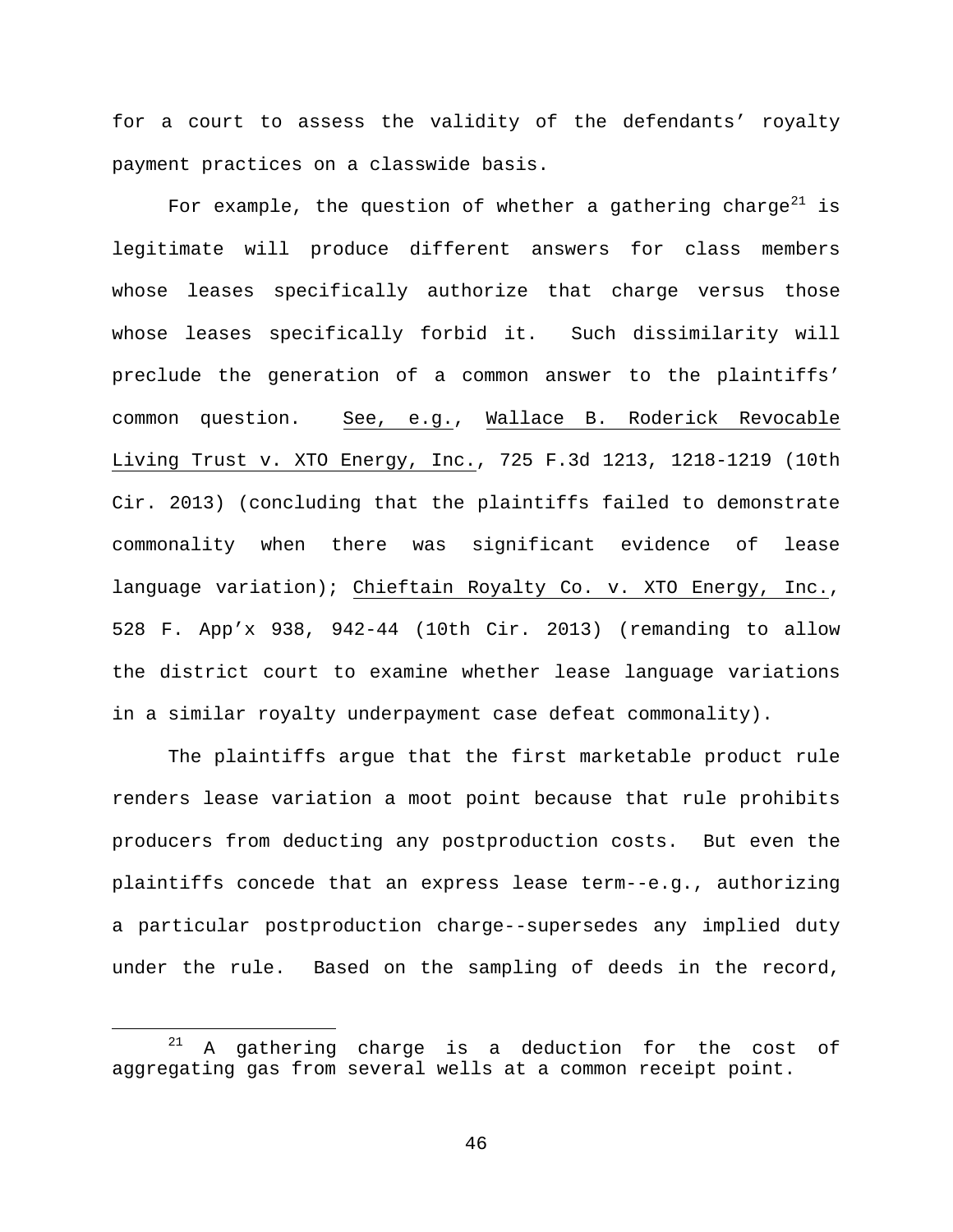we know at least some of the class members' leases expressly negate part or all of the implied duty. See, e.g., J.A. 2556-57 (requiring the lessor to pay a proportionate share of common postproduction charges, including the cost of gathering and dehydrating gas).

It was the plaintiffs' burden to demonstrate commonality on the implied duty of marketability. See Thorn v. Jefferson-Pilot Life Ins. Co., 445 F.3d 311, 321 (4th Cir. 2006). Yet they have made no attempt to do so. Neither they nor the district court engaged in any substantive analysis of the lease terms to determine whether language variations destroy the possibility of resolving the common question(s) on a classwide basis. Assuming the first marketable product rule does apply, the plaintiffs have yet to demonstrate even the lesser requirement of commonality on the implied duty of marketability.

Contrary to the plaintiffs' assertions, the district court's class definitions do not solve this problem. In Kiser and Adkins, the court defined the classes to include only those gas owners whose leases are "silent" with respect to the deduction of  $costs.<sup>22</sup>$  $costs.<sup>22</sup>$  $costs.<sup>22</sup>$  According to the plaintiffs, this

<span id="page-46-0"></span> $22$  As noted above, the district court actually certified both a class of all voluntary leaseholders in Kiser and a subclass of persons whose leases are "silent" as to the deduction of costs. It did not explain how the plaintiffs could (Continued)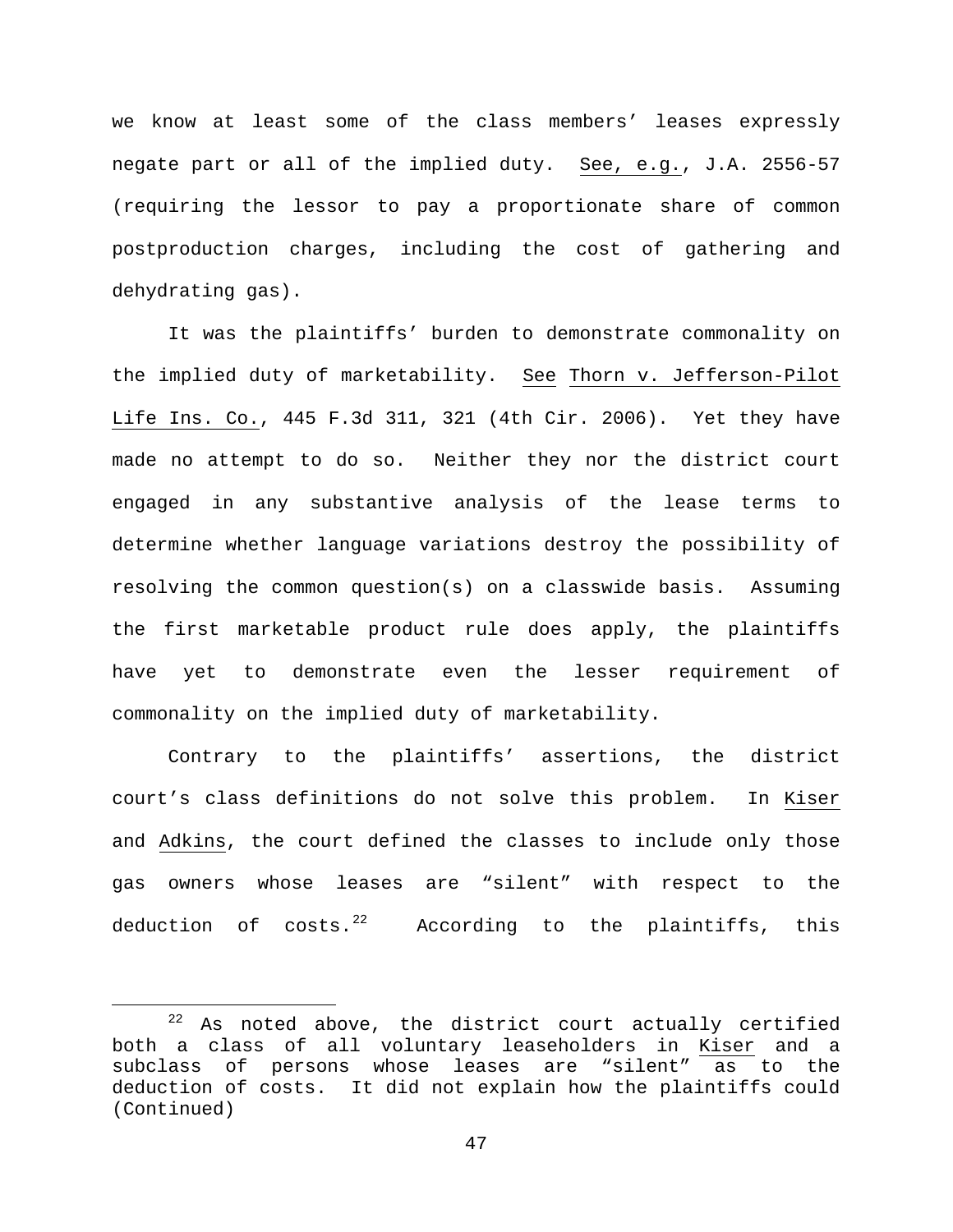limitation obviates the need for them to review the leases individually because the class members' "leases are the same with respect to the one issue that is material to their claims: they do not contain language allocating to the lessor the costs of making gas . . . marketable." Appellees' Br. at 37.

But the "silence" requirement raises as many problems as it solves. The court never explained what it meant by "silent as to the deduction of costs" in either Kiser or Adkins. See Adkins, 2013 WL 5442378, at \*1; Legard, 2013 WL 5429885. Would a lease requiring the lessor to pay "all excise, depletion, privilege and production taxes"<sup>[23](#page-47-0)</sup> but not postproduction charges qualify? See J.A. 1069. What about a lease that permits a lessee to use any gas produced from the premises "for fuel in its operations . . . free of charge"? J.A. 1073. We agree with the defendants that disputes will inevitably arise regarding the meaning of "silence," and the court will have to sort out these differences based on the particular lease language.

The issues are slightly different in the other voluntary lease case, Addison, because the class definition does not contain a "silence" requirement. The district court nonetheless

Ĩ.

 $23$  These are common taxes charged on oil and gas production.

<span id="page-47-0"></span>demonstrate commonality for those class members whose leases are not "silent."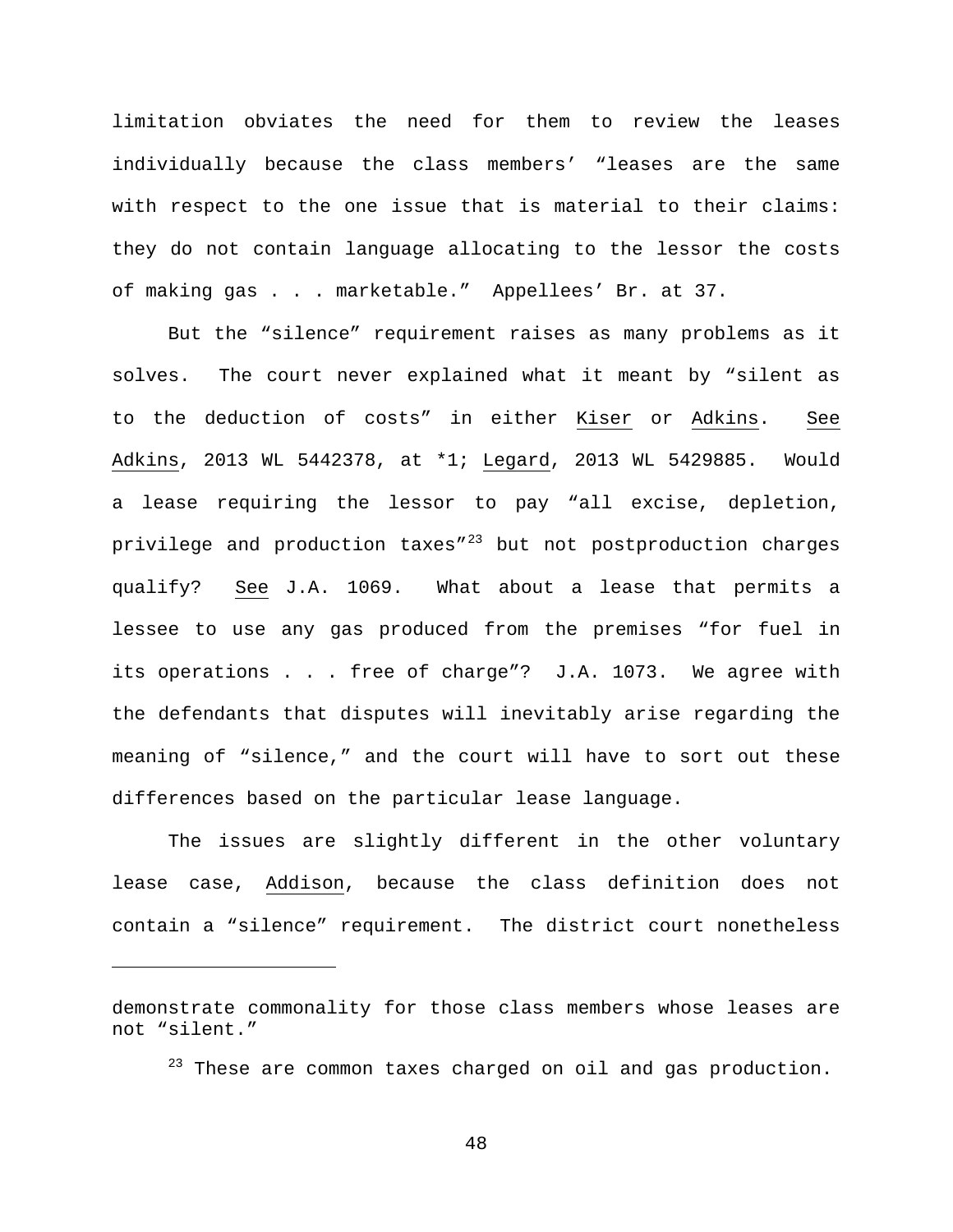concluded that Rule 23 was satisfied because it found that CNX- the defendant in that case--employs a standard gas lease. Thus, it assumed there would be no lease language variation that could affect the uniformity of CNX's royalty obligations. See Adair, 2013 WL 5429882, at \*39.

But the fact that CNX now uses a form lease for CBM royalties does not establish that all of the Addison class members' leases are uniform. CNX has inherited a large number of leases from predecessor companies, many of which contain different royalty provisions. Compare J.A. 2556-57 (providing a gas royalty of "12.5% of the value of gas produced from the leased premises and sold on or off the leased premises . . . less a proportionate part of the costs incurred by Lessee in heating, sweetening, gathering, transporting, dehydrating, compressing, exacting, processing, manufacturing, or any other post-production costs incurred by Lessee in making such gas or other substance merchantable"), with J.A. 4914-15 (providing a royalty of "the value of 1/8th of the gas so sold or used," where "value" means "the selling price stipulated in a bona fide contract entered into by Lessee as a result of an arms-length negotiation with a third party not a subsidiary, parent or affiliate of Lessee," or, if the transaction is with an affiliate without the lessor's permission, "on the basis of the current market value of the production so disposed of").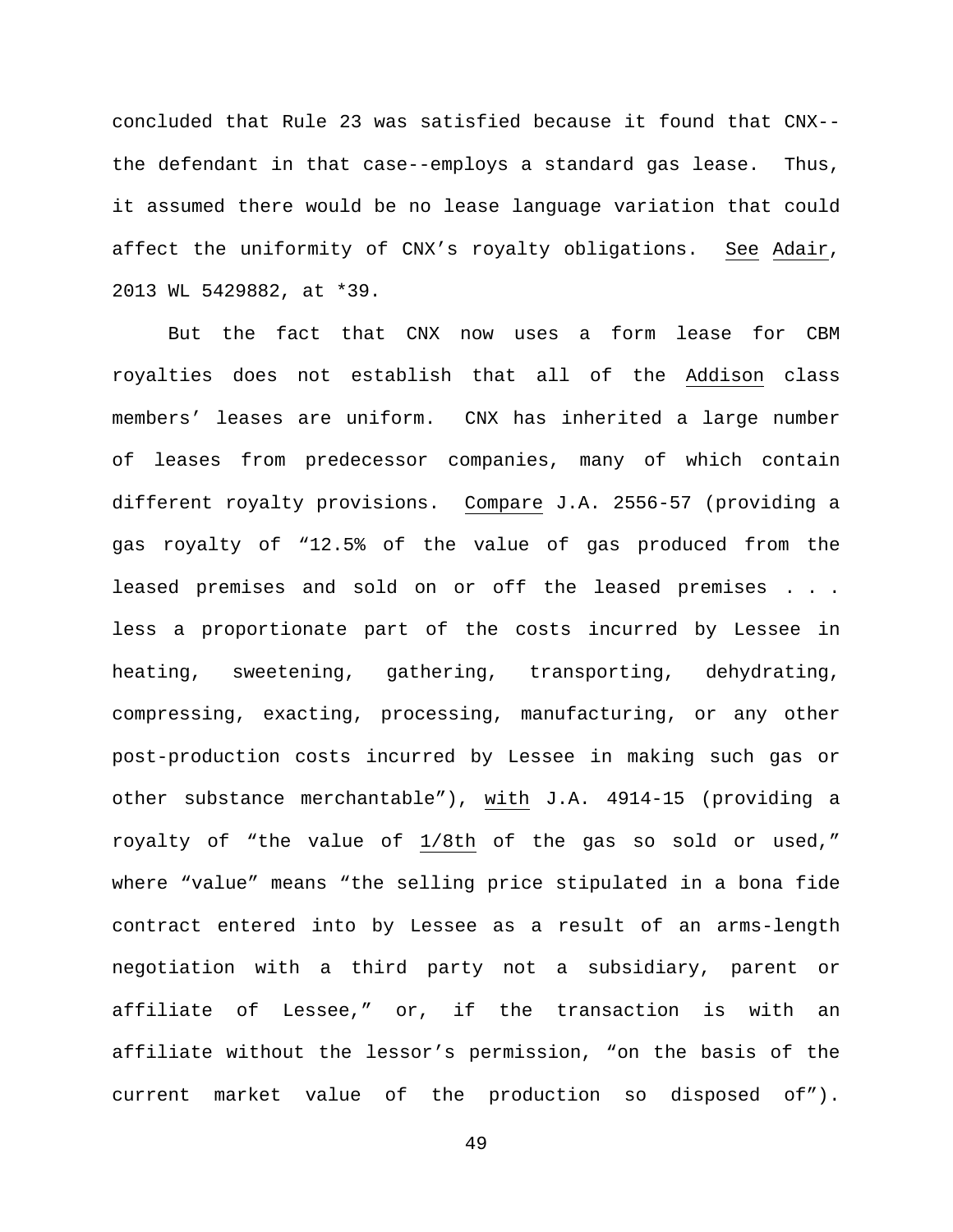Perhaps the legality of CNX's deduction practices can be assessed as to only those class members who signed its standard lease. But the class definition is not limited to those persons, and the plaintiffs have made no effort to explain how commonality might be established for the other Addison class members.

In short, the plaintiffs have failed to demonstrate that variations in lease language in Kiser, Adkins, and Addison do not defeat even the lesser requirements of Rule 23(a). On remand, after reviewing the leases in this case, the plaintiffs may be able to show that there are a limited number of lease forms, such that the validity of the defendants' conduct can be assessed on a subclass basis. See, e.g., Foster v. Merit Energy Co., 282 F.R.D. 541, 556 & n.12 (W.D. Okla. 2012). The district court may also be able to craft more definite class definitions, thus eliminating or mitigating some of the problems described above. At this point, however, the plaintiffs have not yet carried their burden of demonstrating the classes' compliance with all of Rule 23's requirements.

3.

The plaintiffs in Adkins face additional complications, which arise from the defining characteristic of that class: all of the class members have received a royalty payment from EQT at some point in the past twenty years. This fact raises at least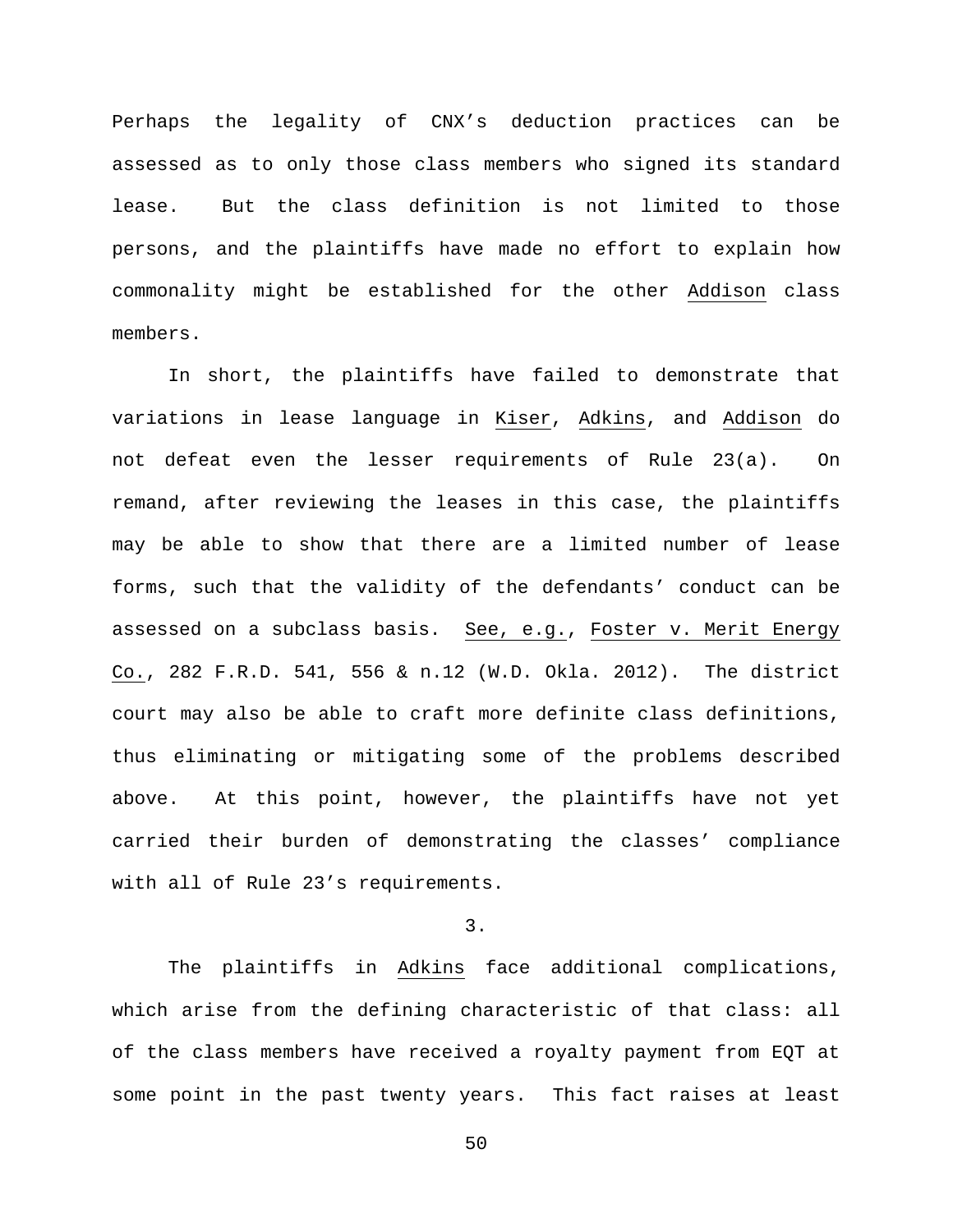two issues that are likely to implicate the district court's Rule 23 analysis.

First, at least with respect to the breach of contract claims, the court will likely need to consider course of performance evidence. See Video Zone, Inc. v. KF & F Props., L.C., 594 S.E.2d 921, 924 (Va. 2004) ("Generally, the parties' interpretation and dealings with regard to contract terms are entitled to great weight and will be followed unless doing so would violate other legal principles."). The record highlights the individualized nature of such evidence. See, e.g., J.A. 3855-98 (documenting one Adkins plaintiff's individual communications with EQT regarding its royalty obligations under her lease). At a minimum, the need for individualized proof strongly affects the predominance analysis of Rule 23(b). Yet, as the defendants note, the district court failed to discuss course of performance evidence entirely. See Appellants' Br. at 53-54.

Second, the district court should reevaluate the implications of the defendants' statute of limitations defense for Rule 23's predominance requirement.<sup>24</sup>

<span id="page-50-0"></span> $24$  The district court discussed EQT's statute of limitations defense only with respect to Adkins. Although we similarly focus on that case, the court should on remand analyze the implications of this defense with respect to the other classes and claims.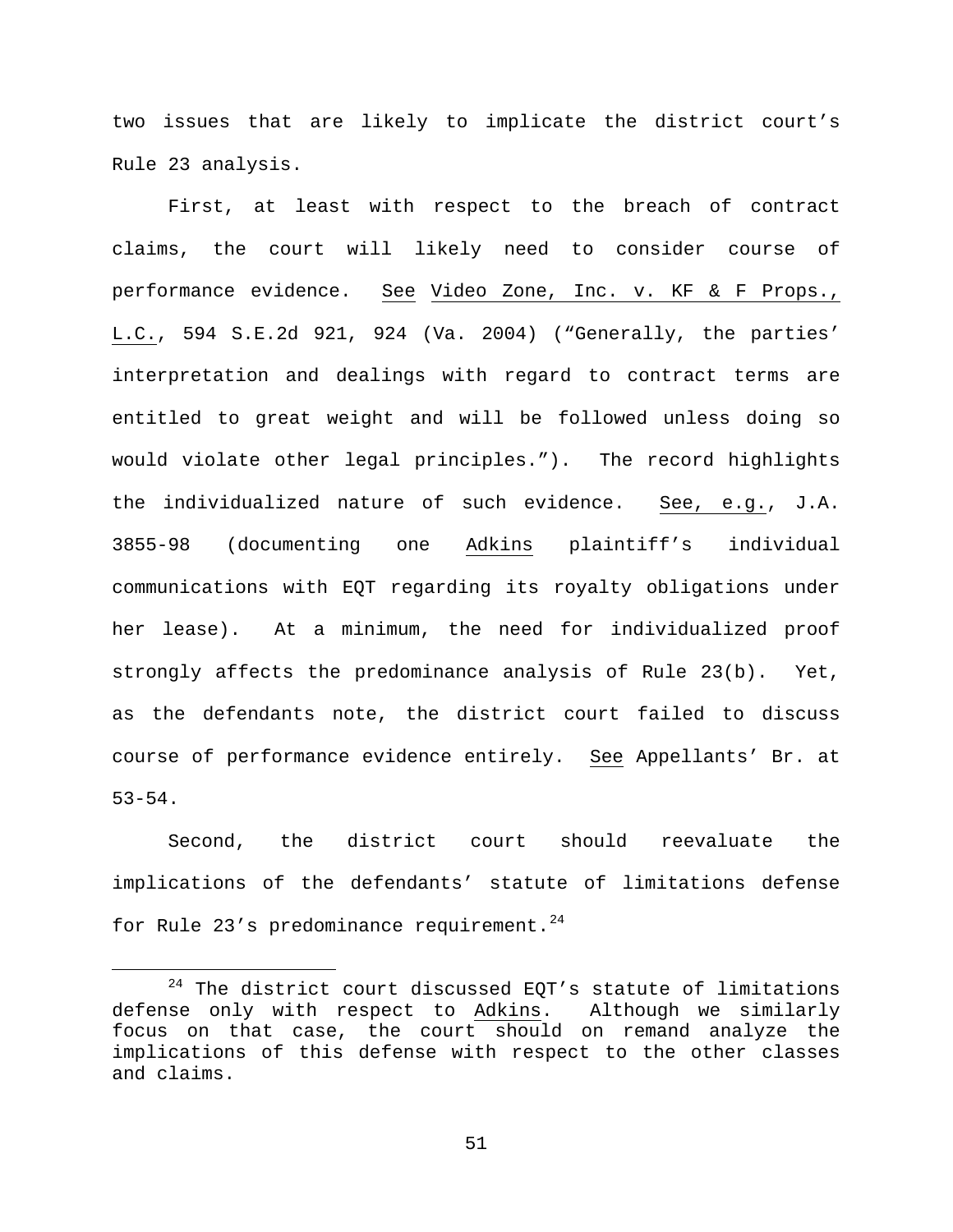Below, EQT moved to dismiss several of the plaintiffs' claims on the grounds that they were time-barred by applicable statutes of limitations. In response, the plaintiffs argued that the limitations period should have been tolled because EQT issued misleading reports about the kinds of deductions it was taking from its royalty payments.

The district court "refused to grant EQT's motion to dismiss . . . based on its finding that the plaintiffs had alleged sufficient facts to plead fraudulent concealment by which EQT may be estopped from asserting th[e statute of limitations] defense." Adair, 2013 WL 5429882, at \*39. The court elaborated that "the doctrine of fraudulent concealment does not focus on the actions or knowledge of the plaintiffs, but on the actions of the defendant." Id. Because the defendants' representations to the plaintiffs regarding their royalty deductions were relatively uniform, the court concluded that the defendants' common conduct was again sufficient to satisfy the commonality and predominance requirements. See id.

The district court misapplied the doctrine of fraudulent concealment. Although a defendant's conduct is not irrelevant, attention must also be paid to the plaintiff's knowledge and actions. "A party seeking to invoke the doctrine of fraudulent concealment must demonstrate that '(1) the party pleading the statute of limitations fraudulently concealed facts that are the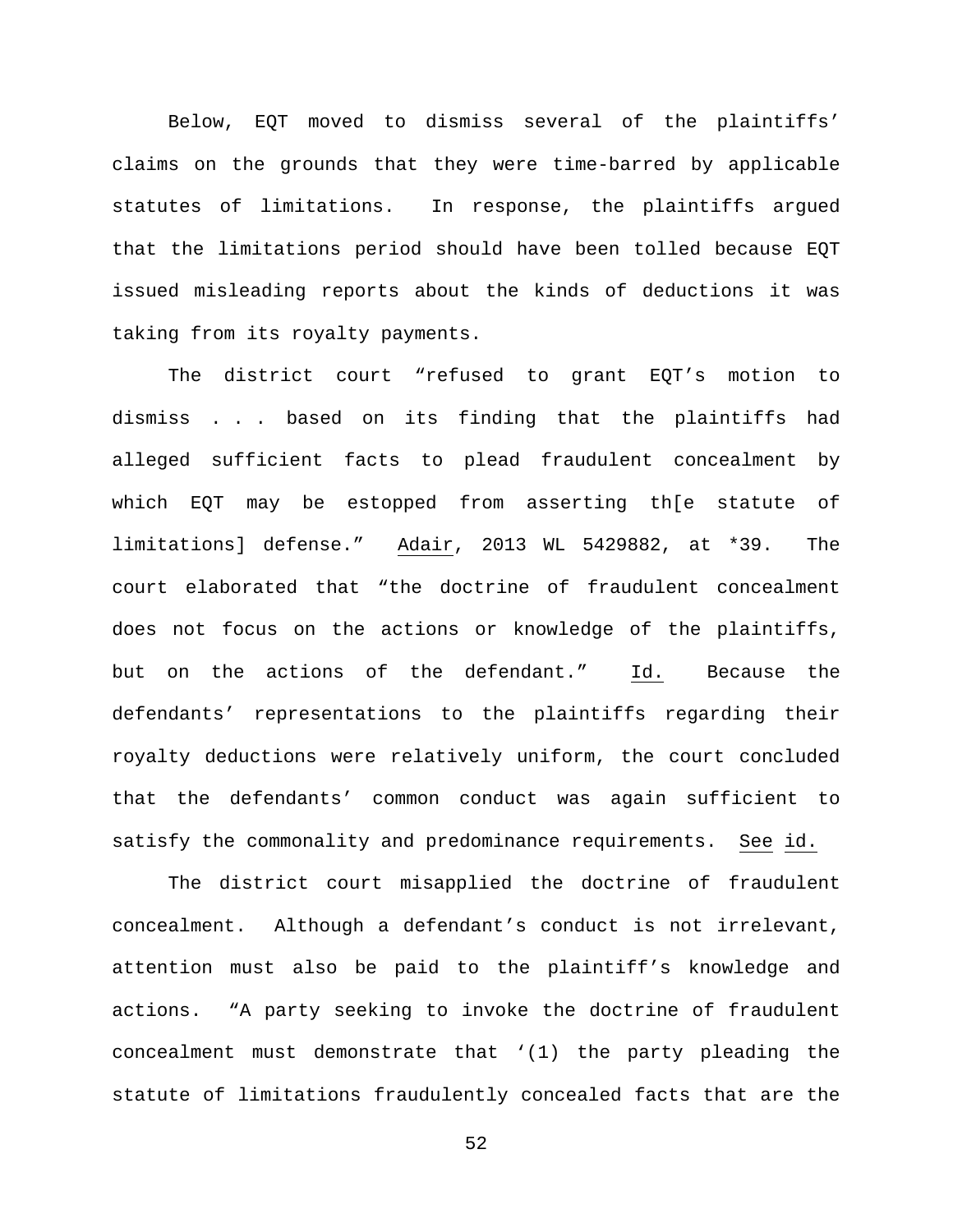basis of plaintiff's claim, and (2) the plaintiff failed to discover those facts within the statutory period, despite (3) the exercise of due diligence.'" Detrick v. Panalpina, Inc., 108 F.3d 529, 541 (4th Cir. 1997) (quoting Supermarket of Marlinton, Inc. v. Meadow Gold Dairies, Inc., 71 F.3d 119, 122 (4th Cir. 1995)). In this context, a plaintiff's knowledge typically requires individual evidence, Thorn, 445 F.3d at 321, which will frequently defeat Rule 23's requirements.

Here, the district court abused its discretion by failing to give any consideration to what proof the plaintiff-focused elements of the doctrine of fraudulent concealment might require, even if the court is ultimately correct that the statute of limitations is no bar to class certification.<sup>[25](#page-52-0)</sup>

4.

We conclude by briefly discussing Rule 23(b)(3)'s superiority requirement. Because all of the royalty underpayment classes and claims were certified under Rule 23(b)(3), the plaintiffs must be able to demonstrate that proceeding as a class "is superior to other available methods

<span id="page-52-0"></span> $25$  As noted above, we need not address the district court's judgment with respect to every Rule 23 prerequisite, nor is our focus on commonality and predominance intended to constrain the district court's discretion on remand. The court remains free to reconsider its judgment that the other requirements of Rule 23 have been satisfied.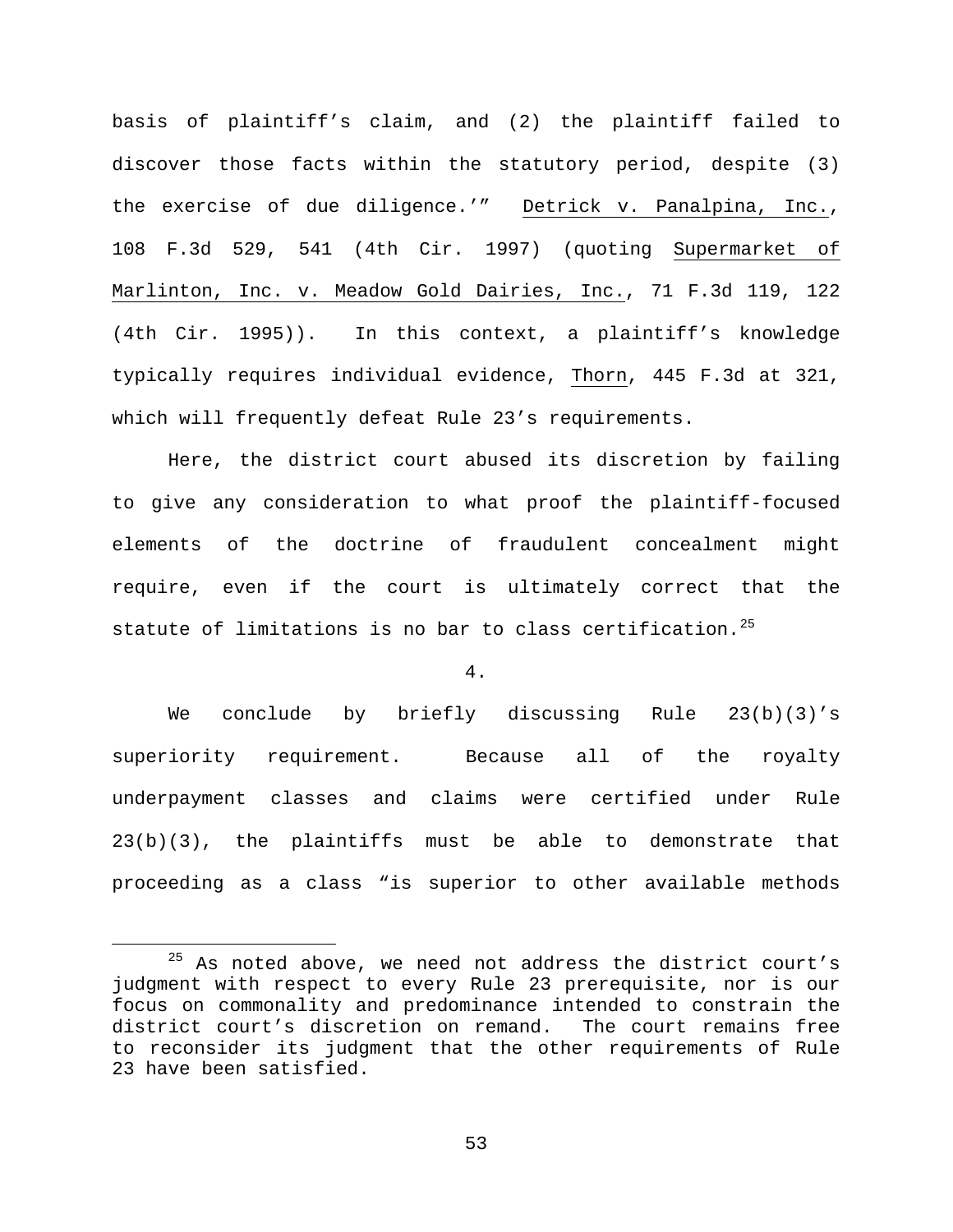for fairly and efficiently adjudicating the controversy." Fed. R. Civ. P. 23(b)(3).

The district court concluded that the royalty underpayment classes satisfied this requirement, focusing on the barriers to individual litigation that many CBM royalty claimants face. See Adair, 2013 WL 5429882, at \*40. As the court noted, "many CBM royalty claimants own only a fractional interest in a 12.5 percent royalty," a fact that, "no doubt, has resulted in the sparse number of individual cases filed to date over . . . the calculation of royalties." Id. Additionally, the court found that concerns of judicial economy supported a finding of superiority because a collective action would allow a court to resolve all of the royalty owners' claims in a single forum and lessen the risk of inconsistent judgments against the defendants. See id. We agree with the district court that the factors it identified are relevant to the superiority analysis. Indeed, for many of these claimants, collective action may offer the only realistic opportunity to recover.

Nevertheless, the district court should give further thought to other factors that may bear on the superiority analysis. Without intending to limit the scope of the relevant inquiry, the court should consider how the dominance of statelaw issues may affect the suitability of this litigation in a federal forum, and what state-law mechanisms may be available to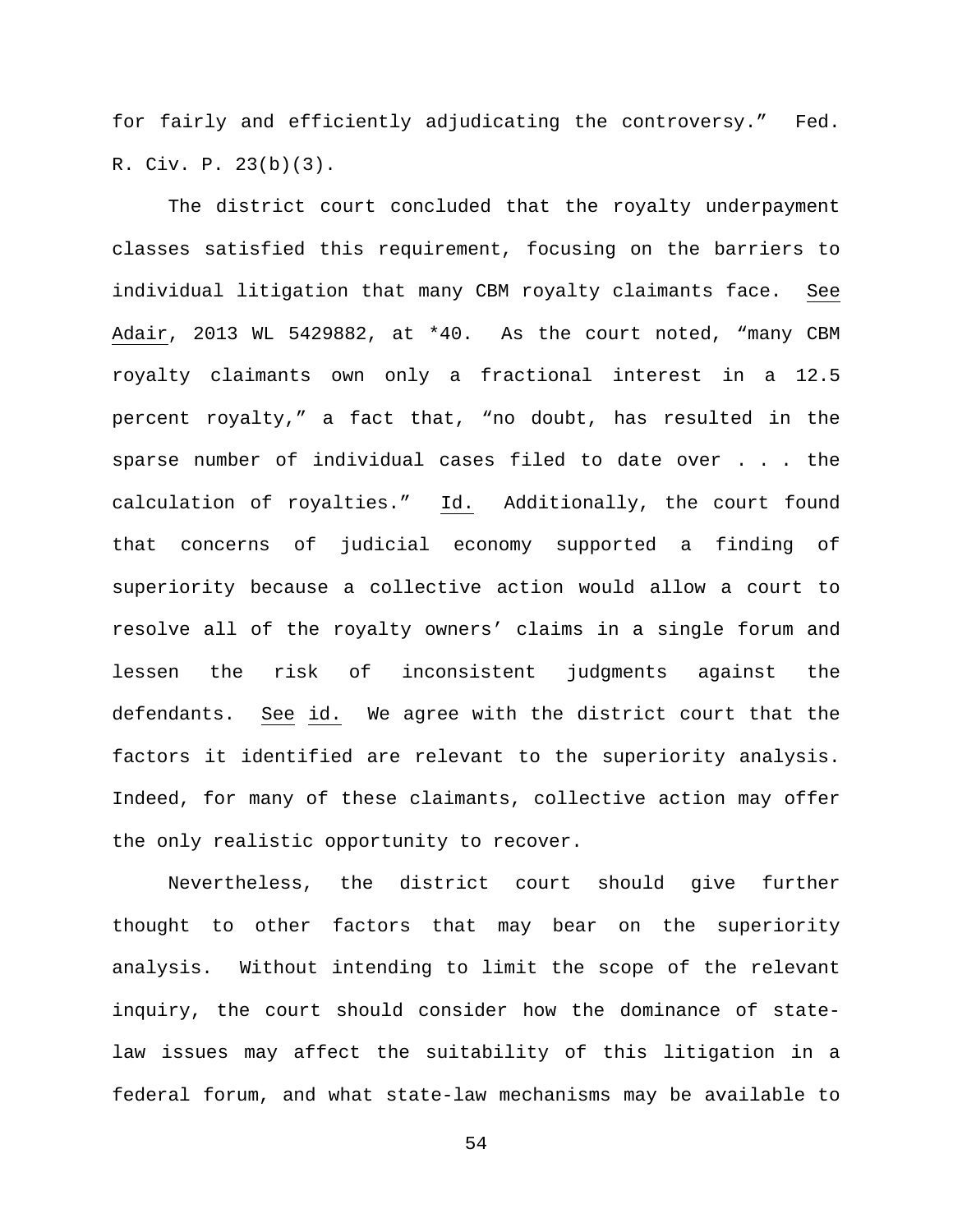resolve the underpayment claims as an alternative to a class action.

We also think it proper for the district court to assess the extent of the defendants' efforts to resolve and pay undisputed claims. A finding that the defendants have not acted in good faith toward that end may weigh strongly in favor of a finding of superiority of a class action.

Where the proper balance lies in the superiority analysis we leave to the district court on remand as part of its broader consideration of the other Rule 23(b)(3) factors.

#### VII.

We ultimately hold that the district court's analysis lacked the requisite rigor to ensure the requirements of Rule 23 were satisfied by any of the certified classes. On remand, the district court may conclude that one or more subclasses should be certified. It may also find that class certification should be denied entirely. At this point, we only conclude that certification was premature.

We recognize that there are numerous CBM owners in Virginia who haven't received a penny of CBM royalties and others who may have gotten less than their due. We are not unsympathetic to their plight.